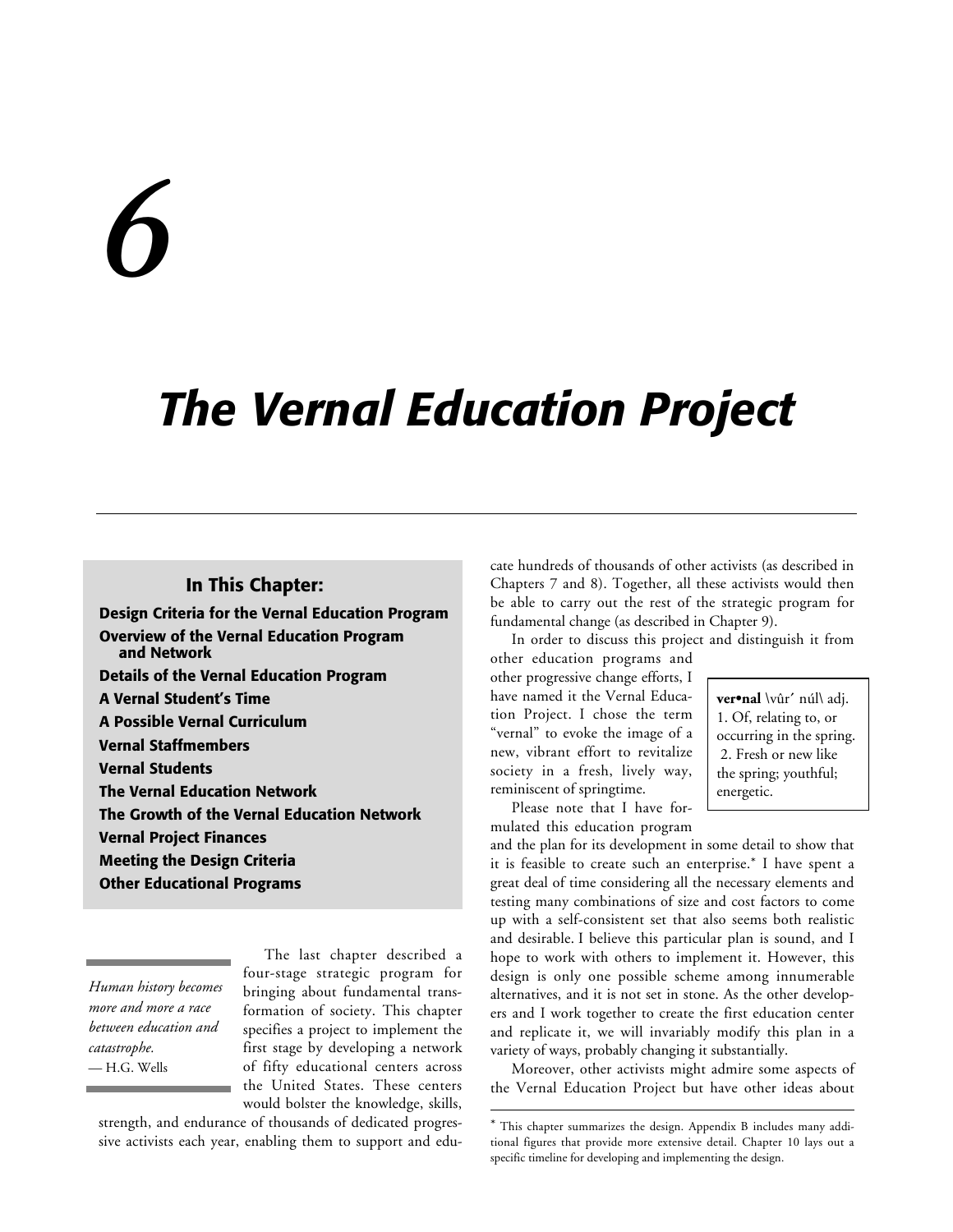how to implement them. They might create their own independent endeavors. Inevitably, what actually unfolds will surely be quite different from what is described here. I present this plan simply to show there is at least one way to carry out such a project and to offer it as a first draft for a project.

## *DESIGN CRITERIA FOR THE VERNAL EDUCATION PROGRAM*

There are many classes, workshops, internships, and schools for progressive activists, but they are generally oriented toward beginning activists, toward a particular organization and its needs, or toward specific issues.\* With its unique goal of fundamental societal transformation, the Vernal Education Project has a distinct orientation. To successfully implement Phase 1 of the strategic program for change outlined in Chapter 5, it must meet these criteria:

#### **• Offer a Wide-Ranging Education to Progressive Social Change Activists**

*When the only tool you own is a hammer, every problem begins to resemble a nail.* — Abraham Maslow

The Vernal Education Project must offer activists a broad and diverse education that lets them truly understand how the world now functions and shows them ways to transform all aspects of society.

#### **• Vastly Increase the Skills, Strength, and Endurance of Activists**

The project must provide a deep education to a large number of progressive activists. It must provide enough skills and offer enough support that activists have the strength and knowledge to effectively transform society. It must offer activists practical skills and useful information they can directly apply to their progressive change work. It must also provide enough support so that activists can carry on their work for many years.

#### **• Facilitate the Development of a Cooperative Community**

The project must support a cooperative community of progressive activists.

#### **• Operate Efficiently**

1

The project must produce substantial results, yet consume few resources. The overall cost must be quite low. The project must also supplement and bolster existing progressive change efforts, not detract from them or compete with them for funding or activist energy.

#### **• Span the Country**

The project must reach large numbers of activists all across the United States.

#### **• Integrate with Activists' Lives**

The project must not disrupt activists' lives. In particular, it must educate them without diverting them from their change work.

#### **• Grow Rapidly and Continue for Decades**

The project, starting from square one, must grow rapidly so that it can quickly reach a large number of activists. It must then be able to continue providing education and support to many activists for many decades.

#### **• Conform to Progressive Ideals**

The project must be consistent with progressive ideals in its structure, operation, and methods.

## **Philosophy of Education for Progressive Change**

The last design criterion is especially important. Not only must the Vernal Education Project offer extensive education to thousands of activists, but it must do so in a way that is consistent with a good society. Traditional schools often view students as empty vessels into which wise teachers pour knowledge, filling them with The Truth. But this approach is actually more conducive to fostering a dictatorship of docile slaves than to building a democratic, cooperative society of empowered, responsible citizens. It assumes students are not only ignorant, but unable to think for themselves. It also assumes there is a single, absolute truth which teachers know and students must learn.

*The function of education is to teach one to think intensively and to think critically… Intelligence plus character — that is the goal of true education.* — Martin Luther King, Jr.

*Education is not filling a bucket but lighting a fire.* — William Butler Yeats

The world is infinitely complex. Important truths conflict with other truths, each valid in its way. For students truly to learn, they must have exposure to the full spectrum of ideas. They must also have the opportunity to weigh each new idea — evaluate its merits and flaws, relate it to their previous experiences, compare it to other ideas, explore its ramifications — and then wrestle with it to find an appropriate place for it in their own worldview. Furthermore, to become powerful citizens, students must practice using their own judgment, choosing their own directions, working cooperatively with others, and taking responsibility for their individual and collective choices.

<sup>\*</sup> A few of these educational programs are described at the end of this chapter.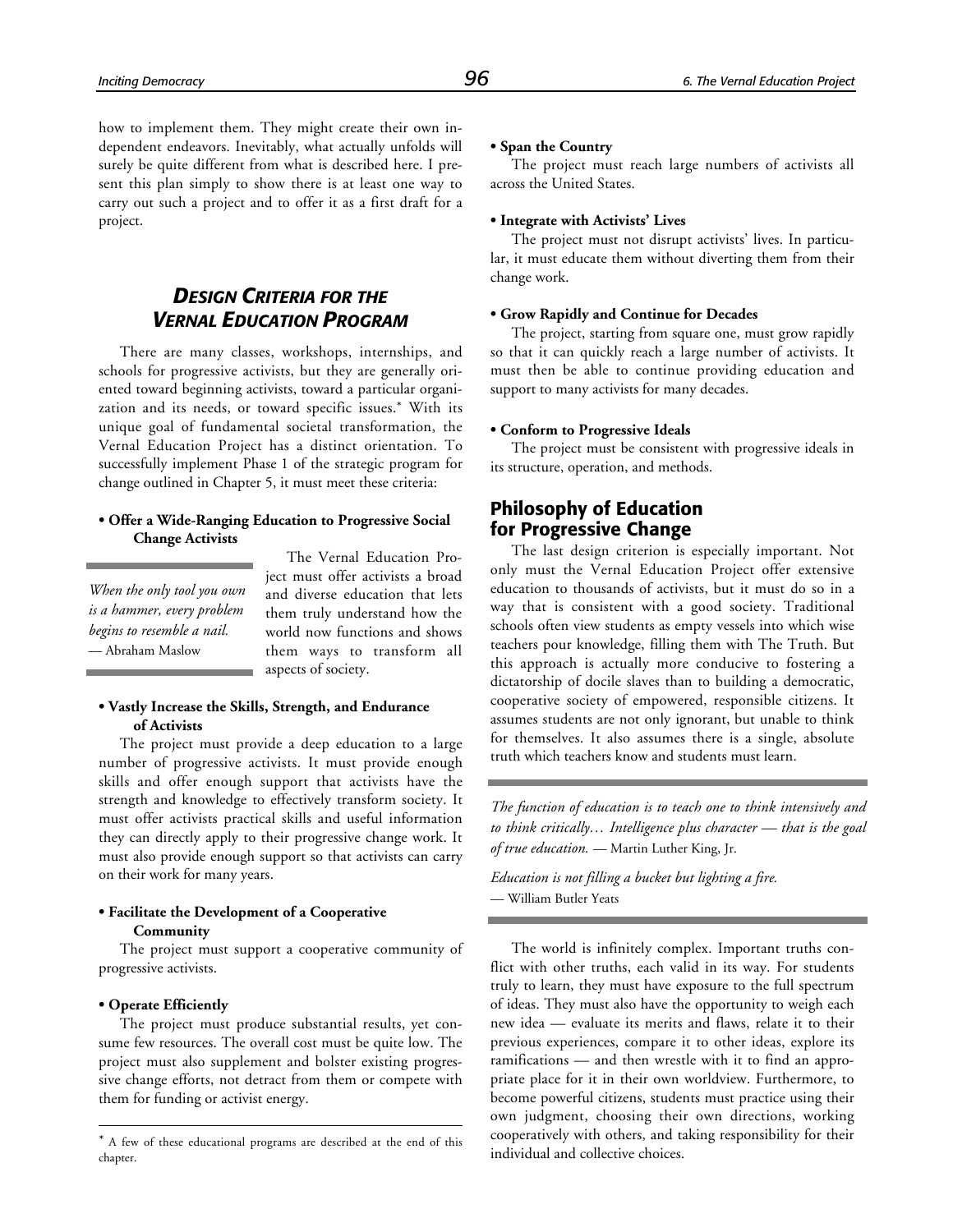I have tried to design the Vernal Education Program to offer a supportive environment for activists to explore a broad range of ideas about society and social change. Vernal students would be free to envision the kind of world they seek to create and free to choose whatever means they believe are best to get there. They would also have a safe place to try out their ideas and to practice using them with each other.

## *OVERVIEW OF THE VERNAL EDUCATION PROGRAM AND NETWORK*

As I envision it, the Vernal Education Network would consist of fifty Vernal centers spread across the United States. Each Vernal center would be operated locally, but each would use a similar curriculum and similar educational methods. Each center would also coordinate with the others regionally and nationally.

The Vernal Program would be oriented toward activists with at least a year of social change experience and a desire to support other activists. It would offer Vernal students a wide variety of information, skills, and ongoing support so that after graduating they could do effective, powerful, progressive social change work. Each one-year session, about as intensive as the combination of two semesters of college and a summer job, would consist of these main parts:

- Student-run study groups
- Internships with existing social change groups
- Some independent social change work
- A small amount of social service work
- Self-study of current affairs
- A series of five staffmember-facilitated workshops
- Student-run emotional support groups or individual therapy
- Special events for Vernal students to socialize and network with each other

In addition, Vernal staffmembers would provide information about other educational resources and encourage students to partake of the ones they needed. Students would also be encouraged to maintain good physical health and to exercise regularly.

The first three months of the yearlong session would

## **Some Definitions**

**Vernal Education Program** — an educational program that would use a particular curriculum and methods to educate progressive activists

**Vernal Session** — a one-year course of study and mutual support that would involve thirty students who learned together

**Vernal Staffmembers** — experienced activists who would administer and facilitate Vernal sessions

**Vernal Team** — four full-time equivalent (FTE) Vernal staffmembers who would facilitate and administer four different Vernal sessions at a time; they would assist the study groups, arrange internships, research and prepare materials, facilitate workshops, mentor and support students, hire and prepare new staffmembers, and administer the whole program; typically, a team would launch a new session every three months

**Vernal Center** — another name for a Vernal team located in one metropolitan area; note that a Vernal center would be conceptual, not physical — the Vernal team might not even have an office

**Vernal Education Network** — the network of fifty Vernal centers around the United States.

**Regional Administrators** — Vernal staffmembers who would provide additional administrative help to Vernal centers and provide coordination between centers; they would not be associated with a particular center, but would work with all the centers in a region

**New Staff Preparers** — Vernal staffmembers who would help to hire, support, and teach new staffmembers how to do their jobs; these staffmembers would also not be associated with a particular center, but would work wherever necessary across the country

**Vernal Students** — activists who enrolled in a Vernal session

**Vernal Graduates** — activists who graduated from a Vernal session

**Very Active Graduates** — Vernal graduates who saw progressive social change as their primary focus and worked at least twenty hours per week for fundamental change

**Less Active Graduates** — Vernal graduates who spent less than twenty hours per week working for progressive change — these people would probably spend some time working for social change, but their *primary* focus would be on some other activity (such as pursuing a traditional career or raising a family)

**Vernal Activists** — all Vernal students, very active graduates, and less active graduates who were working for progressive change

**Vernal Education Project** — the effort to create and sustain the Vernal network and to support Vernal activists in their progressive social change work

Note that I have deliberately chosen not to use the term "school" since this word often conjures up images of classrooms, grades, and obedience to authority — the Vernal Education Program would have none of these. I have also chosen to avoid traditional terms like "training," "instruction," and "teachers" to escape the negative connotations sometimes associated with these words.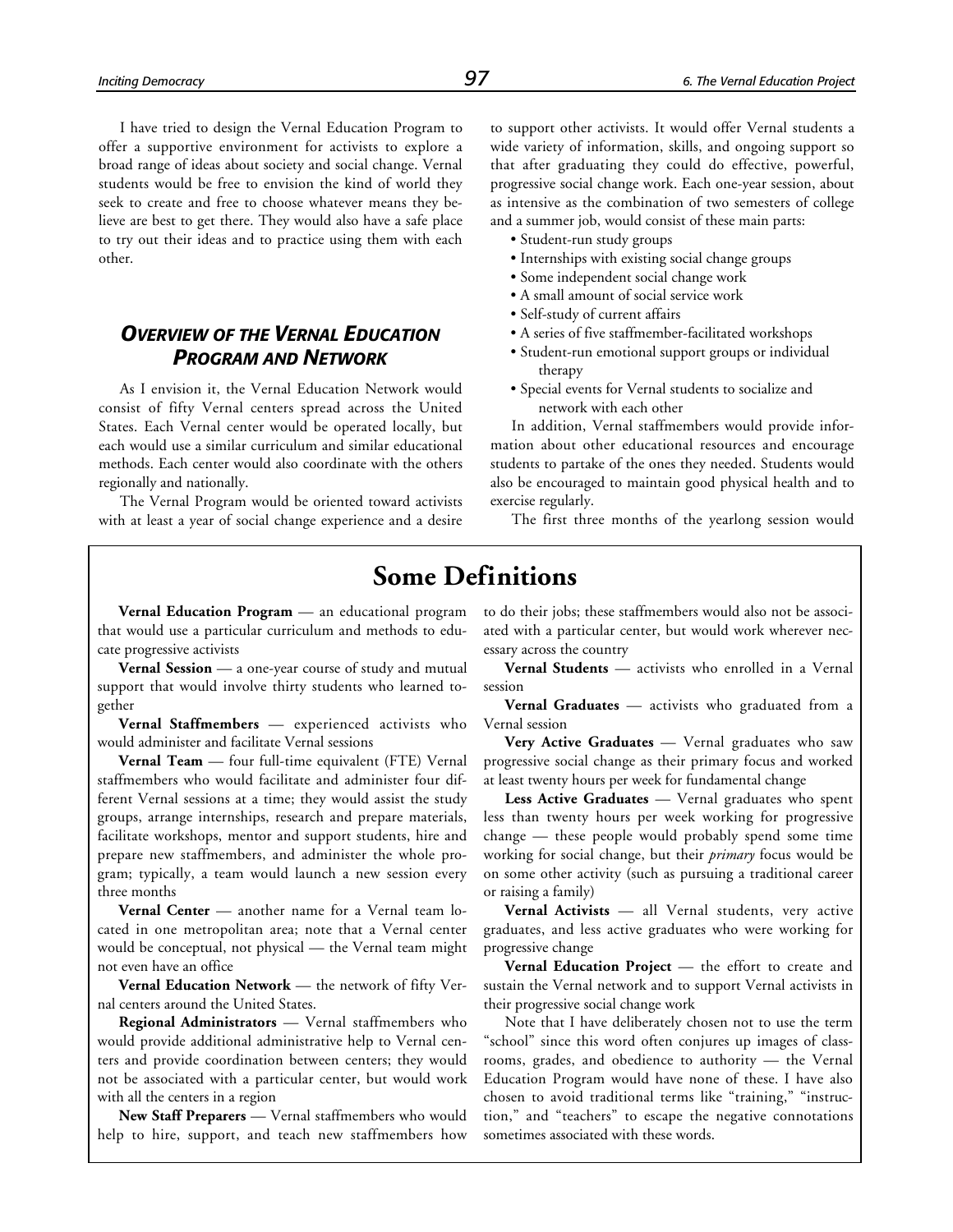emphasize academic study of theory and history, though it would also include practical, hands-on learning. The next six months would include less theory and be more practical. The last three months would emphasize direct social change work. This last period would also pave the way for Vernal students to make a smooth transition to the change work they would do after graduating.

Students would live at home and do most of their studying, internships, and social change work in their home communities. In this way, their learning would be directly related to the change work they chose to do, and they would not incur any costs of going away to school. This would also significantly decrease the overall cost of the Vernal Program.

Each yearlong Vernal session would enroll about thirty students who lived near each other, learned together, and supported each other. Each session would be largely independent of others, though students would periodically socialize with students from other local sessions.

Four full-time Vernal staffmembers would work together in a team to simultaneously facilitate four sessions in the same area. Vernal staffmembers would provide overall guidance to students, arrange internships, facilitate the workshops, develop and update the curriculum, develop and update lists of local resources, and ensure that students were offered what they needed to become effective activists. Staffmembers would also provide administration for the whole program including recruitment and admission of students, collection of tuition, accounting, hiring new staffmembers, and so on.

To ensure the resources of the Vernal Program were used wisely, admission would be limited to activists who were already knowledgeable and experienced with social change and were committed to long-term progressive change. In particular, the program would be limited to those who intended to devote most of their time to nonviolent, fundamental social change for at least seven years after they graduated from the session and who were willing to support and educate other activists. The program would also be limited to activists who agreed to work to end their own addictive and oppressive behavior and to conduct all their social change work in an exemplary manner so as to serve as positive role models for other activists and the general public. In selecting students, Vernal staffmembers would also seek to assemble a group that reflected the diversity of the region in age, race, ethnicity, class, gender, sexual orientation, and so forth.

Once again, note that I have outlined a specific format for the Vernal program here, but it is likely to change as the developers of the Vernal Project test a variety of possibilities and see what works best.<sup>1</sup>

## **Mission of the Vernal Education Program**

The main mission of the Vernal Program would be:

• To pass along the lore of social change to activists including social change history, social change skills, political theories, critiques of current society, visions of alternatives, and methods for imparting change skills to other activists

• To develop activists' critical thinking skills

• To provide progressive activists with a chance to experience and practice the skills of direct democracy, consensus decision making, individual and collective responsibility, cooperation, conflict resolution, systematic problem solving in a group, nonviolent struggle, and other methods of progressive social change

• To spread social change skills widely across the entire range of movements for progressive change and across the United States

• To create a community of activists sympathetic with one another's perspectives who could support one another emotionally and physically

• To provide a safe forum for diverse activists to discuss and debate social change ideas with their colleagues

• To sustain progressive activism, especially during hard times

• To inspire hope by serving as a bright beacon of progressive ideals, exemplary moral values, and effective social change shining out through the darkness of conventional society and politics

• To inspire hope by producing enough Vernal graduates who would work assiduously for change so that each graduate would know she was not alone

*We have come out of the time when obedience, the acceptance of discipline, intelligent courage and resolution were most important, into that more difficult time when it is a person's duty to understand the world rather than simply fight for it.*

— Ernest Hemingway

## *DETAILS OF THE VERNAL EDUCATION PROGRAM*

After studying a variety of progressive change schools, I have tried to craft the Vernal Education Program to convey the greatest amount of social change knowledge to new activists using the fewest resources possible. To ensure the program would be both useful and inexpensive it relies on: (1) having students teach each other, (2) tapping the educational resources of existing social change groups, and (3) avoiding the costs of renting, buying, and maintaining campuses or buildings. The design also incorporates a wide variety of educational methods.

At the heart of the Vernal Program would be direct, hands-on social change work, supplemented by reading, discussion, research, writing, experiential exercises (roleplays), and some lecture presentations. Though the program would include social change theory, it would focus primarily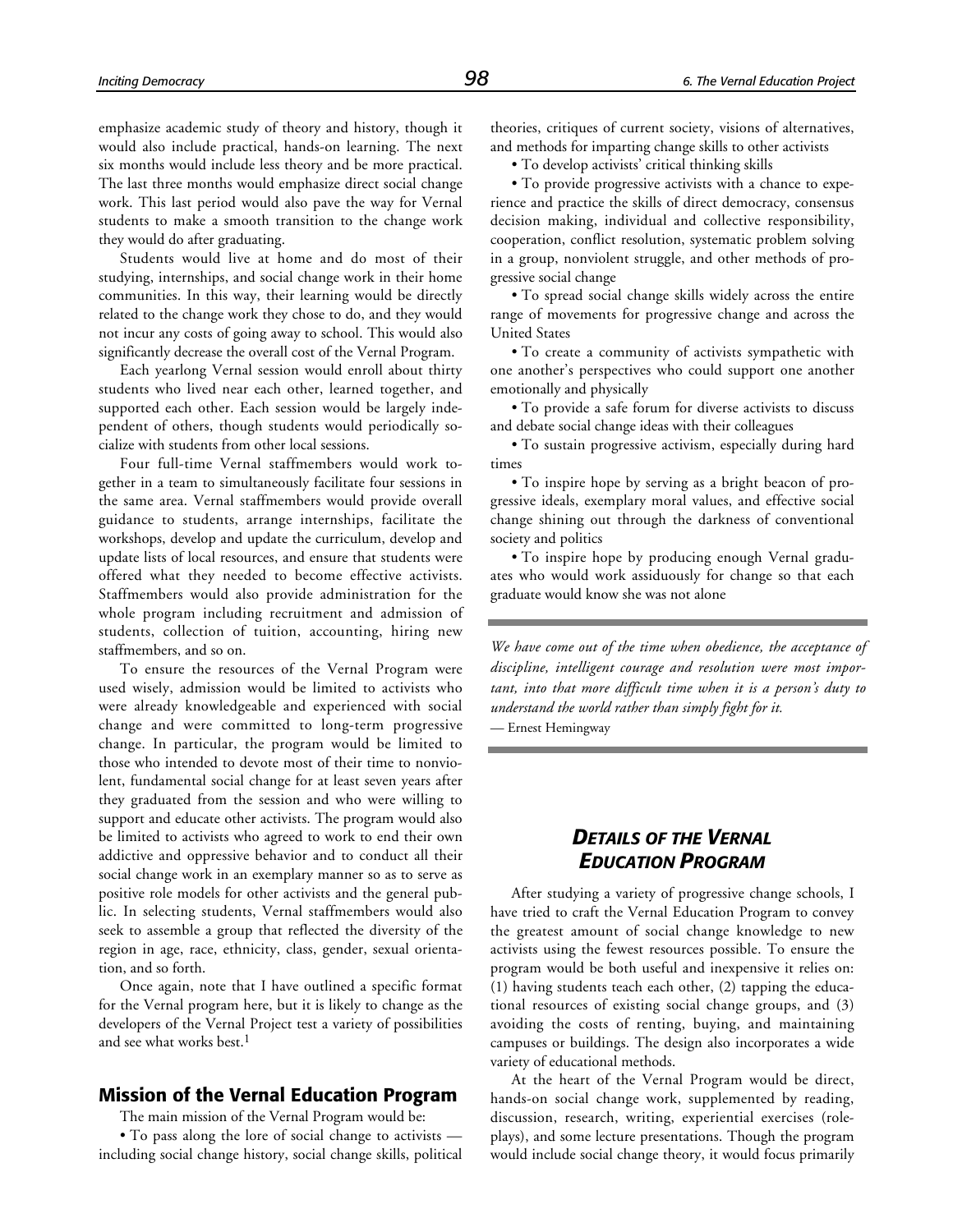on the practical aspects of applying this theory to real social change work — especially to the work that Vernal students were presently engaged in or would be soon after graduating. As I envision it, the program would have these ten main parts:

#### **1. Study Groups**

Study groups would be the primary means for Vernal students to acquire basic knowledge about the history and theory of progressive social change. Students would conduct study group meetings in their own homes. Each study group would comprise five to nine students who lived in the same neighborhood or city. The students in four or five study groups located near one another would comprise a Vernal session of about thirty students.

Students would meet in their study groups for three hours at a time (see Figure 6.1 for a typical meeting agenda). They would meet four times a week for the first three months of their session (the first quarter), three times a week for the next six months, and twice a week for the last three months except when they were attending workshops (as described below) and during holiday and vacation periods. Following this schedule, Vernal students would meet 116 times in their study groups.\*

During the first nine months, students would mostly follow an established curriculum of study topics prepared by Vernal staffmembers (see the illustrative outline of topics below in the section entitled "Study Group Topics"). In preparation for most meetings, students would read an appropriate book or set of articles. Then they would discuss these readings at the study group meeting. Some readings would be introductory in nature for those relatively new to the topic, while others would appeal to those who were already knowledgeable.

Students would focus on several different major topic areas, spending a few weeks on each one. At the beginning of

*Interest is the greatest teacher.* — Proverb

1

each major topic area, every student would read the same book or set of articles. For the rest of the time devoted to the topic area, each student would choose and read a different set of materials and make a concise five minute presentation to the other stu-

l

dents describing the reading and its most important ideas.<sup>2</sup> In some meetings, students would choose an article or two from a recent magazine or newspaper that covered some current event (on any topic), read it, and present it to the other students.

Each student would read approximately 50–150 pages (and, perhaps, listen to a recording, watch a video, or ex-

## **Figure 6.1: A Typical Agenda for a Study Group Meeting**

|         | 10 min. Check-in (each person briefly says how things<br>are going, especially anything new and good)                                                                                                                                                                         |
|---------|-------------------------------------------------------------------------------------------------------------------------------------------------------------------------------------------------------------------------------------------------------------------------------|
| 5       | <b>Agenda Review</b>                                                                                                                                                                                                                                                          |
| 15      | <b>Business</b> (choose facilitator for next meeting,<br>arrange any important logistical matters re-<br>lated to readings, meeting place, and so on)                                                                                                                         |
| 50      | <b>Presentation of Reports</b> and Clarifying Ques-<br>tions on the readings                                                                                                                                                                                                  |
| 15      | <b>Break</b> — Refreshments, stretching, games, in-<br>formal discussion                                                                                                                                                                                                      |
| 75      | <b>Discussion</b> — What are the useful or interesting<br>ideas in these readings? or<br>How can we reconcile the diverse ideas in<br>these readings? or<br>How could we use this information to bring<br>about progressive change? or<br>something else decided by the group |
| 10      | <b>Evaluation</b> — Good aspects of the meeting<br>process, bad aspects, ways to improve the<br>process                                                                                                                                                                       |
| 3 hours |                                                                                                                                                                                                                                                                               |

plore a web site) in preparation for each study group meeting. Every few weeks, students would also read supplementary materials and prepare brief written summaries for the other students. On average, students would probably spend about six hours preparing for every study group meeting.

During some study group meetings, students might analyze a particular problem using a force-field chart, web chart, or problem-solution-action chart.† Alternatively, they might engage in a values clarification exercise, do a campaign simulation exercise, or play a simulation computer game. At other meetings, students might listen to recordings, watch videos, or invite experienced activists to talk about their work. Students might also take field trips to visit nearby social change organizations. At some meetings, particularly when world events were especially exciting, stu-

<sup>\*</sup> In each thirteen-week quarter, students would have one week of vacation and two weeks of workshops (three in the first quarter). Hence they would meet in their study groups for nine weeks the first quarter and ten weeks in each of the other three quarters. Figure B.3 in Appendix B has more detail.

<sup>†</sup> **Force-field chart**: a brainstormed list of the forces supporting and opposing a particular change campaign.

**Web chart**: a diagram of the various causes of a particular social situation and the causes of those causes, extending out to all the root causes.

**Problem-solution-action chart**: a brainstormed list of social problems (in a particular issue area), then possible solutions to one of the problems, then possible actions to realize one of the solutions.

For a more detailed description of these exercises, see Philadelphia Macro-Analysis Collective of the Movement for a New Society, *Organizing Macro-Analysis Seminars: Study and Action for a New Society* (Philadelphia: New Society Publishers, 1981).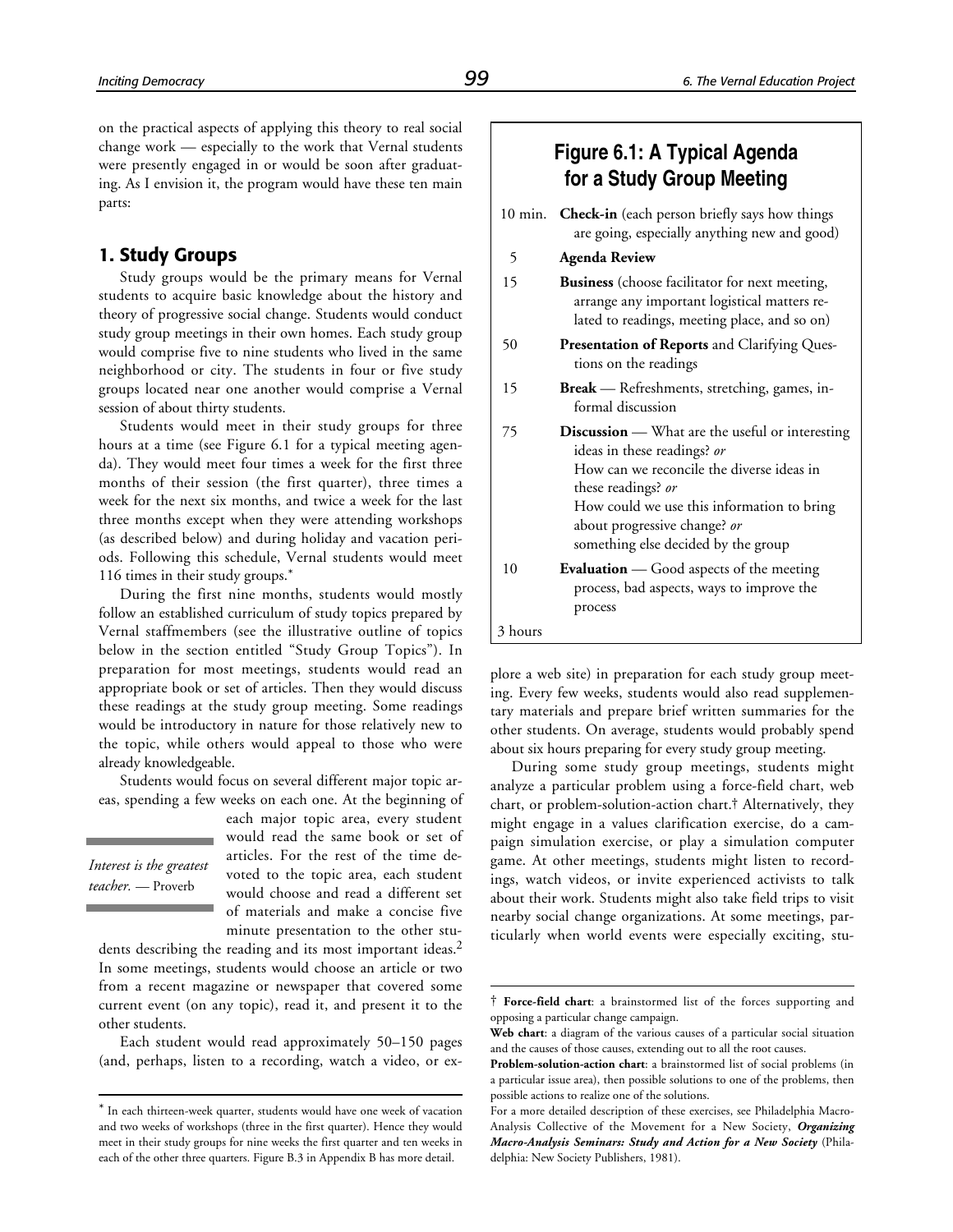dents might decide to forgo the regular topic and instead discuss current affairs.

For the last three months of the session, each study group would research a particular issue area of interest and then cooperatively create a reading list on this topic. Students would be encouraged to choose a topic related to the social change work they were doing or were planning to do. After graduating, they could then use this list as the basis for self-study groups for other (non-Vernal) activists working on this topic as well as by other Vernal groups.

## **Figure 6.2: A Possible Study Group Schedule**

| Qtr            | Week<br>0f<br>Pair* | <b>Meeting</b><br>in<br>Week | Source of<br>Readings   | <b>Students</b><br><b>Read Same</b><br>Materials? |
|----------------|---------------------|------------------------------|-------------------------|---------------------------------------------------|
|                |                     | 1st                          | <b>Prepared List</b>    | Same                                              |
|                | A                   | 2nd                          | <b>Prepared List</b>    | Same                                              |
|                |                     | 3rd                          | <b>Prepared List</b>    | Different                                         |
| 1              |                     | 4th                          | <b>Special Activity</b> |                                                   |
|                |                     | 1st                          | <b>Prepared List</b>    | Different                                         |
|                | B                   | 2nd                          | <b>Prepared List</b>    | Different                                         |
|                |                     | 3rd                          | <b>Prepared List</b>    | Different                                         |
|                |                     | 4th                          | <b>Current Events</b>   | Different                                         |
|                |                     | 1st                          | <b>Prepared List</b>    | Same                                              |
|                | A                   | 2nd                          | <b>Prepared List</b>    | Different                                         |
| $\overline{c}$ |                     | 3rd                          | <b>Special Activity</b> |                                                   |
|                |                     | 1st                          | <b>Prepared List</b>    | Different                                         |
|                | B                   | 2nd                          | <b>Prepared List</b>    | Different                                         |
|                |                     | 3rd                          | <b>Current Events</b>   | Different                                         |
|                |                     | 1st                          | <b>Prepared List</b>    | Same                                              |
|                | A                   | 2nd                          | <b>Prepared List</b>    | Different                                         |
| 3              |                     | 3rd                          | <b>Special Activity</b> |                                                   |
|                |                     | 1st                          | <b>Prepared List</b>    | Different                                         |
|                | B                   | 2nd                          | <b>Prepared List</b>    | Different                                         |
|                |                     | 3rd                          | <b>Current Events</b>   | Different                                         |
|                | A                   | 1st                          | Self-Generated List     | Same                                              |
| $\overline{4}$ |                     | 2nd                          | Self-Generated List     | Different                                         |
|                | B                   | 1st                          | <b>Special Activity</b> |                                                   |
|                |                     | 2nd                          | <b>Current Events</b>   | Different                                         |

\* For each quarter, study groups would first follow the schedule listed as Week A, then Week B, Week A, and so on: A B A B A B A B A B.

During the last three months, students might also spend some time helping to facilitate other beginning Vernal sessions held nearby and to mentoring new students. This would give them a chance to practice what they had just learned from their Vernal studies about helping others learn.

Figure 6.2 shows a possible study group schedule. In this schedule, students would focus on each topic for two weeks. For the first part of the first week (designated week "A" here), all of the students would read and discuss the same materials. For the rest of the two week period, each student would study a different reading, present it to the other students, and discuss it. At the last meeting of the second week (week "B"), each student would choose a recent article on a current event, present it to the other students, and facilitate a discussion of it. One meeting of each two-week period would be completely devoted to a special activity such as doing an exercise, watching a video, having a guest speaker, going on a field trip, or playing a simulation game.

Following this schedule, students would cover fifteen staffmember-chosen topics (the first topic for only one week) and one topic they had chosen on their own. Of the total 116 meetings, they would read and discuss staffmember-suggested readings at 67 meetings, read and discuss readings they had put together themselves at 10 meetings, read and discuss articles on current events or issues at 19 meetings, and do a special activity at 20 meetings. They would all read the same materials at 24 meetings, and they would read different materials at 72 meetings.

Please note again that this is just a possible plan — Vernal students could adjust the schedule to whatever best suited them, or they might choose to arrange a completely different program of study.

Note also that students would learn not only from reading, discussing social change ideas, and engaging in exercises, but also by working cooperatively to plan their study group activities. A Vernal staffmember would periodically attend study group meetings to see how things were going and to offer information, support, and direction. As I see it, a staffmember would typically visit once a week at the beginning and then once or twice a month for the rest of the year.

#### **2. Internships**

A second key part of the Vernal Program would be internships with several existing social change organizations in or near the students' home community. Internships would offer Vernal students practical, real-world experience and regular contact with experienced mentors.

Students would have a different internship in each of the second, third, and fourth quarters of the session. Each internship would require twelve hours of work per week for ten weeks (skipping weeks with workshops). If possible, sponsoring organizations would pay students a modest stipend. However, most groups could probably not afford to do so.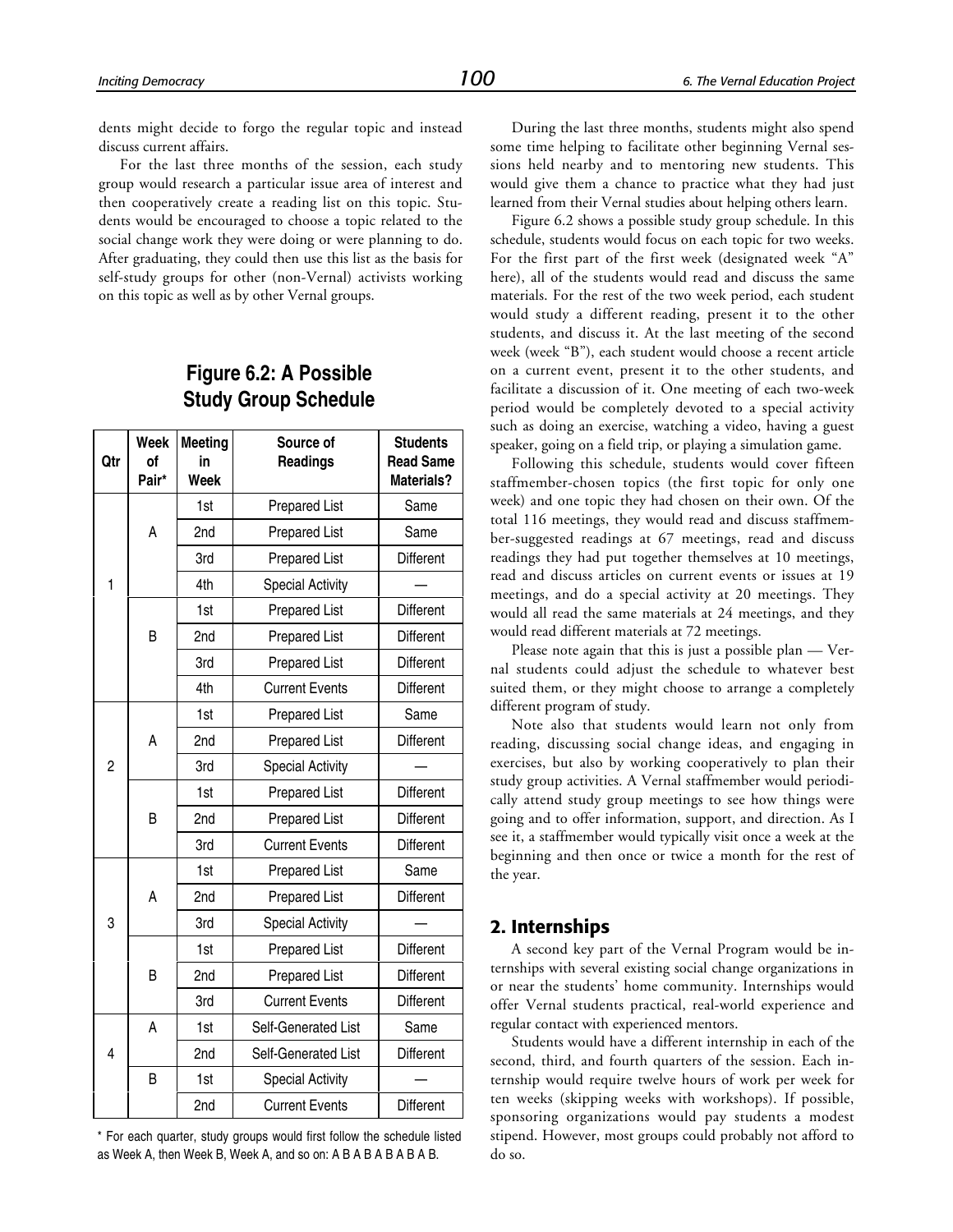Groups offering internships would be encouraged to allow students to read the group's literature, attend its planning meetings, and participate in the group like any volunteer or new employee. Students would perform day-to-day work for the organization and also work on at least one instructive project. Typical projects might be:

- Researching and writing an article for publication or a leaflet to be used in canvassing
- Sending out press releases and following up with reporters
- Arranging to speak to several student, labor, church, or civic groups and then doing it
- Arranging a series of film showings
- Helping plan a rally, conference, or fundraising event
- Lobbying for a bill

By carrying out a real project, students would advance the work of the sponsoring group, gain a direct understanding of the work that the group performs, and learn the skills necessary to do their project. After ten weeks, students should have a good understanding of how the organization works, why it is configured the way it is, and why it works for change in the way that it does.

Many organizations would probably seek to offer internships. Vernal staffmembers would select groups that could provide a good learning experience for students, including a supervisor/mentor who could meet regularly with the student to review the student's work and learning experience. To ensure internships were educational and satisfying, each student would also have a designated Vernal staffmember to confer with about any problems. Whenever problems arose, the Vernal advisor would advocate for the student and negotiate solutions with the sponsoring group.

Typical organizations offering internships might be locally based peace, justice, or environmental groups; neighborhood groups; local groups working against racism, sexism, ageism, or heterosexism; chapters or affiliates of national groups such as the ones listed in Figure 6.3; publicinterest law firms; church social action committees; labor unions; social change funding foundations; political campaigns; and progressive publications. Students might also work for social service agencies that have a social change component such as battered women's shelters. Students would work primarily with locally based groups but might have one internship with a national- or state-level organization if it were nearby.

In areas where there were no suitable organizations to offer internships, students might work with an individual activist who agreed to serve as a mentor. Alternatively, stu-

# **Figure 6.3: Some Progressive National Organizations with Local Offices, Chapters, or Affiliates**

- 
- 
- Jobs with Peace (JwP) Greenpeace
- Women's Action for Nuclear Disarmament (WAND) The Sierra Club
- 
- Democratic Socialists of America (DSA) The Toxic Waste Coalition
- 
- 
- Women's International League for Peace and Freedom (WILPF)
- The National Organization for Women (NOW) The National Urban League
- The American Friends Service Committee (AFSC) The Gray Panthers
- 
- Clergy and Laity Concerned (CALC) Children's Defense Fund
- New Jewish Agenda Stand for Children
- Interfaith Impact for Justice and Peace Act Up
- 
- The American Civil Liberties Union (ACLU) Bread for the World
- Alliance for Democracy Amnesty International
- 
- The Association of Community Organizations for Reform Now (ACORN)
- War Resisters League (WRL) Fairness and Accuracy in Reporting (FAIR)
- Peace Action (formerly Sane/Freeze) Student Environmental Action Coalition (SEAC)
	-
	-
- 20/20 Vision Citizens Clearinghouse for Hazardous Wastes
	-
- The New Party Citizen Action
- The Greens / Green Party Public Interest Research Groups (PIRGs)
	- The National Association for the Advancement of Colored People (NAACP)
	-
	-
- Fellowship of Reconciliation (FOR) The National Council of Senior Citizens
	-
	-
	-
- Common Cause Food Not Bombs
	-
	-
- National Lawyers Guild United Nations Association
	- Physicians for Social Responsibility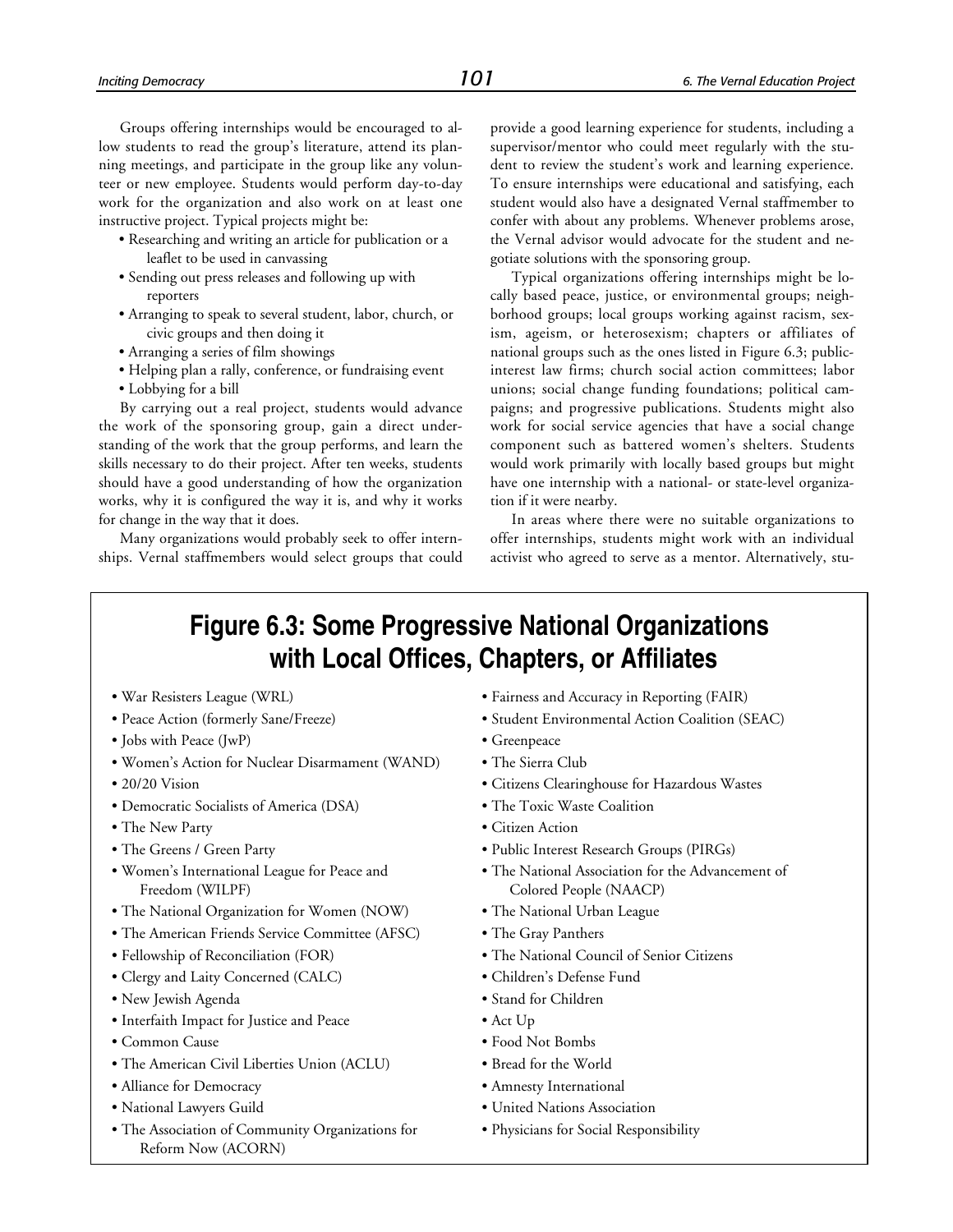dents might start a new organization to fill the obvious void in their area.

Students would be encouraged to work both with familiar organizations they found especially interesting and with those that were unfamiliar. By choosing three dissimilar groups, students would see several ways of working for social change, observe a variety of internal processes, and hear a range of social change philosophies. By discussing and comparing their experiences with other students, they would have exposure to even more perspectives.

For example, a student especially interested in legislation to advance women's issues might intern first with the local NOW group and speak before civic groups about the need for day-care centers and battered women shelters. In the next internship, she might choose a very different area and work with a group trying to stop weapons shipments to repressive countries by blockading the local port. Finally, she might work with a campaign to elect a progressive Congressmember. At study group meetings she might learn from the experience of one student who helped a lawyer draft a lawsuit to force the clean-up of a local toxic waste dump and from another student who worked with a community organization demanding a police review board. At a workshop, she might compare her experiences with her support buddy who researched progressive tax-code legislation for a progressive party.

Internships would benefit both students and the sponsoring organizations. Students would have direct, personal exposure to a variety of groups and their different social change styles and philosophies. In turn, students would contribute a great deal of inexpensive assistance to the sponsoring organizations. The 120 hours of work students would contribute should be quite valuable since students would already be somewhat skilled and experienced — they would have had at least a year of prior experience before enrolling plus whatever they had learned from the Vernal Program up to that point.

Moving from one internship to the next and discussing their experiences with students who were interning in other places would produce another benefit: students would informally "crossbreed" ideas from one group to another. This could help create bonds between groups and might expedite formation of a broad coalition at some later juncture. Through their internships, students might also discover organizations with which they wanted to continue working after completing their Vernal education.

#### **3. Social Change Work**

In addition to their internships, students would work for progressive social change as a regular, ongoing member of a local change group. Typically, this would be a small, selfgoverning, grassroots group working on a particular issue of great interest to the student, such as reducing military spending, increasing funding for poverty programs, cleaning up toxic wastes, changing the local tax code, or exposing

racist bank policies. For many students, this group would be the one with which they were working before enrolling in the Vernal Program or the one that they intend to work with after graduating. In areas where there were no suitable social change groups, students would start one.

As I envision it, students would work with their local group about three hours per week for the first three quarters and then, to help prepare them to work for change after they graduated, for nine hours per week during the last quarter. Working for only three hours a week, students would probably not be the most active or effective members of their groups. Still, they would probably partake of the full experience. Grappling with concrete problems in a real group would provide students with countless questions for discussion in study group meetings, workshops, and support group meetings. Working with a group would also provide students with an opportunity to immediately try out ideas and techniques as they learned them. During the last quarter, when they would be working nine hours per week, students should have time to accomplish a good deal of social change work.

#### **4. Social Service Work**

Besides their social change internships and work for change, students would volunteer a small amount of time during the first quarter (a total of 24 hours) for a social *service* organization helping poor, homeless, disabled, sick,

hurt, or emotionally disturbed people, providing assistance to children or infirm elders, or repairing damage to the natural environment. Direct service would introduce students to some of the unmet needs of society and to the organizations that provide assistance. Direct service would also encourage understanding of and

*To be in good moral condition requires at least as much training as to be in good physical condition.* — Jawaharlal Nehru

altruism towards people in need. Moreover, this service work would help to establish a positive reputation for the local Vernal center.

Though important to society, this part of the Vernal Program would be restricted to a relatively small amount of time in just the first quarter since the program primarily focuses on social *change* and there is not time to do more.

#### **5. Self-Study of Current Affairs**

As part of their Vernal education, students would be expected to stay informed about current affairs and social change movements through reading, listening to the radio, and browsing the internet for a total of six hours per week. Students would typically read a good daily newspaper or a weekly news magazine as well as three to six weekly or monthly progressive and alternative newspapers, newsletters, or magazines. They might also listen to a daily news pro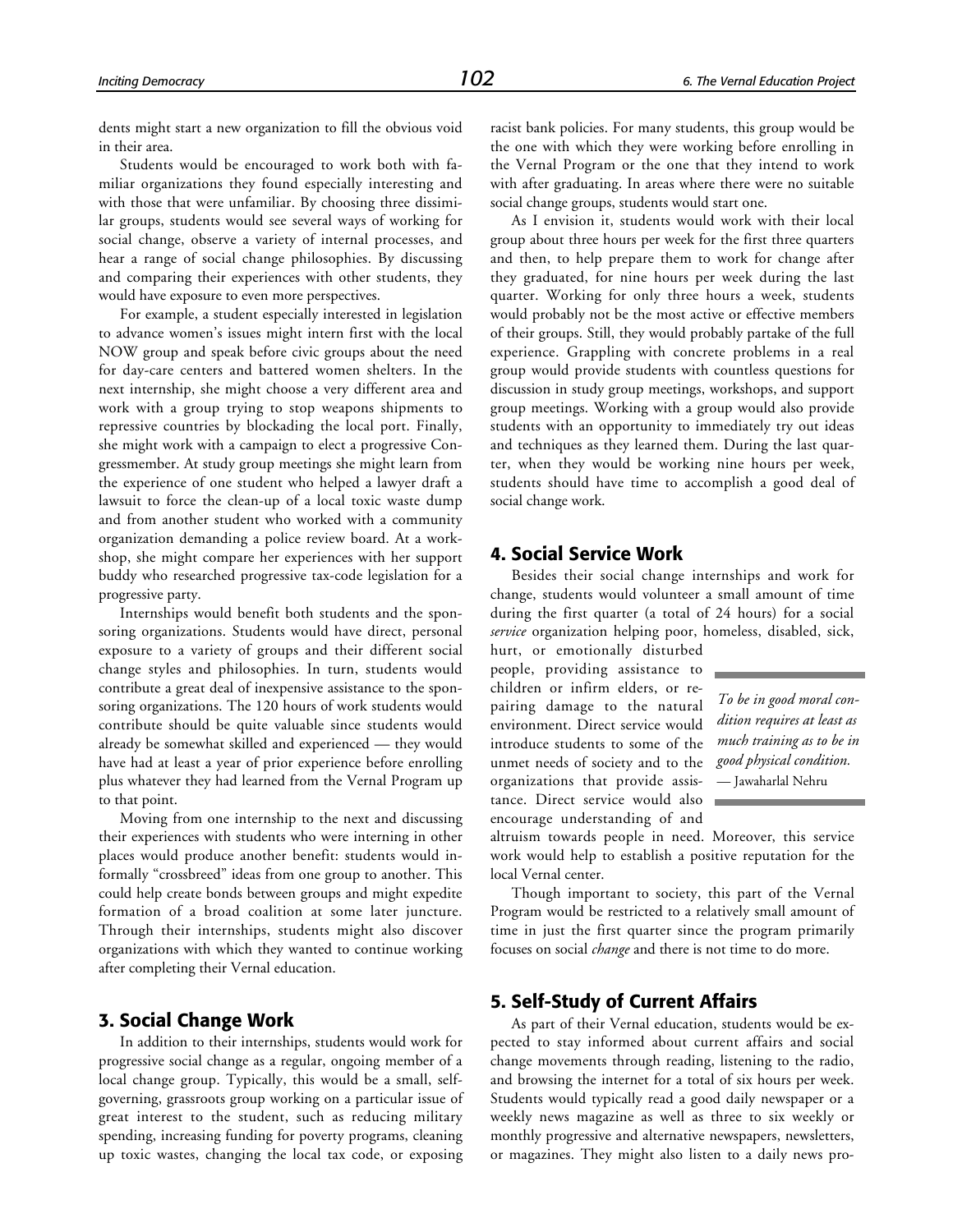gram on the radio or read articles and action alerts on web pages or receive them through email. As described above, students would also spend some time in their study groups discussing current affairs.

#### **6. Workshops**

As I envision it, over the course of the yearlong Vernal session, the thirty students enrolled in that session would attend together a series of five staffmember-facilitated workshops: a five-day orientation workshop plus four ten-day workshops. Every day of each workshop would have two or three class periods each two-and-one-half hours long. During these classes, Vernal staffmembers would present basic

## **Figure 6.4: A Typical Agenda for a Workshop Class — Canvassing**

|  | 5 min. Gather and a Quick Game |  |  |  |
|--|--------------------------------|--|--|--|
|--|--------------------------------|--|--|--|

- 5 **Agenda Review**
- 15 **Presentation**: Purpose and techniques of canvassing to raise funds
- 5 **Demonstration**: Canvassing to raise funds
- 20 **Role Play**: Canvassing to raise funds groups of 2: 1 canvasser, 1 person at home — play roles for 5 min., discuss for 5 min. (what works and what doesn't?), then switch
- 15 **Presentation**: Purpose and techniques of canvassing to garner support
- 5 **Demonstration**: Canvassing to garner support
- 20 **Role Play**: Canvassing to garner support groups of 2: 1 canvasser, 1 person at home play roles for 5 min., discuss for 5 min., then switch
- 10 **Break** Refreshments, stretching, games, informal discussion
- 15 **Presentation**: how to talk with someone who strongly disagrees
- 5 **Demonstration**: Talking with someone who strongly disagrees
- 20 **Role Play**: Canvassing someone who strongly disagrees — groups of 2: 1 canvasser, 1 person at home — play roles for 5 min., discuss for 5 min., then switch
- 5 **Wrap-up Discussion/Questions**
- 5 **Evaluation** Good aspects of the class, bad aspects, ways to improve the class

information on important social change topics, answer questions, facilitate discussions of ideas and solutions, and facilitate experiential exercises (role plays, simulations, games). Experiential exercises would take up the bulk of the time in each class. Figure 6.4 shows an example of a typical agenda for one of these classes. The five workshops would include a total of eighty of these classes.

For each of the classes, students would receive an extensive set of notes — a simple textbook of two to ten pages on the topic covered. These notes are described more fully below.

One class time during each workshop would be devoted to a structured discussion and evaluation of study group topics, internships, social change work, and the rest of the Vernal Program. Based on this evaluation of the session, Vernal staffmembers would then address any problems and, in conjunction with the students, modify the program as necessary.

Some time each day would be left open for students to relax, play, exercise, study, and informally discuss social change and swap their experiences. There would be a social party held one evening during each workshop for students to dance and sing together. Students would also have a designated time each day to confer and commiserate with a "support buddy" about how things were going for them a chance for each student to express her joys, fears, and emotional upsets.

These workshops would provide an efficient way for Vernal staffmembers to quickly convey to students a great amount of knowledge and skills. They would also bring

Vernal students and staffmembers together in a close, structured, yet relaxed environment — facilitating friendship, bonding, and honest political discussion. This would help to spawn a true community of activists.

*He that is taught only by himself has a fool for a master.* — Ben Jonson

Workshops would be held in rented or donated facilities preferably inexpensive retreat centers in beautiful, natural environments. These retreat centers might be summer camps, ski lodges, or college campuses. To hold down costs, students would help with food preparation and cleaning. Also, if possible, students and staffmembers would perform some physical labor for the retreat center (construction, maintenance, cleaning) in exchange for reduced rent. Besides lowering costs, this work would help strengthen bonds between students and teach cooperation skills.\*

### **7. Health and Exercise**

l

Social change work is difficult and often physically demanding. It usually requires great energy and stamina. Many activists are hindered in their work by health prob-

2.5 hrs

<sup>\*</sup> If there were no work available for students to do, they might engage in some other group activity such as a group hike.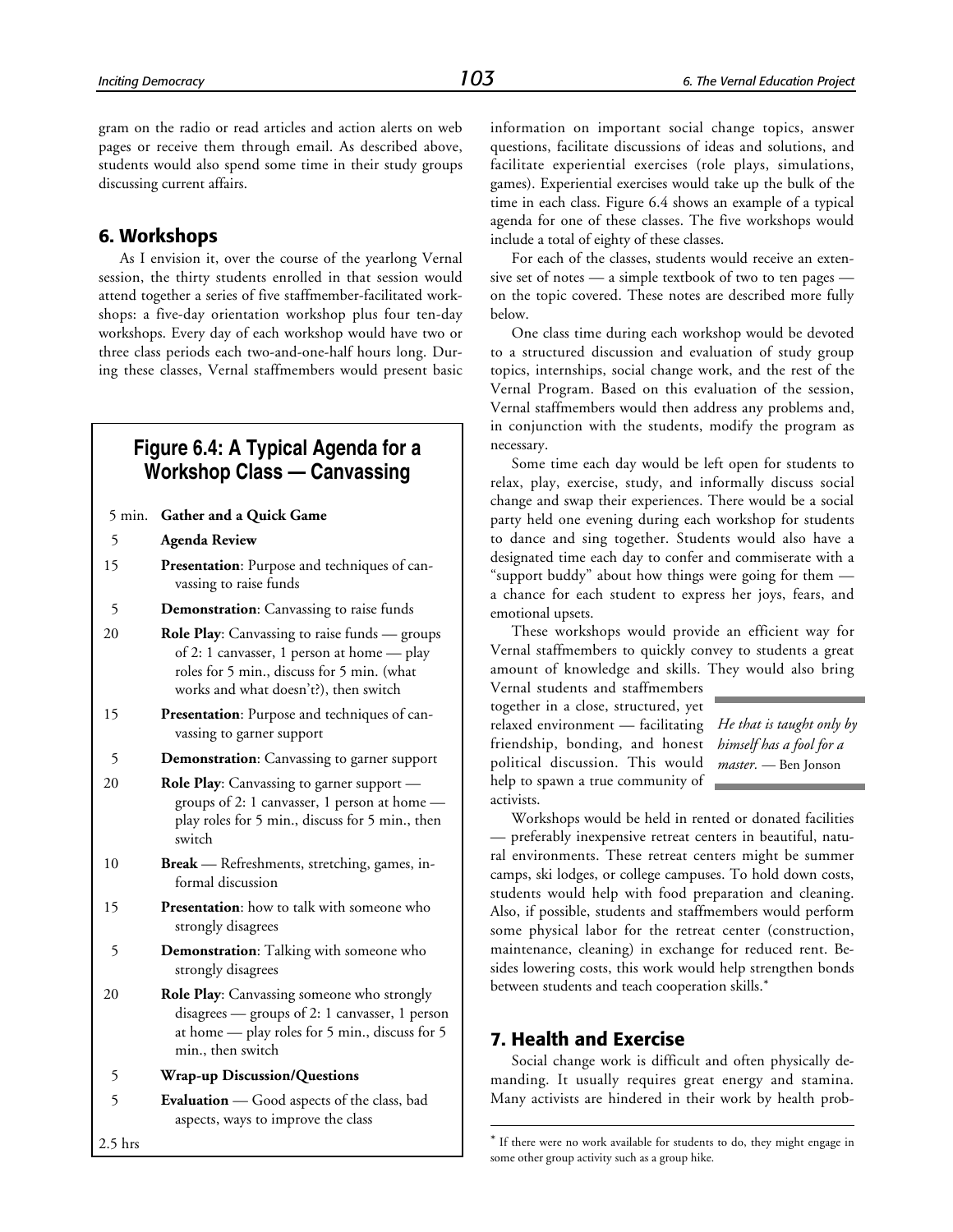lems, especially as they grow older. The most effective activists are vigorous, healthy, and fit.

*True enjoyment comes from activity of the mind and exercise of the body; the two are ever united.* — Humboldt

As I see it, staffmembers would set a good example with their own behavior, and they would also encourage students to exercise regularly, eat healthy food, get adequate sleep, bathe, clean their teeth regularly, and otherwise maintain a healthy lifestyle. At workshops, staffmembers would ensure that

students had ample opportunities to engage in vigorous physical activity. They would prepare nutritious meals from healthy ingredients and ensure healthy snacks were always available. Every workshop class and study group meeting might also include some stretching or light exercise.

## **8. Support Groups/Therapy/Body Work**

Social change work usually requires a great deal of intense, personal interaction — cooperating with, challenging, caring for, and struggling with all kinds of people. To be effective, activists must maintain good emotional health and minimize their own ineffectual, inappropriate, or oppressive behavior. The most effective activists are energetic, confi-

## **A Possible Support Group Meeting Agenda**

Members of a support group typically divide up the total time they have together so each person has a specific period in which to engage in whatever activity she finds most useful. In her designated time, a member might talk about a recent difficult experience or a problem she is struggling to overcome. She might ask the other members to support her by simply listening attentively, or she may want the others to ask questions, to give her suggestions, to challenge her ideas, or to praise her for her hard work. For comfort, she might want to be complimented, touched, or held.

To focus specifically on achieving her social change goals, she may find it useful to answer the following set of questions:

1. How have I worked for positive social change since the last meeting? What worked well? What hasn't worked so well? How might I have done it better?

2. Considering the current situation, what should be done next to bring about positive social change?

3. What are my specific plans to bring about change in the next few days, weeks, or years?

4. What concerns, fears, or inhibitions do I have about implementing these plans?3

dent, clear thinking, focused, and humorous, even in difficult circumstances. To provide emotional sustenance, students would have a chance to meet weekly or bi-weekly in support groups to talk about how things were going and to get encouragement and nurturance from other students in a safe atmosphere.

Early in the year, students would learn about a variety of personal transformation techniques (such as journal writing, solitude, meditation, yoga, massage, peer counseling, therapy with a counselor). Staffmembers would en-

*Let him that would move the world, first move himself.* — Socrates

courage each student to choose a helpful personal transformation practice and engage in it regularly.

## **9. Socializing and Networking**

Once a month, students and staffmembers would plan a potluck dinner for all the students in all the local sessions in the area. At these dinners students could meet each other and socialize, sing, dance, and discuss their change work. Students would also be encouraged to set up additional social networking meetings, parties, or celebrations every three or four months with other students and other activists with whom they worked. "Gathering the clan" would remind them that they are not alone in their change work and would provide a chance for activists with diverse backgrounds and orientations to meet in a friendly, informal atmosphere.

After graduating, Vernal activists would likely want to continue to socialize with, support, and learn from each other. They would probably stay in touch by arranging social events, meetings, conferences, or reunions with other graduates.

#### **10. Other Resources**

Most communities have many additional educational resources that are useful for activists. These include:

• Workshops for nonprofit organizations concerning fundraising, office management, board development, computer use, and so on

• Workshops on mediation and conflict resolution

• Various classes and workshops focused on personal transformation and emotional counseling therapy — assertiveness training, Parent Effectiveness Training, 12-Step Programs for overcoming alcoholism and other addictions, Re-evaluation Counseling, meditation, yoga, aikido, tai chi, and hundreds of others.

Rather than trying to duplicate any of these resources, Vernal staffmembers would try to evaluate, list, and briefly describe a wide range of local resources. They would recommend resources that seemed especially pertinent, useful, and inexpensive and offer tips on how to evaluate them so students would not waste their time or money.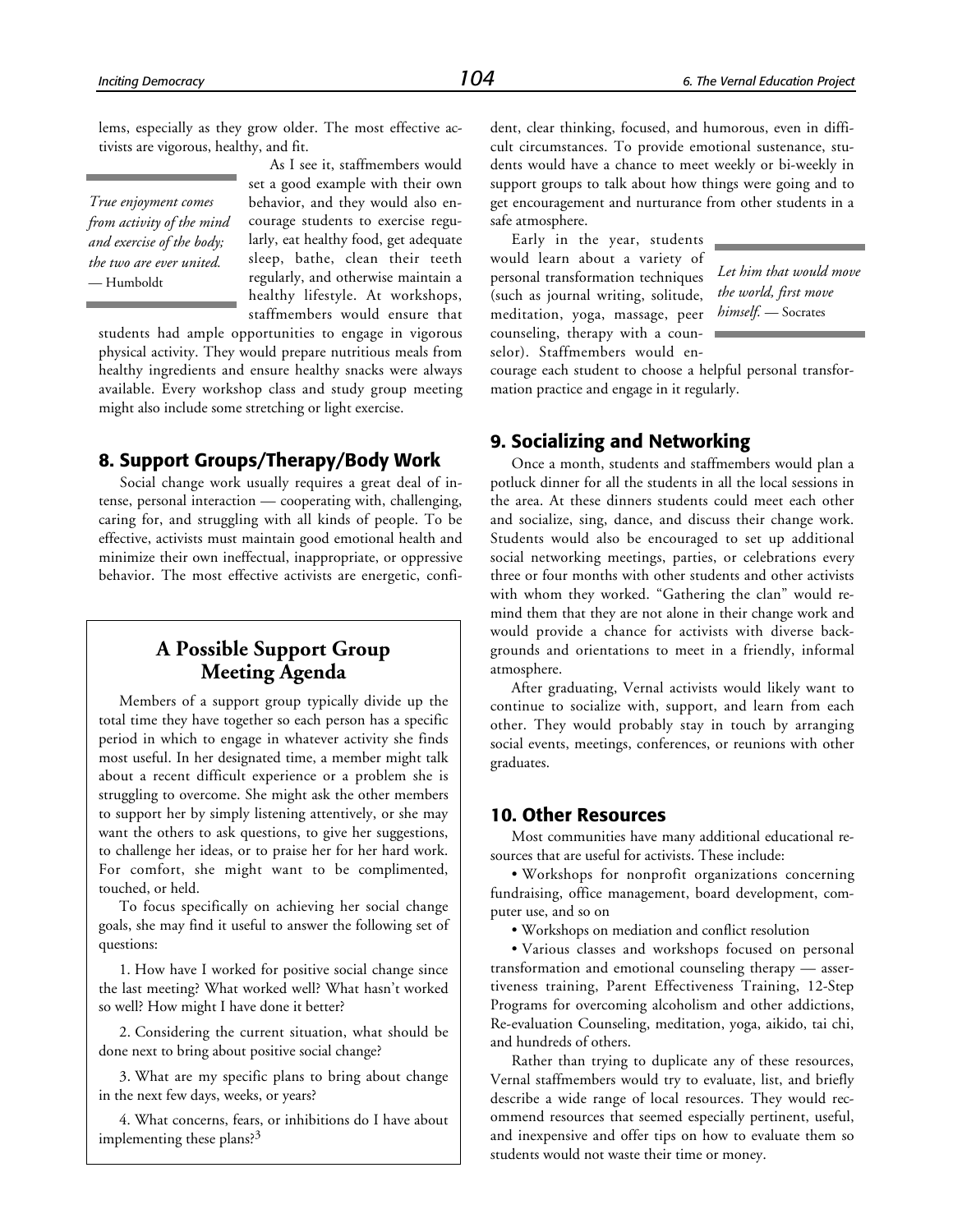# **Figure 6.5: A Vernal Student's Typical Week**

**(when not attending workshops)**

|                                                                                                                                                                                                                           |                            | 1-Year Vernal Program                |                                      |                             |                                 |  |
|---------------------------------------------------------------------------------------------------------------------------------------------------------------------------------------------------------------------------|----------------------------|--------------------------------------|--------------------------------------|-----------------------------|---------------------------------|--|
|                                                                                                                                                                                                                           | 1st Qtr                    | 2nd Qtr                              | 3rd Qtr                              | 4th Qtr                     | $Yrs 2 \rightarrow 8$           |  |
| Hours in a Week (24 hours x 7 days)                                                                                                                                                                                       | 168                        | 168                                  | 168                                  | 168                         | 168                             |  |
| <b>Life Maintenance and Social Life</b>                                                                                                                                                                                   |                            |                                      |                                      |                             |                                 |  |
| Sleeping (8 hours/day)                                                                                                                                                                                                    | 56                         | 56                                   | 56                                   | 56                          | 56                              |  |
| Cooking, Eating, Bathing, Cleaning House, Shopping, Commuting,<br>Paying Bills, Exercising, Attending Church, Socializing, Relaxing,<br>Etc. (avg. 7 hours/day - or 5 hours/day on weekdays and 12 hours/day<br>weekends) | 49                         | 49                                   | 49                                   | 49                          | 49                              |  |
| <b>Total</b>                                                                                                                                                                                                              | 105                        | 105                                  | 105                                  | 105                         | 105                             |  |
| <b>Vernal Program</b>                                                                                                                                                                                                     | Very<br>Intensive<br>Study | Intensive<br>$Study +$<br>Internship | Intensive<br>$Study +$<br>Internship | $Study +$<br>More<br>Change | Paid Work &<br>Social<br>Change |  |
| <b>Study Group Meetings</b>                                                                                                                                                                                               | 12                         | 9                                    | 9                                    | 6                           | $\overline{2}$                  |  |
| <b>Studying for Study Group</b>                                                                                                                                                                                           | 24                         | 18                                   | 18                                   | 15                          | 3                               |  |
| Studying Current Affairs (newspapers, magazines, web pages, etc.)                                                                                                                                                         | 6                          | 6                                    | 6                                    | 6                           | 6                               |  |
| Social Change Internships                                                                                                                                                                                                 |                            | 12                                   | 12                                   | 12                          |                                 |  |
| Social Change Work with local change group                                                                                                                                                                                | 3                          | 3                                    | 3                                    | 9                           | 20                              |  |
| Social Service Work                                                                                                                                                                                                       | 3                          |                                      |                                      |                             |                                 |  |
| Support Group / Therapy / Body Work                                                                                                                                                                                       | 2                          | $\overline{2}$                       | $\mathbf{2}$                         | 2                           | 2                               |  |
| <b>Total</b>                                                                                                                                                                                                              | 50                         | 50                                   | 50                                   | 50                          | 33                              |  |
| <b>Paid Work</b>                                                                                                                                                                                                          |                            |                                      |                                      |                             | 20                              |  |
| <b>Other Time in Week Available</b><br>For Additional Study, Social Change Work, Social Service,<br>Gardening, Other Hobbies, Leisure, and so on                                                                          | 13                         | 13                                   | 13                                   | 13                          | 11                              |  |
| <b>Total Time Working for Social Change</b><br>(local change group + internship)                                                                                                                                          | 3                          | 15                                   | 15                                   | 21                          | 20                              |  |

**Note**: There is probably not enough time for extensive travel, childrearing, and so on.

## **Synergistic Learning**

Individually, each component of the Vernal Program would enable students to learn and practice crucial social change skills. Combined, these components should be even more educational. Students could immediately apply what they learned from study groups, self-study, and workshops to their social change efforts and see how these ideas worked in practice. They could bring questions and problems from their internships, social change work, and social service work to study group meetings and workshops where staffmembers and other students could provide insight and guidance. Students could compare their experiences in different internships and social change groups. Throughout, they would be surrounded by other activists offering insight, support, and encouragement.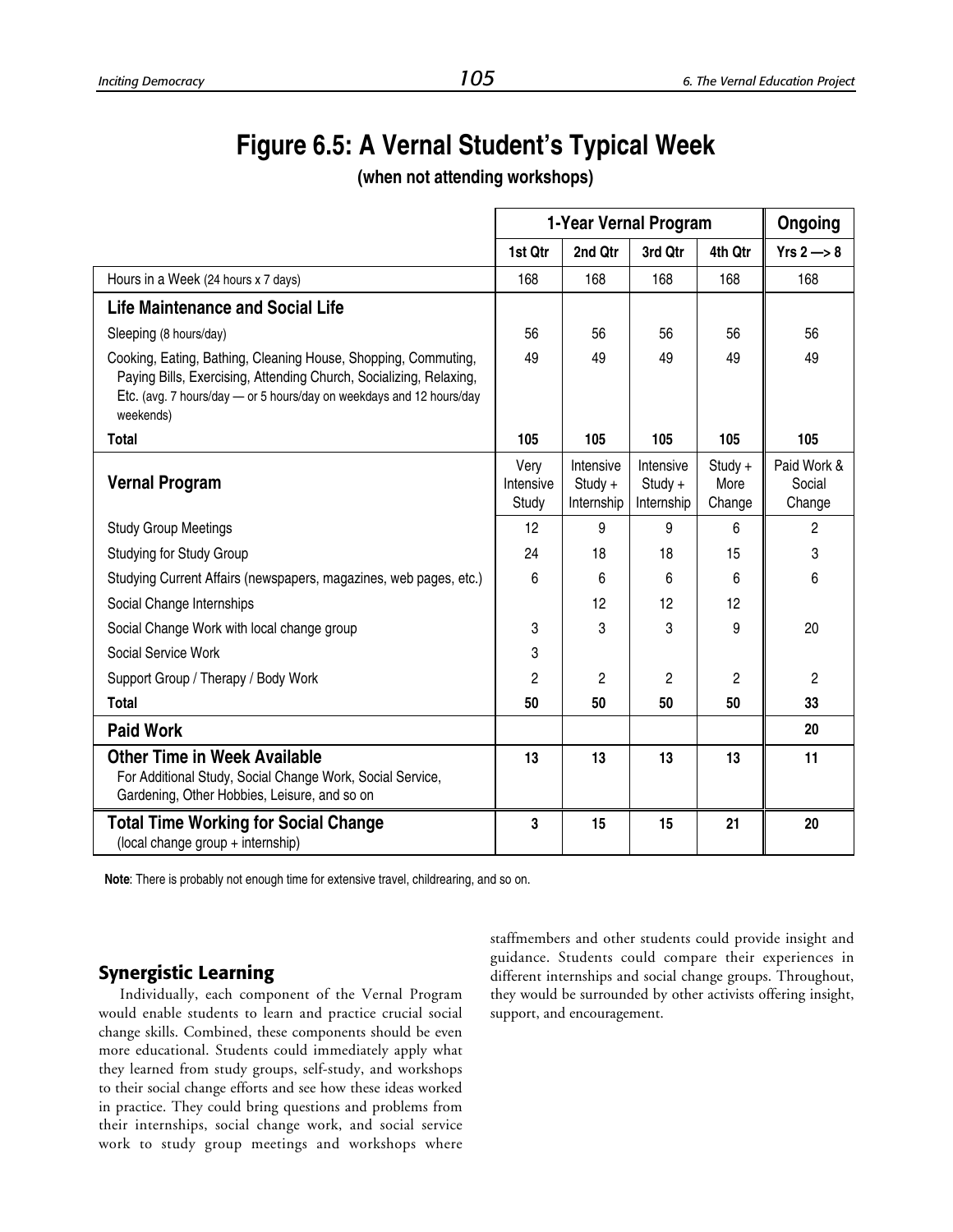## *A VERNAL STUDENT'S TIME*

Would there be enough time for Vernal students to fit all these activities into their lives? Figure 6.5 shows how a typical student might spend her time each week of the Vernal session (excluding the weeks spent attending workshops).\* Throughout the session, students would devote about fifty hours each week to Vernal activities — with this time allocated in somewhat different ways during each of the four quarters of the year.

As I imagine it, during the first three months (the first quarter), students would spend twelve hours each week meeting with their study groups. They would spend another twenty-four hours each week studying and otherwise preparing for their study group meetings. Students would spend six hours each week reading about current events. They would spend three hours each week working with their social change group and three more hours performing social service. They would also spend two hours per week meeting with an emotional support group or with a personal therapist (or engaging in some other similar activity). During this first quarter, they would devote most of their fifty hours each week to reading and discussing social change information.

For the next six months, students would meet with their study group less often and do no social service work. Instead, they would spend these twelve hours per week in internships. During the last three months, they would meet with their study group even less often and spend these six hours per week working with their local social change group.

I assume that basic life maintenance activities like sleeping, eating, bathing, cooking, shopping, exercising, relaxing, commuting to meetings and internships, and so on would take about 15 hours per day or 105 hours per week. Based on these figures, Figure 6.6 shows what a typical student's week in the third quarter of the session might be like. This is a busy and full schedule, but should not be overly stressful.

The last column of Figure 6.5 shows how Vernal graduates might spend their time during their seven years of intensive activism after they graduate. Here I assume they work twenty hours each week doing unpaid social change work and another twenty hours each week at an incomeproducing job. They continue to read progressive publications and get emotional support for the same number of

1

hours they spent during the Vernal session. They also continue to meet with a study group, but only once every other week and they spend much less time preparing for it.

As outlined here, this lifestyle is intensive. There is not much time for activities other than education and social change. Students generally only have about thirteen hours per week for other activities and graduates only have about ten or eleven hours per week. This would probably be enough time for socializing and simple hobbies, but not enough time for extensive travel, childrearing, or other timeintensive activities.

Although this lifestyle would be somewhat limited, it should also be quite fulfilling. Based on my own experience and what I have seen of other activists, I believe many Vernal activists could live this way without becoming weary or disgruntled for eight years (one year as students plus seven more years as very active graduates). I believe they could willingly embrace such an eight-year period of intensive education and social change work since this would comprise only about ten percent of their lives — they would still have time for many other activities in the rest of their lives.

## *A POSSIBLE VERNAL CURRICULUM*

It is important for progressive activists to learn about a variety of specific topics. But it is equally important — if not more so — for them to learn how and where to get information, how to learn, how to think, how to wrestle with ideas, and how to debate ideas productively with other people. As I envision it, the Vernal Education Program would devote at least as much time to these important learning processes as it would to offering specific information.

This section first describes a possible curriculum in terms of general areas of knowledge covered, then specific topics that might be covered in the study groups and workshop classes. Finally, it covers the educational methods the Vernal staffmembers would probably use to help students learn to wrestle with diverse ideas and perspectives.

#### **General Areas of Knowledge**

There are a zillion things that are useful for progressive social change activists to learn, and they cannot all be learned in just one year. However, certain basic areas of knowledge seem essential:

#### **• Current Reality**

How does the world function? What is the conventional way to view social, cultural, political, military, and business affairs? What criticisms do conventional groups have of society?

<sup>\*</sup> Figure B.3 in Appendix B shows an even more detailed week-by-week analysis of time spent in each of these categories including time spent in workshops, time spent studying for the workshops, and the week-long vacation periods at the end of each quarter. Holidays are not shown, but Vernal students would, of course, observe all the major ones — this would reduce the total hours. Overall, students would devote about 2,300 hours to the Vernal Education Program over the course of the year.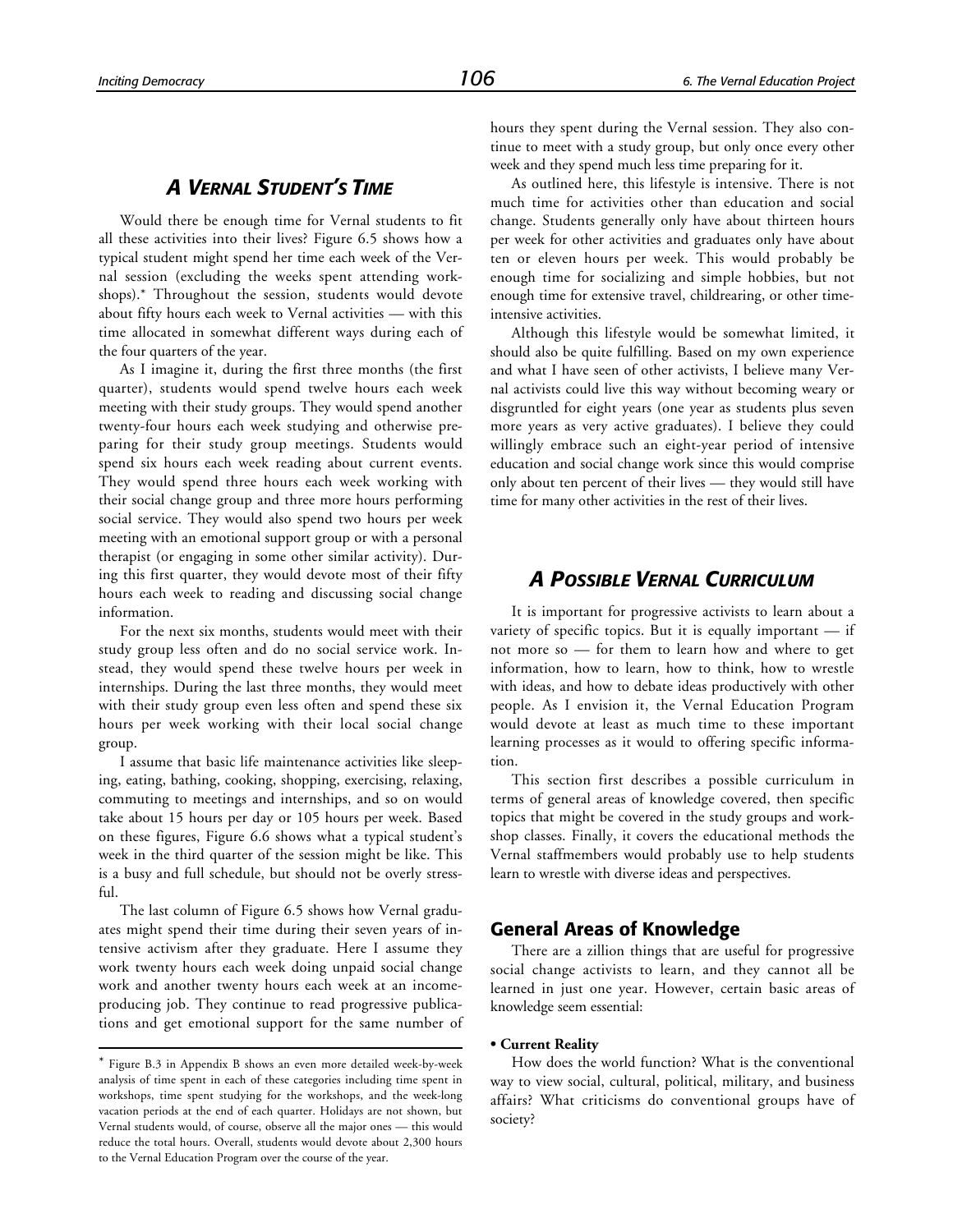# **Figure 6.6: Laura's Week — Representative of Vernal Students During the Second Quarter**

|          | <b>Sunday</b>                  | <b>Monday</b>                 | <b>Tuesday</b>                    | Wednesday                 | <b>Thursday</b>                   | <b>Friday</b>             | <b>Saturday</b>                |
|----------|--------------------------------|-------------------------------|-----------------------------------|---------------------------|-----------------------------------|---------------------------|--------------------------------|
| 7:00 AM  | Slept in                       | Slept<br>Ate, showered,       | Slept<br>Exercised                | Slept<br>Ate, showered,   | Slept<br>Exercised                | Slept<br>Ate, showered,   | Slept in                       |
| 8:00 AM  |                                | and read the<br>newspaper     | Ate, showered,<br>read paper      | and read the<br>newspaper | Ate, showered,<br>read paper      | and read the<br>newspaper |                                |
| 9:00 AM  | Ate, showered,<br>and read the | Study                         |                                   | Study                     |                                   | Study                     | Ate, showered,<br>and read the |
| 10:00 AM | newspaper                      | Group<br>Meeting              | Studied for<br><b>Study Group</b> | Group<br>Meeting          | Studied for<br><b>Study Group</b> | Group<br>Meeting          | newspaper                      |
| 11:00 AM | Church                         |                               |                                   |                           |                                   |                           |                                |
| Noon     | Ate<br>lunch                   | Ate lunch,<br>read "Ms."      | Ate<br>lunch                      | Ate lunch<br>with Kim     | Ate<br>lunch                      | Shopped<br>and ate        | <b>Hiked</b> and<br>picnicked  |
| 1:00 PM  | Called<br>parents              | Commuted                      | Commuted                          | Washed                    | Commuted                          | lunch<br>Read "The        | with Kim                       |
| 2:00 PM  |                                |                               |                                   | Clothes                   |                                   | Nation"                   |                                |
| 3:00 PM  | Went<br>swimming               | Internship at<br>Peace Center | Internship at<br>Peace Center     | Studied for               | Internship at<br>Peace Center     | Studied for               | Went                           |
| 4:00 PM  |                                |                               |                                   | <b>Study Group</b>        |                                   | <b>Study Group</b>        | shopping                       |
| 5:00 PM  | Made dinner                    | Commuted                      | Commuted                          | Made                      | Commuted                          | Cleaned                   | Vacuumed                       |
| 6:00 PM  | and ate with                   | Ate dinner                    | Ate dinner                        | dinner                    | Ate dinner                        | bathroom                  |                                |
| 7:00 PM  | housemates<br>and Michelle     | with<br>housemates            | with<br>housemates                | and ate<br>Citizens for   | with<br>housemates                | Made dinner<br>and ate    | Made dinner<br>and ate with    |
|          |                                | Support                       | Paid bills                        | Equitable                 | Made calls                        |                           | Jennifer                       |
| 8:00 PM  |                                | Group<br>Meeting              |                                   | Taxes (CET)<br>Meeting    | for CET                           |                           |                                |
| 9:00 PM  | Studied for                    |                               | Studied for                       | Read                      | Read                              | Went to a                 |                                |
| 10:00 PM | <b>Study Group</b>             | Read<br>a novel               | <b>Study Group</b>                | "Extra"<br>Wrote a letter | "Z Magazine"<br>Watched           | movie with<br>Naomi and   | Went to a                      |
|          |                                |                               |                                   | to Yuhong                 | TV                                | then talked               | Party at                       |
| 11:00 PM | <b>Brushed teeth</b>           | <b>Brushed teeth</b>          | <b>Brushed teeth</b>              | <b>Brushed teeth</b>      | <b>Brushed teeth</b>              |                           | Zachary's                      |
| Midnight |                                |                               |                                   |                           |                                   | <b>Brushed teeth</b>      |                                |
| 1:00 AM  |                                |                               |                                   |                           |                                   |                           | <b>Brushed teeth</b>           |
| 2:00 AM  | Slept                          | Slept                         | Slept                             | Slept                     | Slept                             | Slept                     | Slept                          |
| 3:00 AM  |                                |                               |                                   |                           |                                   |                           |                                |
| 4:00 AM  |                                |                               |                                   |                           |                                   |                           |                                |
| 5:00 AM  |                                |                               |                                   |                           |                                   |                           |                                |
| 6:00 AM  |                                |                               |                                   |                           |                                   |                           |                                |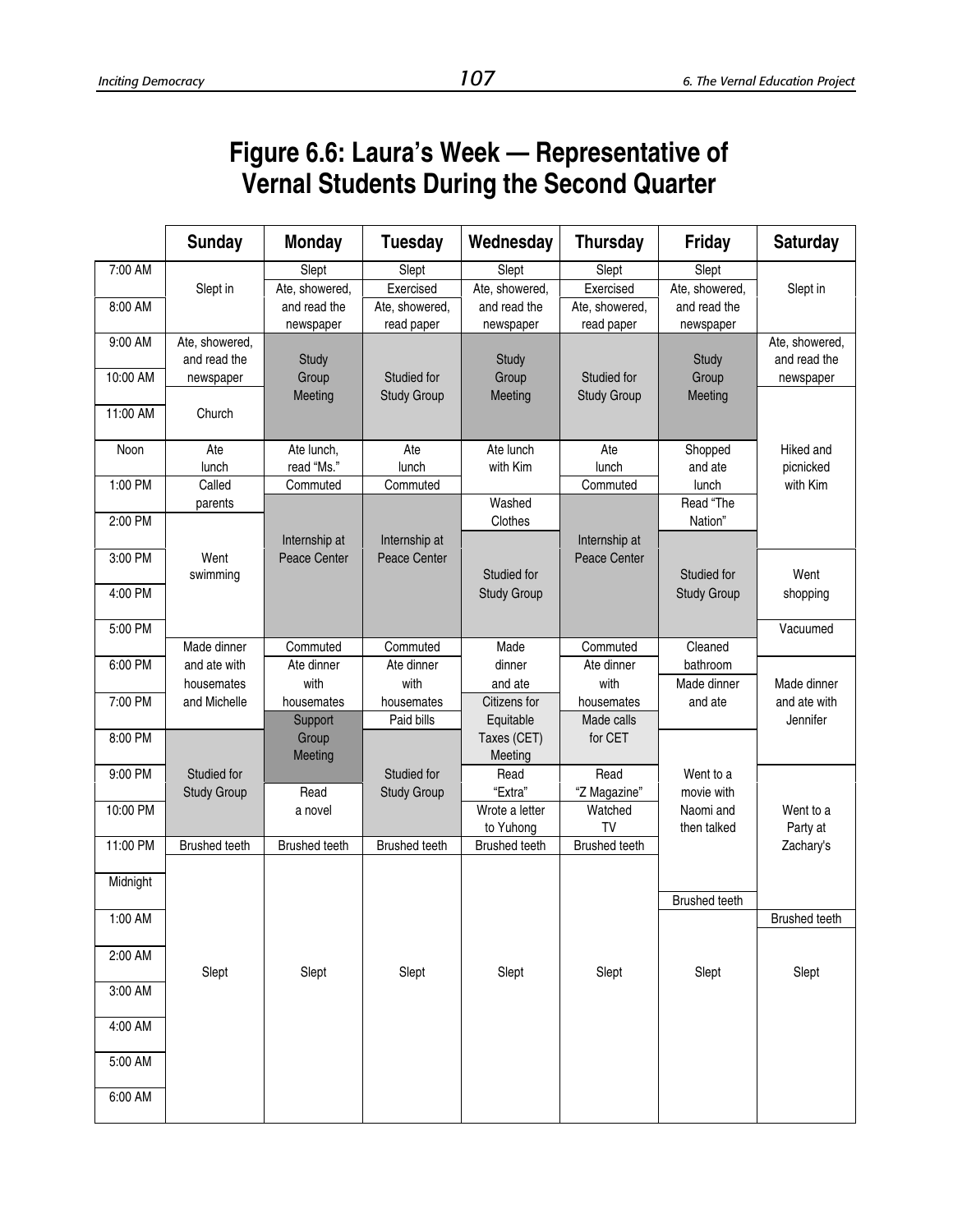#### **• Alternative Perspectives**

What criticisms do progressive activists have of current society? What are their alternative visions?

*The Ignorant know nothing. The Provincial know only the perspective of their own community. Traditionalists hear new ideas, but cling to those of their ancestors. Conformists learn of alternative perspectives, but embrace only the most conventional. Zealots know of other ideas, but accept only what they already believe. The Confused stumble across many perspectives, but don't know what to believe. It is only the Explorers, the Curious Students, the Free-thinkers, the Scholars who seek out many perspectives and thoroughly investigate each one to dig out its truth.*

#### **• Multiple Perspectives**

Why do people disagree? Why does each group believe its way is best? What criticism does each group have of every other perspective? What problem does each group's solution solve and how does it solve it? What are the values and assumptions behind each group's perspective? What material conditions or philosophical values underlie each group's perspective? How do you decide who is right?

*Until you can see the truth in at least three sides of an issue, you probably don't understand it. And until you can convincingly argue all three perspectives, you probably can't work with a diverse group of people to find a mutually satisfactory solution.*

#### **• Bringing About Change**

How have activists tried to bring about change in the past? What was effective and what was not? Who opposes progressive change and why? What are the methods usually proposed to bring about social change? How do you design an effective campaign for fundamental social change? What factors make success more likely? How do you sustain yourself and others through a long, difficult campaign? What empowers and inspires others to action?

Below I have outlined a possible preliminary curriculum that covers these basics from a multiplicity of perspectives. This curriculum is only an example — staffmembers and students would develop the actual curriculum, and it would evolve over time.

## **Study Group Topics**

Following the schedule of study groups outlined above, students would spend two weeks on each of fourteen topics and a single week on another topic. These topics would cover a variety of social change issue areas and a wide range of theoretical and practical aspects of social change. Each topic would have a list of twenty to thirty different sets of staffmember-chosen readings from which students could choose. Students could also find their own readings. These fifteen main topics might be:

#### **• The Environment**

- Natural systems
- Consuming natural resources (mining, drilling, logging, ranching, farming, hunting)
- Renewable resources
- Land development
- Population growth, sustainability
- Pollution, garbage, toxic wastes

#### **• Economics**

- Self-sufficiency, individualism
- Agriculture
- Producing goods, providing services to others
- Ownership, property
- Wealth distribution
- Feudalism, slavery, capitalism, socialism, privatization
- Government regulation
- Transnational corporations, globalization
- Cooperatives, worker-, community-, or governmentcontrolled businesses, locally owned and controlled businesses, non-profit businesses
- Wages, working conditions, occupational safety
- Unemployment, poverty
- Taxes

#### **• U.S. International Relations**

- Colonialism, domination
- Armed military force
- Diplomacy
- Citizen exchanges
- Global communication

#### **• Social Institutions**

- Schools
- Churches
- Libraries
- Police
- Prisons
- The military
- The healthcare system
- The welfare system
- Community organizations
- **Culture**
	- Education
	- Religion, spirituality
	- Entertainment
	- Sports
	- Mass media, the Internet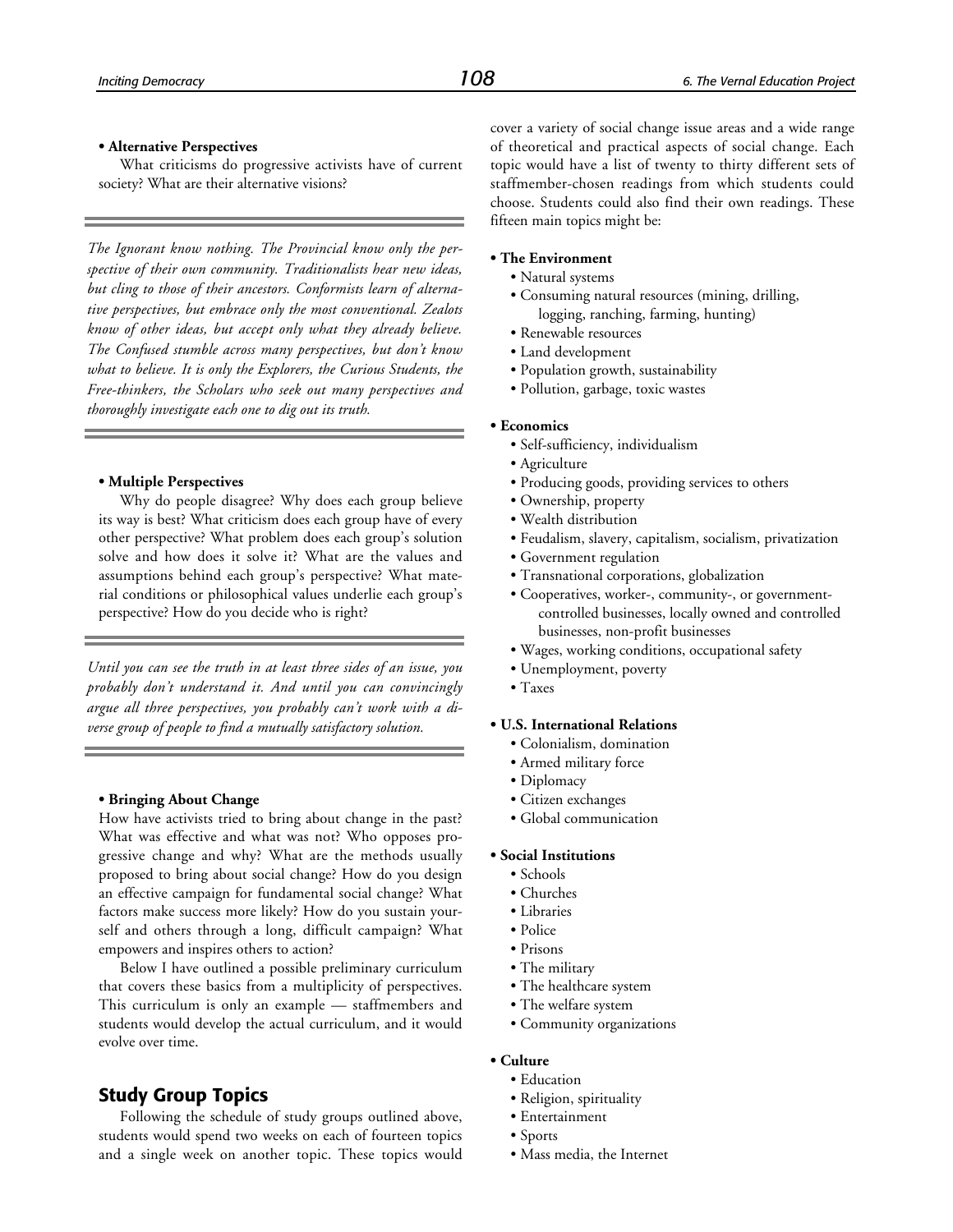- Personal communication
- Ethnicity, racism, sexism, classism, ageism, homophobia, and so on

#### **• Personal Relationships**

- Family, childrearing
- Paternalism
- Battering, dysfunctional families
- Sexual abuse, rape
- Health and healing
- Emotional counseling therapy
- Cooperation
- Feminism
- Sex, hetero- and homosexuality

#### **• Politics**

- Democracy
- Elections, voting
- Theory of government, anarchism
- Libertarian pluralism
- The U.S. governmental system of making and enforcing laws

#### **• History of Movements for Progressive Change**

- Anti-slavery
- Populist
- Socialist (1910s and '20s)
- Conservation (National Parks)
- Women's suffrage
- Labor union
- Consumer
- Conscientious objectors to war
- Black freedom struggle
- Anti-Vietnam war
- Anti-nuclear power and weapons
- Environmental
- Women's liberation
- Anti-racism
- Gay and lesbian freedom
- Anti-globalization
- Other movements around the world

#### **• Visions of a Better Society**

- Utopian visions
- Nonviolence
- Participatory democracy, citizenship
- Appropriate technology, simple living
- Multiculturalism
- Cooperation, community

#### **• Theory and Practice of Social Change**

- Analyzing power structures
- Choosing issues
- Strategic planning
- Stages of a movement
- Political, social, and cultural change

#### **• Movement Building**

- Developing visions of a good society
- Researching an issue
- Educating and persuading others
- Lobbying
- Lawsuits
- Campaigns for political office
- Demonstrations, struggling for change
- Designing effective campaigns

#### **• Organizational Development**

- Starting and developing an organization
- Recruiting volunteers
- Supporting and empowering people, team building
- Facilitating meetings
- Addressing racism, sexism, and so on
- Resolving conflicts
- Fundraising
- Administration

#### **• Being an Activist**

- Personal growth and emotional therapy
- Critical thinking
- Internalized oppression and liberation
- Building a supportive community
- Personal finances

#### **• Repression of Activists**

- Spy and intelligence agencies
- Police, red squads, FBI
- National Guard, Marine Corps
- Private security agencies
- Death squads, Ku Klux Klan, other terror groups
- Public relations firms
- Movement-breaking consultants
- Honesty, trust
- Building a safe community

#### **• Teaching Others**

- Theories of adult education
- Teaching styles
- Mentoring activists
- Developing curricula

## **Workshop Class Topics**

As I see it, the eighty workshop classes (each two and one-half hours long) would cover many of the same topics as listed above, but would focus on aspects that are more easily learned through workshop presentations and experiential exercises than through reading and discussion. Below is a possible list of topics. The numbers in parentheses indicate how many classes might be devoted to each topic. Note that topics are listed in logical categories. However, classes

*Everyone thinks of changing the world, but no one thinks of changing himself.* — Leo Tolstoy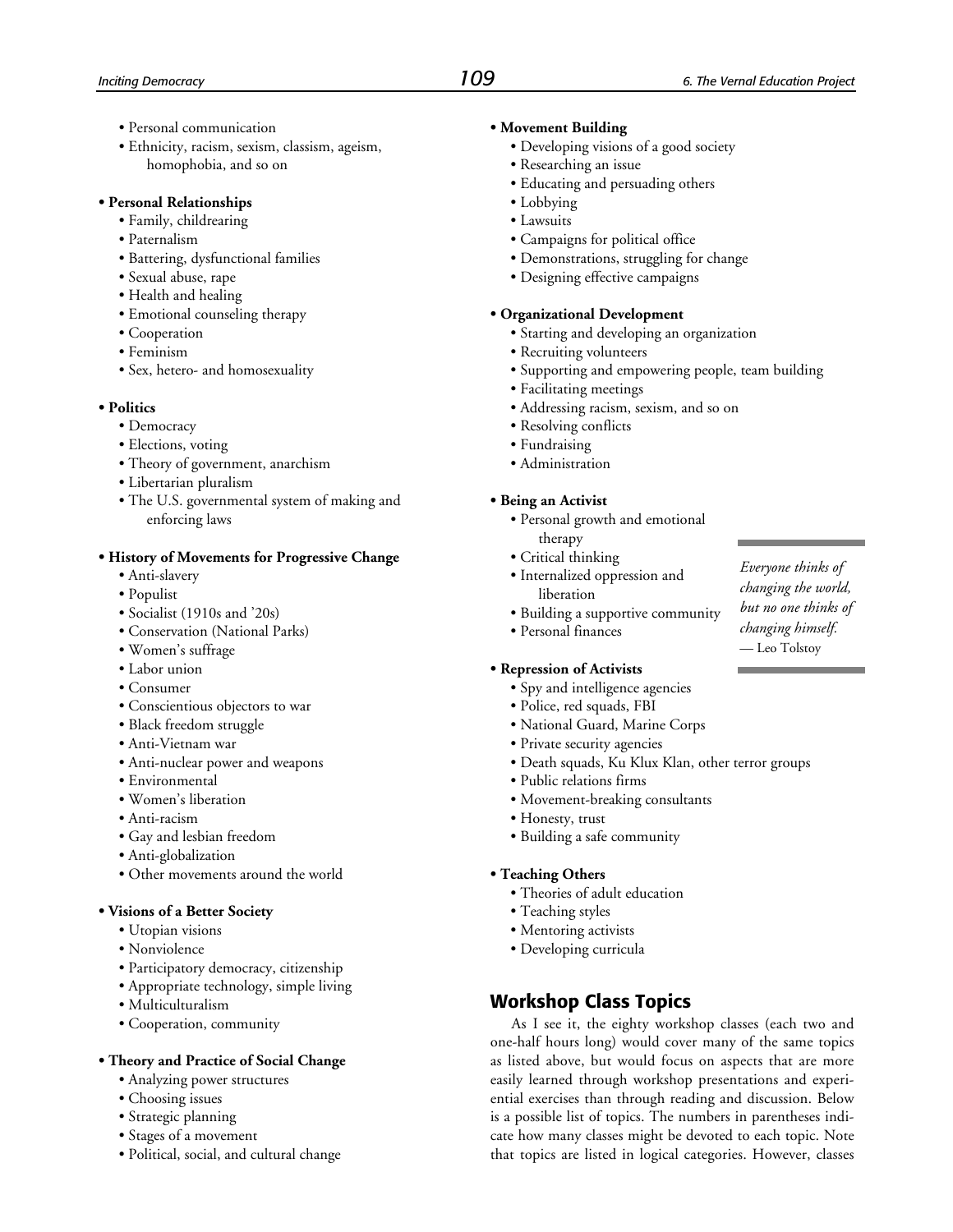would probably not be conducted in this order but in an order that matched the study group schedule, students' needs, or staffmembers' schedules.

#### **• Choosing One's Values (4)**

- Personal change, social change, and values clarification, developing a vision of a good society (1)
- Becoming informed newspapers, magazines, radio, TV, the Internet, and other news and communication media (1)
- Deciphering and overcoming media propaganda (1)
- Appreciating other perspectives and developing truths to live by — creating, testing, and challenging models of reality, thinking clearly, debating different perspectives, critical argumentation (1)

#### **• Being an Activist (12)**

- Self-esteem and assertiveness being bold and nonviolent (1)
- Internalized oppression and liberation (2)
- Emotional and physical sustenance in tough times (1)
- Building a supportive community daily interaction, concern, support, humor, singing, massage (2)
- A range of counseling therapy and personal growth techniques (1)
- Living lightly on the earth every day (1)
- The many roles of an activist rebel, citizen, reformer, social changer, scholar, manager, facilitator, worker, secretary, counselor, minister, spokesperson, teacher (1)
- Personal finances toward financial independence (1)
- Money and class on a personal level  $(2)$

#### **• Developing a Social Change Organization (15)**

- Starting and developing a social change group (1)
- Organizational forms and structures (1)
- Discussing, debating, and struggling with ideas (1)
- Encouraging diversity and dissent, avoiding groupthink, mind-control, and cult-like behavior (1)
- Addressing racism, sexism, homophobia, ageism, and other prejudices (2)
- Addressing classism and money issues (2)
- Dealing with emotional trauma and craziness emotional support (2)
- Resolving conflicts (2)
- Dealing with infiltration, provocateurs, harassment (1)
- Helping other activists learn new skills (2)
- **Meeting Together and Making Decisions (7)**
	- Leadership and management theories (1)
	- Parliamentary procedure and voting (1)
	- Making cooperative decisions (1)
	- Facilitating a group meeting (2)
	- Effective problem solving in groups (1)
	- Working in large, dispersed organizations (1)

#### **• Running a Social Change Office (4)**

- Basic office management skills filing, accounting, communication, computer use (2)
- Basic organization maintenance skills fundraising, membership, personnel management (2)

#### **• Social Change Methods (17)**

- Researching an issue (1)
- Developing visions of alternatives (1)
- Writing, publishing, and distributing leaflets, pamphlets, newspapers, books, and web pages (1)
- Persuasion techniques and methods (1)
- Speaking out publicly (1)
- Canvassing (1)
- Outreach to the news media (1)
- Political film and video (1)
- Political music, art, and theater (1)
- Protest demonstrations rallies, vigils, fasts, pickets, marches, confrontations (1)
- Strikes and boycotts (1)
- Civil disobedience and direct action (2)
- Risking arrest and going to jail for a cause (1)
- Electoral politics and lobbying (2)
- Lawsuits, referenda, and other legal action (1)

#### **• Social Change Campaigns (6)**

- Strategic planning for social change force field analysis (2)
- Designing effective campaigns constituencies, issues, and action (2)
- Campaign simulation (2)

#### **• Working with Others (7)**

- Addressing special constituencies racial/ethnic minorities, religious groups, elders, young people, labor union members, lesbians and gays, women, rural folks, and so on (3)
- The diversity of social change groups their ideas and practices (2)
- Working in coalitions and federations (1)
- Local grassroots groups and how they relate to national social change organizations (1)

#### **• Social Change Movements (3)**

- Types of change movements and their goals: resistance, liberation, democracy, and stewardship (1)
- Evaluating and choosing ten important areas of focus for social change in the next few decades (2)

#### **• History of Social Change Movements (4)**

- Overview of world movements for change (1)
- Oral history of recent local movements presented by active participants (2)
- Lessons we can learn from earlier social change efforts (1)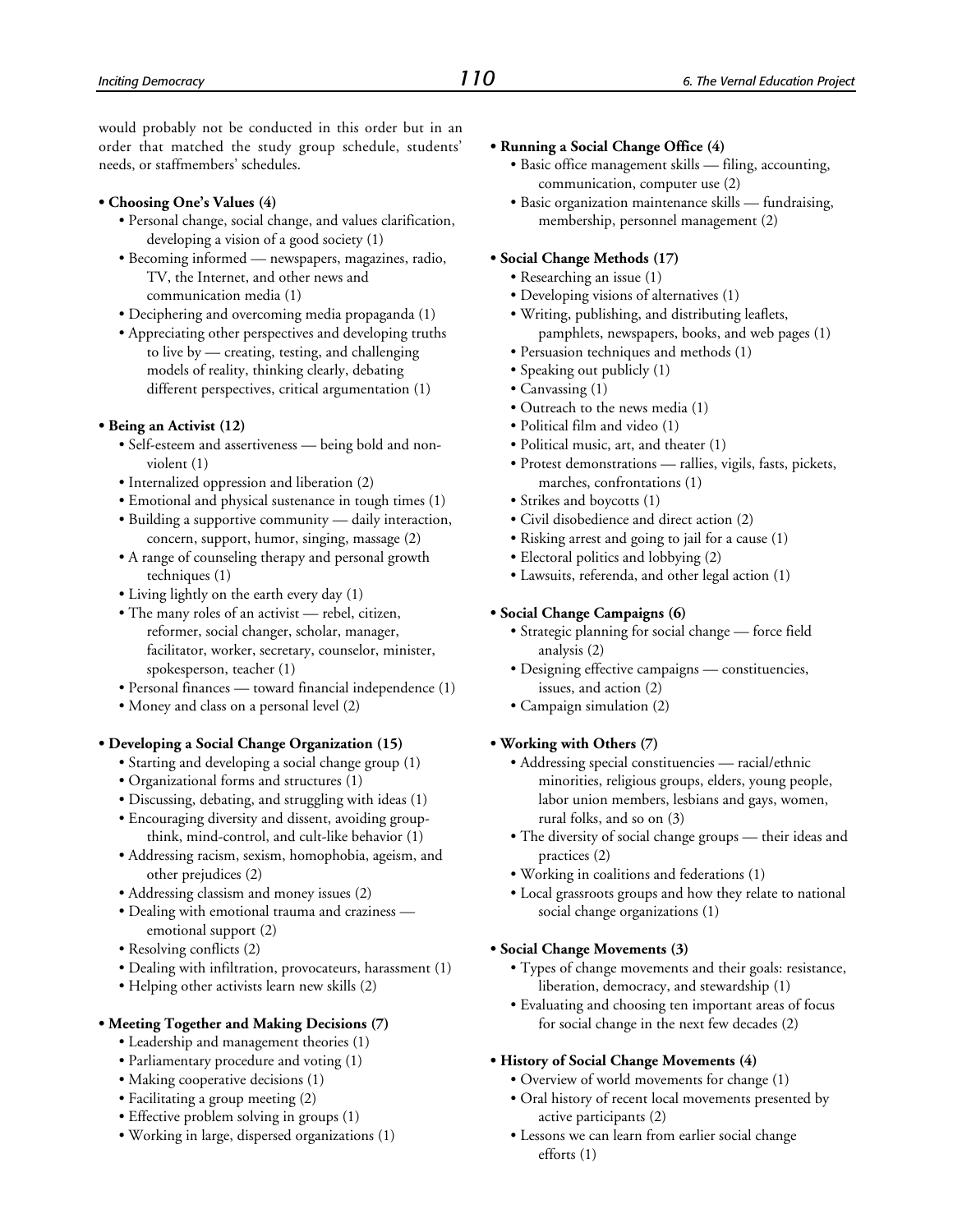#### **Reading Lists**

Vernal staffmembers, working in conjunction with students, would continually revise the list of reading materials for study groups, adding new books and articles and retiring weak and outdated materials. They would also maintain a library of all these materials to loan to students.

#### **The Vernal Education Program Curriculum Checklist**:

- Why are we studying this?
- Why are we using these methods?
- Is there a more educational or empowering way?

#### **Workshop Notes and Agendas**

Vernal staffmembers would also prepare detailed workshop notes on the topics outlined above. Generally, for each topic, the notes would include major points of interest and discussion, the range of perspectives held by progressive activists (and others), active areas of contention and debate, and references to books, articles, web pages, and other sources of information. They would also include lists of questions and discussion topics to challenge and stimulate students to learn and explore new ideas. They might include provocative quotations or koans (paradoxical Zen Buddhist riddles to ponder in order to attain intuitive knowledge). For some topics, the notes might simply be annotated bibliographies of important books, articles, and web pages. Some notes might include a sample workshop agenda.

The notes would give students more information than they could absorb in workshop classes. After graduating, Vernal activists could review the notes when they were actually faced with difficult situations in their change work. Graduates could also use the notes and agendas to develop evening or weekend workshops for other activists, and when appropriate, they could pass copies of the notes to others. Moreover, these notes would be broadly distributed outside of activist circles — posted on the Vernal Project web site [<http://www.vernalproject.org>](http://www.vernalproject.org) — to help advance social change more widely. "Information is power," and these short, clear, and understandable summaries of progressive change theory and practice could be very powerful.<sup>4</sup>

## **Researching and Developing the Curriculum**

With help from students, Vernal staffmembers would continually update the curriculum, incorporating new social change issues, new social change methods, and new change philosophies. They would draw on magazine articles, books, web pages, their own social change experience, and the experiences of other activists.<sup>5</sup> Vernal staffmembers would share their research and coordinate the development of new curricula with other Vernal teams around the country.

#### **Educational Methods and Style**

The curriculum of the Vernal Program would be very important, but the way that it was presented would be just as important — students learn as much by watching their teachers and mentors as they do from studying. I expect that the Vernal Program would refrain from using the cruel and disempowering techniques common in many traditional schools.

Though public and church schools have the admirable

goal of educating children, they also usually have a more sinister goal: to mold students so they will conform to societal norms and accommodate themselves to the ruling authorities. To accomplish this unsavory goal, schools usually employ four main processes:

*What you are speaks so loudly I can't hear what you say.* — Ralph Waldo Emerson

• **Selective information**: Schools present a limited amount of information, usually from a narrow spectrum of perspectives and declare "this is the way it is." If mentioned at all, alternative ideas are usually explained badly and belittled. Standardized textbooks ensure that everyone receives the same one-sided information.

• **Indoctrination**: Schools repeatedly present the same information as fact until "the Truth" seems self-evident and all other ideas seem ludicrous.

• **Manipulation**: Schools use grading and tracking to control and steer students into acceptance of the status quo. Those who best adopt conventional dogma are encouraged and rewarded; those who do not are held back, criticized, and even ostracized.

• **Demoralization**: Students are controlled and restricted. They are forced to attend (often boring) lectures. This steals their initiative and demoralizes them.

Social change schools teach a more progressive ideology, but some actually employ the same mind-numbing and manipulative teaching processes as conventional schools. As I see it, the Vernal Program would empower students to explore a variety of ideas and develop their own ideology by using these alternative methods:

#### **• Comprehensive Information, Diverse Perspectives**

The Vernal Program would present a wide array of information and perspectives including age-old wisdom, conventional thought, and a range of alternative perspectives: "Here's what different people think and their reasons for thinking it."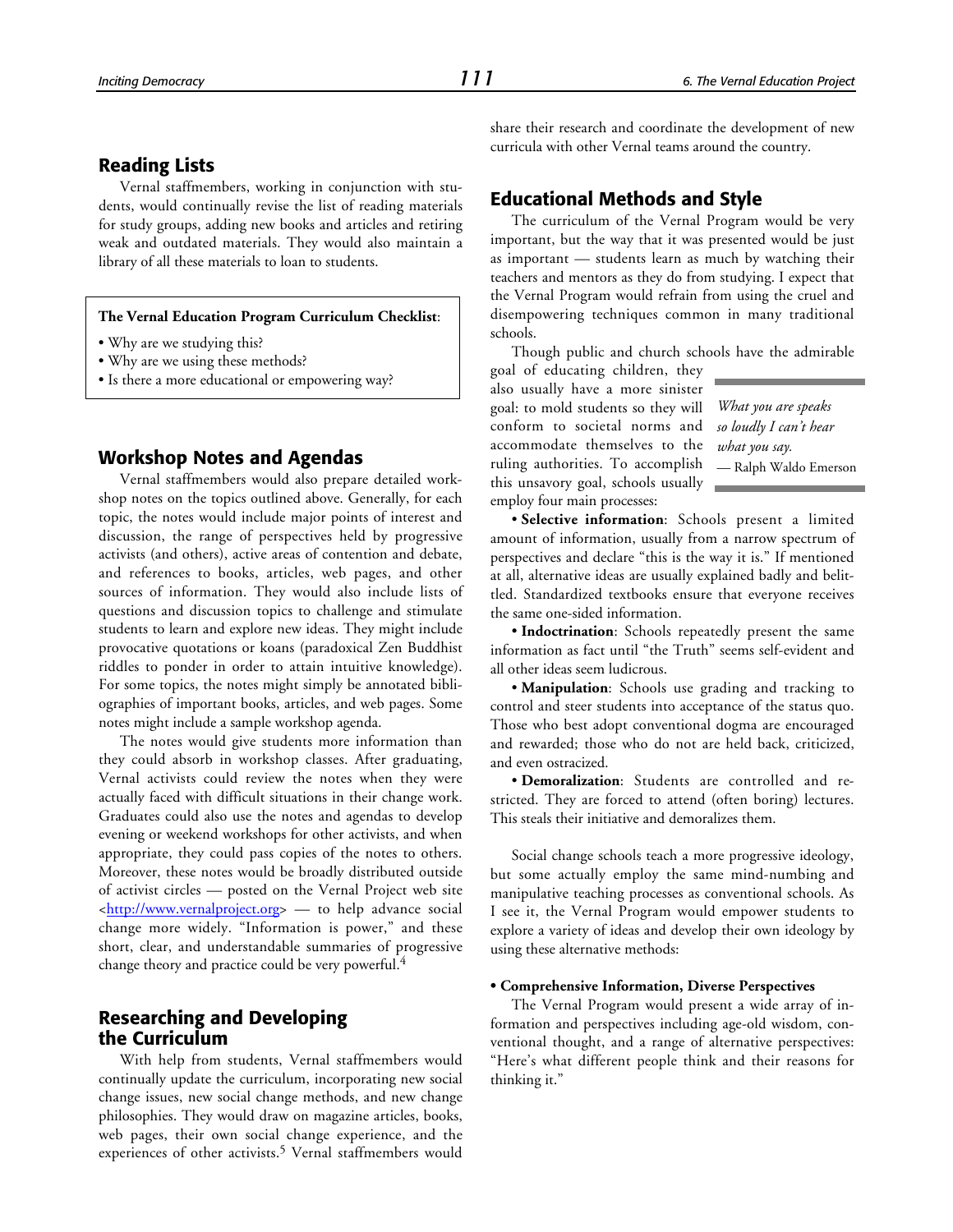#### **• Questioning**

The Vernal Program would encourage questioning: "How do we know this is true? How do we find out? How

*Take from others what you want, but never be a disciple of anyone.* — A. S. Neill, director of Summerhill School

else do people look at things? Why do some people disagree? Whom can we believe? Are there other ways of looking at an issue that no one has ever considered?"

**• Discussion and Problem Solving** The Vernal Program would show students how to gently and productively discuss divisive topics and

resolve conflicts by clearly summarizing all perspectives, sorting ideas into categories, and synthesizing new, more comprehensive perspectives.

#### **• Scientific Method**

The Vernal program would encourage students to ascertain truth by evaluating evidence — not to accept dogma based on blind faith. "What works? What doesn't? What is useful? What might work better? How can we test this? Do our hypotheses seem to predict future events accurately? If not, what new postulate can we test that might predict it better? Which entities and postulates seem useless and can be discarded?"

*An ideology that cannot withstand intense challenge is invariably anti-progressive. Through questioning, ideas grow to be more robust and compelling.*

#### **Question Authority!**

#### **• Open Education, Collegial Atmosphere**

The Vernal Program would have no requirements for participation in any activities. Students would not be graded, and every student who completed the session would receive a diploma. Staffmembers would assist students to learn whatever the students thought was best for themselves (within the constraints of the overall Vernal Program). Staffmembers would strive to maintain their role as helpful resource people rather than as leaders or controllers of students.

Students would be encouraged to collaborate with, help, and teach each other — passing on what they had learned through their years of experience or what they just learned the day before. Staffmembers would also ask students to help them to evaluate and modify the curriculum, materials, and educational methods.

The Vernal Program would in no way be value-free the curriculum would clearly be quite progressive and the staffmembers' various progressive views would permeate the program. But as much as possible, when staffmembers expressed their perspectives, they would try to make their ideological bent explicit, allow it to

be discussed, and encourage it to be challenged.

#### **• Humane, Gentle Struggle**

The Vernal Program would also encourage staffmembers and students to acknowledge that they are each human beings with feel*The true teacher defends his pupils against his own personal influence.* — Amos Bronson Alcott

ings, desires, and limitations. The program would encourage them to respect their differences and to treat each other well even as they struggled over ideas.

## *VERNAL STAFFMEMBERS*

#### **Background and Skills**

Vernal staffmembers would be chosen for their experience as social change activists and for their educational skills, especially their ability to use alternative, studentcentered education methods. When hiring new staffmembers, existing staffmembers would try to recruit people with whom they could easily work. They would also seek demographic and ideological diversity.

Each staffmember in a Vernal team would have similar responsibilities, differing according to need and according to each staffmember's interests. Those with more experience and skill in education might focus more on facilitating workshops; those with more administrative skill might work more on setting up internships, handling finances, and hiring. Optimally, every staffmember would be skilled in all the areas required for educating students and administering the program. More likely, though, staffmembers of each Vernal team would have complementary skills that could address everything necessary.

#### **Staff Hiring and Pay**

Given all that would be expected of them, staffmembers would likely work quite hard. The work should be rewarding, but the amount of it might still be exhausting. Since staffmembers would be experienced and skilled in many areas, disgruntled staffmembers could probably find other lucrative jobs without much effort. In order to induce staffmembers to work for years without burning out or leaving, they would need to be paid reasonable wages and benefits. On the other hand, wages could not be too generous or the cost would threaten the overall viability of the Vernal Project.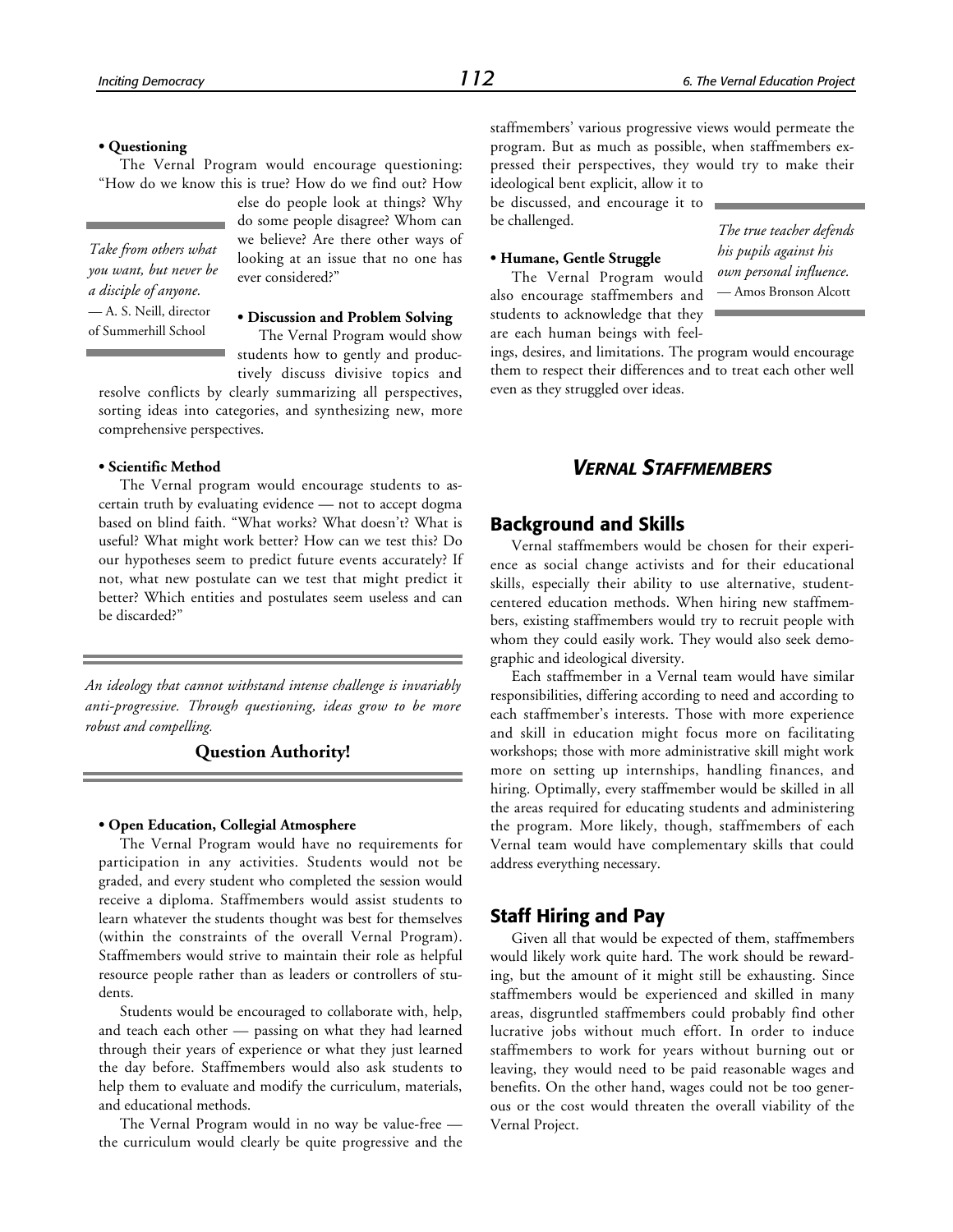Aiming for a prudent balance, I assume the Vernal Program would pay full-time Vernal staffmembers \$24,000 per year (in 1995 dollars) and offer generous benefits that included paid vacation, holidays, and health and dental care coverage.6 In addition, the Vernal Program would put \$2,000 per year into a retirement account for each staffmember. Part-time staffmembers would earn a proportional share of salary and benefits.

Dedicated Vernal staffmembers with few obligations should be able to live reasonably well on this salary. However, it would probably be too small an amount for staffmembers to support a spouse and children or for them to save much during their tenure. Still, I expect many activists would be eager to work as Vernal staffmembers since the work would be quite satisfying and the organization would be very supportive.

Hiring and integrating new staffmembers would require a great deal of effort, so people would be hired who planned to stay with the Vernal center for at least five years. But staffmembers who stayed too long could become stale and stodgy, so they might be encouraged to move on to other endeavors after ten or fifteen years. Staffmembers would be evaluated each year by their peers and the local center's board of directors (see below).

## *VERNAL STUDENTS*

## **Admission Requirements**

The main purpose of the Vernal Project would be to bring about fundamental progressive transformation of society. However, it is possible that over time the Vernal Program might be seen as a surrogate business school by those seeking an inexpensive entrance to the executive ranks of corporate America or as an inviting intellectual sandbox for those seeking an inexpensive place to play with philosophical ideas.

Admissions must therefore be quite selective to ensure that the limited resources of the Vernal Project would be used wisely. The program must be available only to those most open to learning and most interested in using what they learn to work for progressive change. These would be the minimum requirements:

#### **• One-Year of Experience with Active Social Change Work**

It would be important that applicants already have some activist experience so they would know the joys and disappointments of working for change and how this work affected them. After doing it for a while, many activists discover that social change work frustrates, bores, or frightens them. Other activists realize that other activities are more important to them, at least at that particular point in their lives.

After a year of social change work, applicants should have a good sense of what social change work is all about, and they could knowledgeably decide if they wanted to work long-term for fundamental change. In addition, by having at least a year of experience, students would have a much better idea of what they needed or wanted to learn. Moreover, they would have accumulated some valuable experience to share with other students.

#### **• Academically Capable**

The Vernal Program, as I envision it, would be similar to college, requiring extensive reading and studying. Students would need to handle a fairly heavy academic workload. Many people do not enjoy this kind of academic work and the Vernal Program would be inappropriate for them. Non-academically oriented activists would probably learn better with an activist mentor who could assist and guide them "on the job."

#### **• Willing and Able to Work Primarily for Fundamental Social Change for Eight Years**

Applicants would have to seriously intend to make social change work their highest priority for eight years (one year in the Vernal session plus seven years after graduating). During this eight-year period, they would be expected to work at least twenty hours per week for fundamental change. They must also be willing to work to end their own oppressive and addictive behaviors, support and encourage other nonviolent activists, and as much as possible, serve as a good role model for others by living in an exemplary way.

By making fundamental change their highest priority, Vernal activists might be forced to delay for eight years many of the pleasures and activities of their peers: partying nightly, traveling, raising children, pursuing a conventional career, saving money for a house and retirement, and so on. Older activists who had already done most of these things might find it easier to make this commitment, though some might have a difficult time adjusting after years of a more conventional lifestyle.

*Respectable men and women content with good and easy living are missing some of the most important things in life. Unless you give yourself to some great cause you haven't even begun to live.* — William P. Merrill

Also, since social change work usually pays little or nothing, Vernal students and graduates would likely need to live modestly and inexpensively. Since they would probably be able to work no more than half-time at a non-social change job or full-time at a change job, most could probably earn only \$10,000 to \$30,000 per year. This limitation would probably not be very important for those financially supported by spouses or family members, those living on retirement funds, or those relying on independent wealth.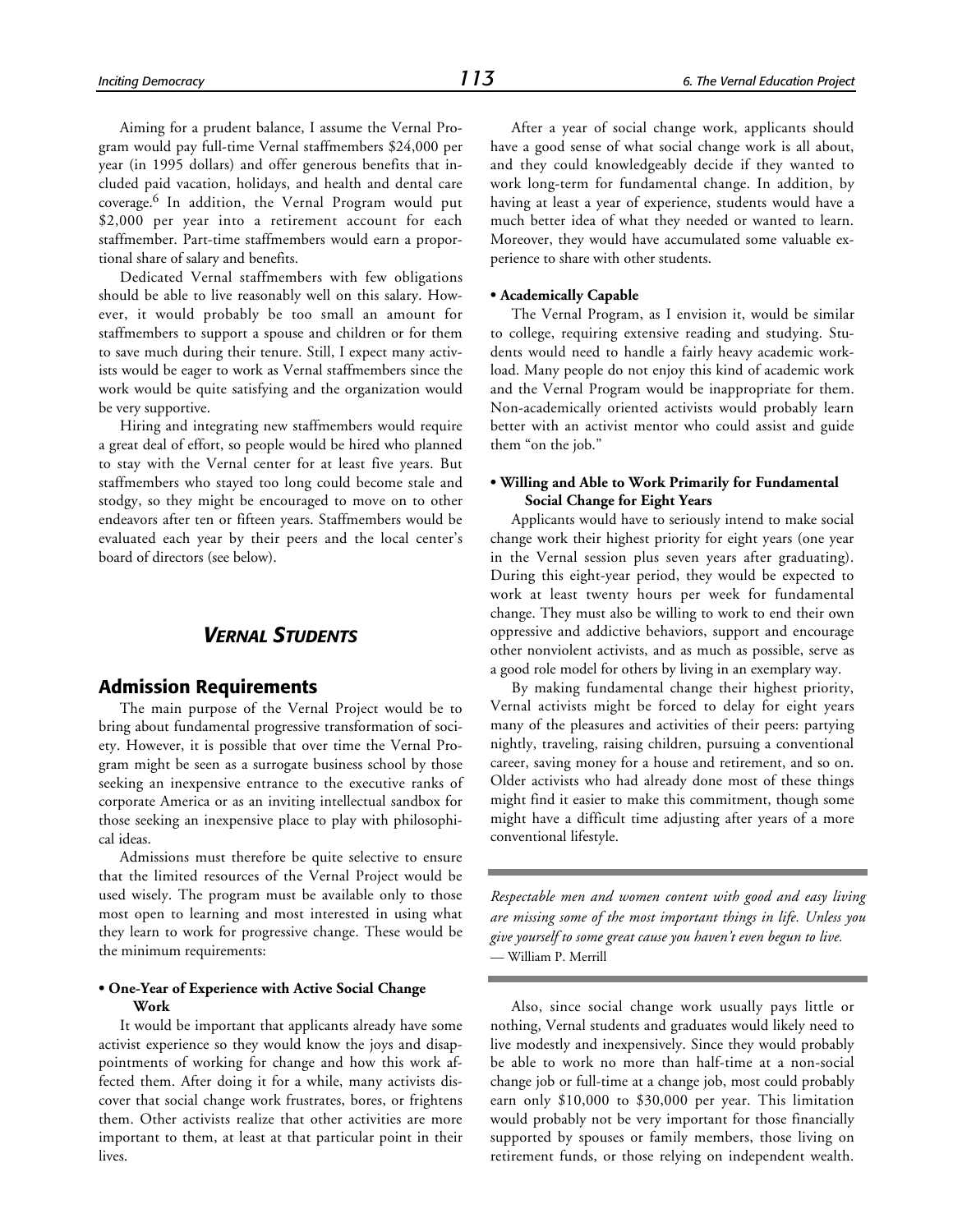However, those relying only on their earned income would be forced to have a frugal lifestyle: living in shared housing; riding a bicycle, taking public transportation or having an older car; doing without fancy clothes, expensive furniture, and expensive appliances; and so on.

#### **• Oriented Toward Behind-the-Scenes Support of Other Activists**

Priority for admission would also be given to applicants who indicated interest in doing the kind of basic support work that the Vernal Program most encourages. Vernal graduates would generally be helpers, facilitators, and supporters — providing leadership from below — rather than designated powerholders or leaders who controlled or directed others.

#### **• Able to Pay Tuition and Support Themselves**

Applicants for admission would have to indicate how they would plan to pay Vernal tuition and how they would sustain themselves during the one-year session. The nature of the Vernal Program would probably prevent students from tapping conventional Federal and State education grants or loans. Loans of any kind might be problematic since most Vernal graduates would earn little money.

Some of the students' internships might pay stipends, and some internally generated scholarships would be available (see below). However, most students would need to tap their savings or rely on their spouse, parents, grown children, friends, or other supporters for financial support. As part of the application procedure, each indigent student would be encouraged to assemble a group of personal supporters who could contribute financially to her education and could then share in the glory of her accomplishments.

#### **• Positive Recommendations**

Applicants would need to have very positive written recommendations from three activists, professors, clergypeople, or others who knew them well and could honestly evaluate

## **Some Notes on Political Sophistication**

Political scientist Russell Neuman finds that less than five percent of the U.S. population (perhaps 10 million adults) is highly sophisticated politically.7 Neuman defines political sophistication to include three components:

• **Political salience** — interest, concern, and attentiveness toward political issues

• **Political knowledge** — familiarity with major issues, prominent political figures, and events and accurate knowledge about the forces that shape political decisions

• **Political conceptualization** — the ability to evaluate, relate, differentiate, integrate, and form abstract mental models about political forces and their interaction.

how well they work as progressive social change activists.

Applicants who did not meet these criteria would be encouraged to wait until they could satisfy them or would be directed to other educational programs (including on-thejob mentoring). The Vernal Program would not be appropriate for everyone. Moreover, even if the Vernal Project becomes wildly successful, most activists working for fundamental change (even those working more than twenty hours per week) would never attend a Vernal Program. So being rejected would in no way imply that applicants were stupid, lazy, politically incorrect, or in any way inferior to those who did attend.

#### **Likely Applicants**

The Vernal Program would be most appealing to those who were politically sophisticated enough to understand social problems and solutions, progressive enough to work for a positive vision of a good society, dedicated enough to commit to work primarily for change for many years (and forgo other major commitments), and prosperous enough to attend a Vernal session and then work mostly for change for a seven-year period.

After considering the nature of our society, the Vernal Program would likely be most accessible and attractive to five types of people:

#### **• Career Activists**

Some activists have dedicated their lives to social change. They either work full-time for progressive organizations or work part-time at a conventional job and devote the rest of their time to social change. Some of these activists might decide to take a year off from their change work to attend a Vernal Program.

*The purpose of life is a life of purpose.* — Robert Byrne

#### **• Progressive Organization Staffmembers**

A subset of the above group are staffmembers of enlightened social change organizations that value skilled staffmembers and can afford to let them take most of a year off to further their change knowledge and skills. These organizations might partially or fully pay their staffmembers while they attended a Vernal session. In exchange for this support, these students might spend all their social change time (three hours per week for the first three quarters, nine hours per week the last quarter) working for their sponsoring organization. Note, though, that students in this circumstance should have internships with other social change groups so they could experience a range of activist philosophies and work styles.

#### **• People Financially Supported by their Spouses**

Some activists have sympathetic spouses who can support them while they do social change work. In the past, "housewives" — financially supported by an employed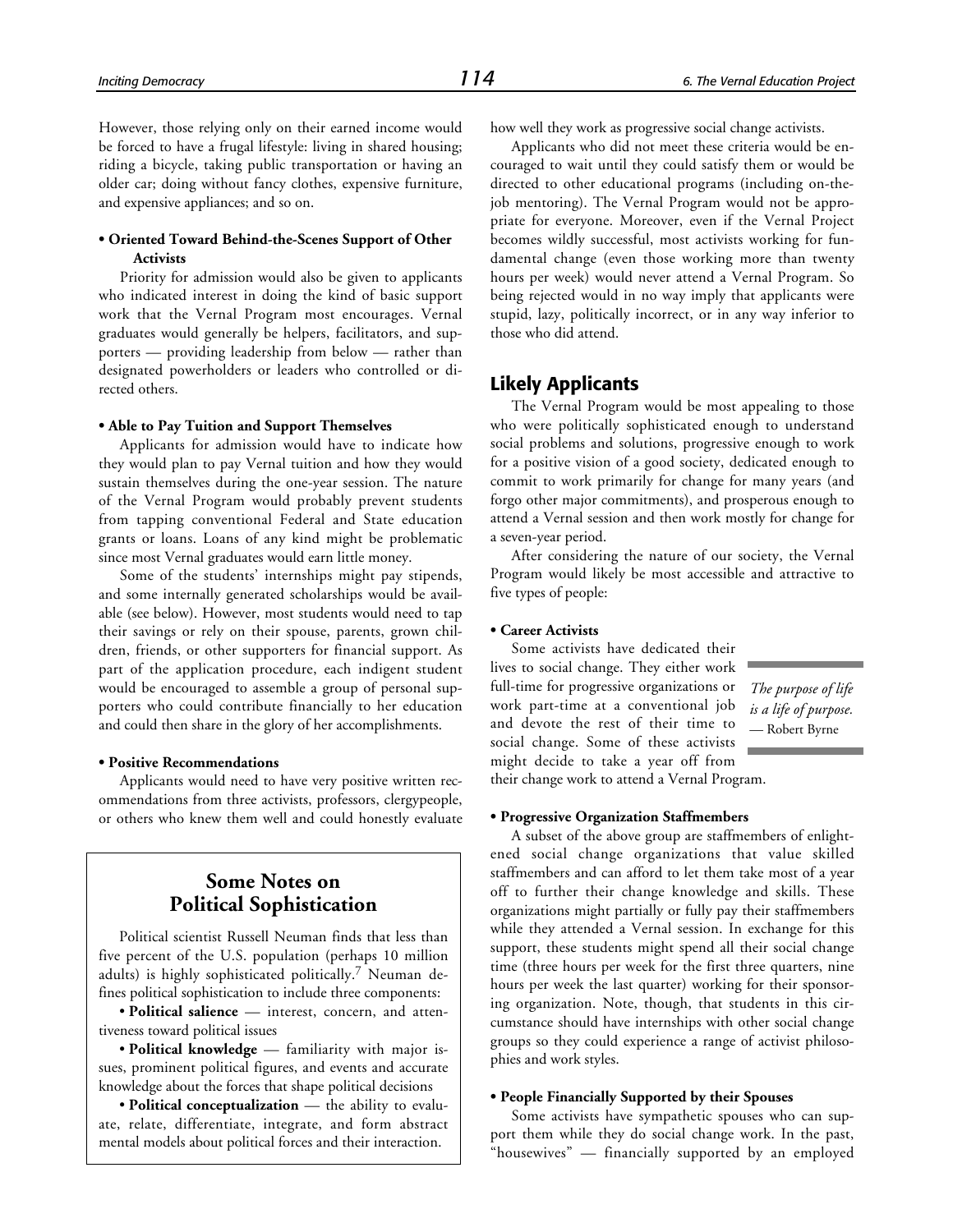|                                 | $%$ of                                                                 | <b>Age at Time of Enrollment</b> |       |       |     |       |       |       |
|---------------------------------|------------------------------------------------------------------------|----------------------------------|-------|-------|-----|-------|-------|-------|
|                                 | Total<br>$46 - 55$<br>$18 - 25$<br>$26 - 35$<br>$36 - 45$<br>$56 - 65$ |                                  |       |       |     |       |       | $71+$ |
| Progressive Organization Staff  | 5%                                                                     | 20%                              | 25%   | 25%   | 20% | 10%   | $0\%$ | 0%    |
| <b>Other Career Activists</b>   | 25%                                                                    | 10%                              | 25%   | 20%   | 20% | 20%   | 5%    | 0%    |
| Supported by Spouses            | 10%                                                                    | 5%                               | 15%   | 20%   | 30% | 30%   | $0\%$ | $0\%$ |
| <b>Vigorous Retirees</b>        | 20%                                                                    | $0\%$                            | $0\%$ | $0\%$ | 14% | 65%   | 20%   | 1%    |
| <b>Bright-Eyed Young People</b> | 40%                                                                    | 60%                              | 40%   | $0\%$ | 0%  | $0\%$ | $0\%$ | $0\%$ |
| <b>Everyone</b>                 | 100%                                                                   | 28%                              | 25%   | 8%    | 12% | 22%   | 5%    | $0\%$ |

# **Figure 6.7: Rough Guesstimates of the Age Distribution of Vernal Students**

**Average Age = 39.7**

husband — often devoted much of their time to charity or civic groups. Women in this situation have traditionally been the backbone of many change organizations like the League of Women Voters (LWV) and Women's International League for Peace and Freedom (WILPF). In these economically-constrained but more gender-liberated times, there are a lot fewer women who are financially supported by their spouses, but perhaps a few more men supported by theirs.

#### **• Vigorous Retirees**

Some older people, who have already completed a conventional career and raised children, are still healthy and vigorous. Typically in their fifties or sixties, they have worked enough of their lives to have accumulated substantial savings and are also still healthy and hearty enough to do intensive social change work. Many of these people might have been activists earlier in their lives but pulled back when family or other life commitments took precedence. These people might decide to refresh and update their social change skills by attending a Vernal session. Others are "late bloomers" who are just beginning to work for social change.

#### **• Bright-Eyed Young People**

Many young people are new to social change, often having gotten involved in high school or college. These adventurous and idealistic young people might decide to attend a Vernal session instead of more traditional paths like going to college, graduate school, or a trade school, starting a conventional career job, joining the Peace Corps, hitchhiking around the world, joining a rural commune, working at a crisis hotline, or volunteering at a social service agency. Those from more affluent backgrounds might receive financial support from their parents or other relatives to attend a session.

Because of the heavy academic component of the Vernal Program, I assume a relatively high percentage of applicants would be college-educated. Because of its cost, it would probably attract more activists from middle-income and wealthy families. Still, the Vernal Program should appeal to a wide variety of people. When possible, Vernal staffmembers would select a group that reflected the diversity of the region in age, race, ethnicity, economic class, gender, sexual orientation, and so on.

Vernal staffmembers would make a special effort to attract and support students from oppressed groups who might otherwise feel intimidated. To make it less difficult for these people to attend, some Vernal sessions might consist entirely of students who were all poor, all non-white, all rural, all elders, or whatever. In addition, to increase the number of poorer students, the Vernal Program would offer scholarships and stipends (see below).

Figure 6.7 shows my rough guesstimate of the age distribution of Vernal students. Based on my experience with activists and my projection of who would be interested in the Vernal program, I expect there would be a large number of young people in their early twenties and also a large number of people in their late fifties and early sixties. I assume that the average age would be about forty, but relatively few students would actually be that age.

## *THE VERNAL EDUCATION NETWORK*

#### **Vernal Centers**

As I envision it, when the Vernal network had reached full size, it would consist of fifty centers, each with a team of four full-time equivalent (FTE) staffmembers. Each Vernal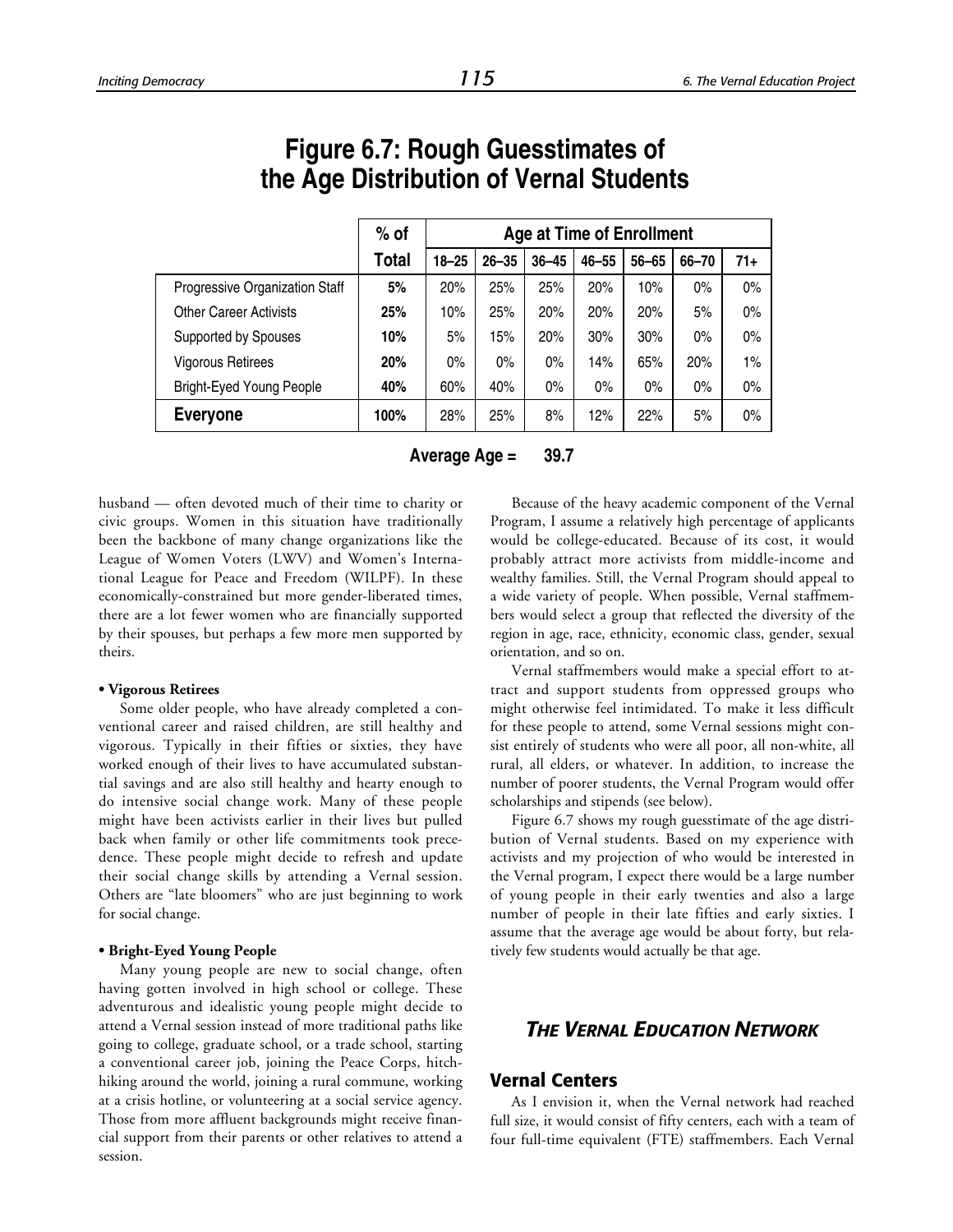center might have a small office, but more likely, the staffmembers would just work out of their own homes. Centers would be based in the most populous metropolitan areas in the country. Every year, each team would facilitate four sessions of about thirty students. The Vernal network would therefore offer education to about six thousand students each year.

Each session would consist of four or five study groups of five to nine students each — totaling 28 to 32 students. A typical session might consist of five separate study groups with six students apiece. Each study group would include students who all lived very close to one another (a few miles at most) so they could easily meet. The study groups comprising a session, however, might be very spread out, so that students could attend from many widely scattered communities. Typically, a Vernal team would work with study groups within a reasonable driving distance of 75 miles in each direction from its central base (within 150 miles from

each other). However, in sparsely populated regions, study groups might be scattered even wider. In such situations, Vernal staffmembers would travel far from their home metro area to distant communities and stay for several days at a time to set up and monitor internships and to confer with students at meetings of their study group.

This arrangement would enable the fifty Vernal teams to reach a very large number of potential students. As detailed in Figure B.11 in Appendix B, if the fifty Vernal centers were located in the most populous cities, about two-thirds of the U.S. population would be close enough to a center that they could attend a Vernal session.

In the early years, when the Vernal network was just beginning to grow, each Vernal team would recruit, hire, teach, and support all the new staffmembers it needed. However, when the network grew large enough, the number of new people required each year to cover expansion and to replace retiring staffmembers would be quite large. To ex-

## **Figure 6.8: A Possible Vernal Geographical Structure**



Students in a study group would usually live within a few miles of each other. Students in a session would generally live within 75 miles of a Vernal center and within 150 miles of each other.

**Note**: This is **not** the decision-making structure!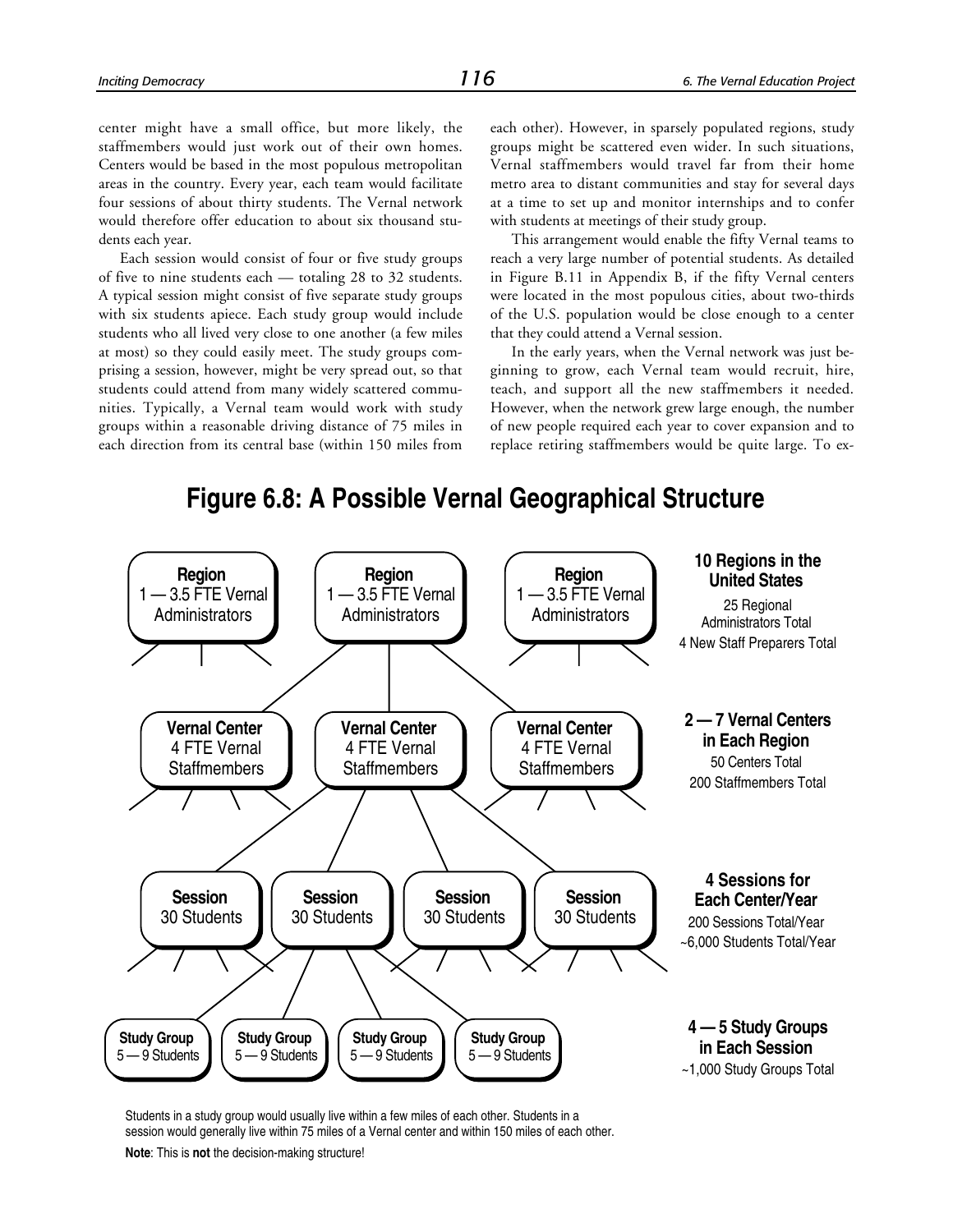pedite this process, I envision that some experienced activists would be hired solely to recruit, hire, teach, and support new staffmembers. With special assistance from these "new staff preparers," newcomers would be better prepared to join their Vernal team.

As the number of Vernal centers grew, it would be advantageous for the centers in the same part of the country to work together in a regional alliance and to have additional help. They would hire regional administrators to take over much of the administrative work of the centers, including record-keeping, accounting, and payroll. This would free up the Vernal team staffmembers to focus more on education. Charged with supporting the needs of the region and the whole network, the regional administrators would also work to facilitate communication and cooperation between the

centers in the region and with centers in the rest of the country.

Figure 6.8 summarizes a possible geographical structure of the Vernal Project when it had reached full size. Four to five nearby study groups of five to nine students each would comprise a Vernal session (about thirty students in all). Each team of four (full-time equivalent) staffmembers would facilitate four sessions. Two to seven teams would work in each of ten regions throughout the country (fifty teams total), and there would be one regional administrator for every two centers (twenty-five total). Four new staff preparers would help to recruit, teach, and support new staffmembers around the country. Overall, Vernal teams would conduct two hundred sessions each year for six thousand students.

## **Figure 6.9: A Possible Vernal Decision-Making Structure**



**50 Local Boards**

(one for each center)

- Supervise center staff
- 6 12 members
- Members chosen from staff, students, graduates, and local activists

Meet 12 times/year

Send 2 representatives to regional council

#### **10 Regional Councils**

- Supervise regional staff and coordinate activities of all centers in region
- 2 representatives from each local board of directors

Meet 3 — 4 times/year

Send 1 — 3 representatives to national council

#### **1 National Council**

- Coordinates activities of regional staff and all centers
- $\sim$  21 members: 1 3 from each regional council Meets 1 or 2 times/year

A local board of directors would supervise each Vernal center. Boards would be responsible for all decisions (including curriculum, admissions, and hiring) though Vernal staffmembers would probably make most everyday decisions. Regional coordinating councils would coordinate publicity and recruitment for the local centers. The national coordinating council would gather articles for a national alumni newsletter, coordinate national publicity, coordinate curriculum changes, and ensure a reasonable balance of salaries and tuition across regions.

**Note**: In this model, there are no national staffmembers. All national work would be carried out by regional or local staffmembers.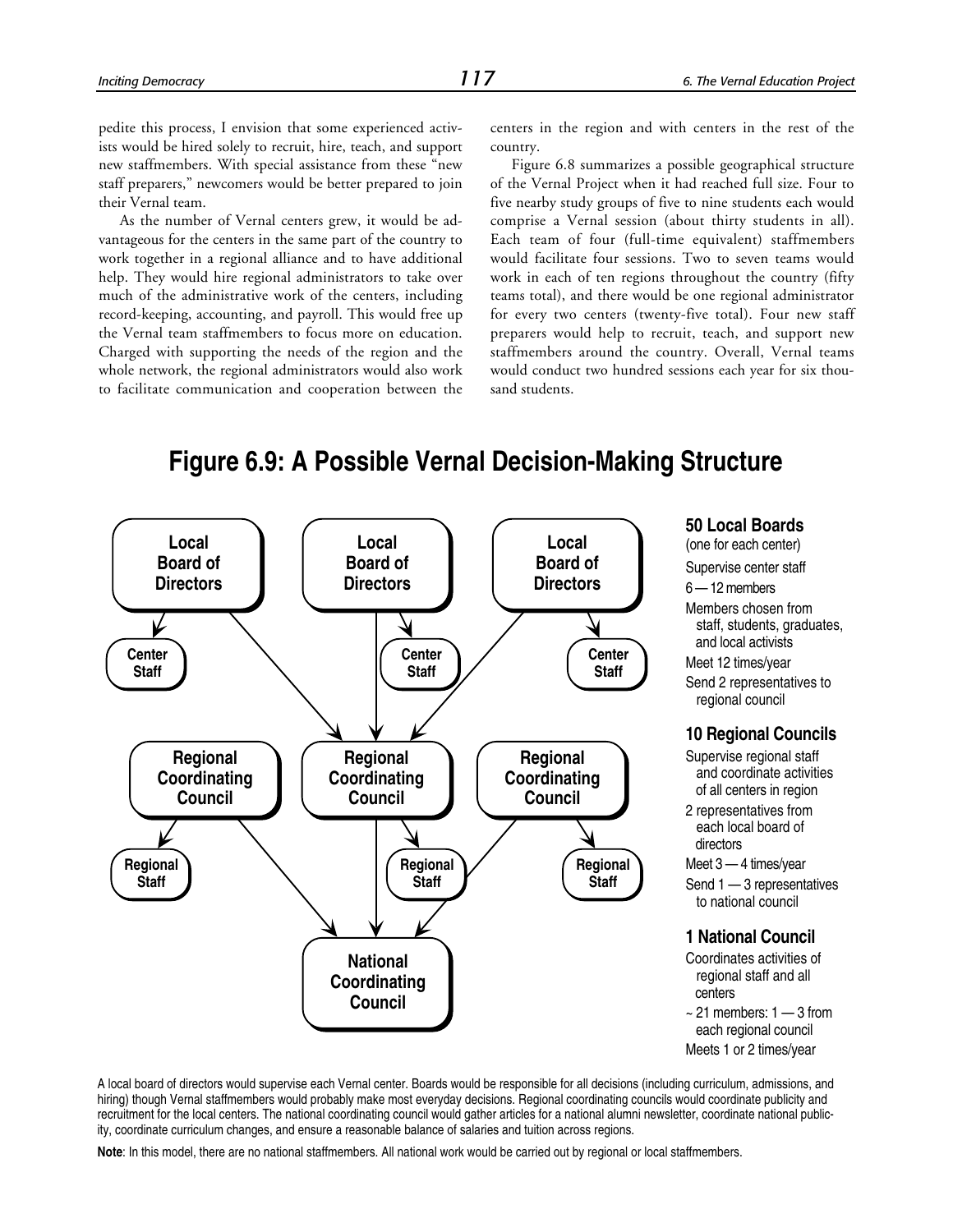#### **Network Governance**

To be consistent with progressive ideals, the Vernal Education Network must be governed in a decentralized, democratic, cooperative way. Figure 6.9 shows a possible decision-making structure for the network when it had reached full size.

Each Vernal team would make most of the decisions regarding the day-to-day running of its sessions. For important policy decisions, each center would be governed by a board of directors. This board might have six to twelve members consisting of perhaps roughly equal numbers of Vernal staffmembers, active graduates, current students, and interested local activists. Working in conjunction with the Vernal team, the board would chart overall direction and make important policy decisions concerning the following:

- Personnel recruiting, hiring, salary levels, evaluation
- Student recruitment and admissions
- Levels of financial support for students scholarships and stipends
- Curriculum
- Coordination with other centers

I assume the board would use a cooperative consensus decision-making process for all decisions. They would meet

*Make yourself an honest man, and then you may be sure there is one less rascal in the world.* — Thomas Carlyle

1

once a month and meetings would be open to any interested member of the Vernal community (and perhaps the larger community). Observers would be allowed to participate as long as they were not disruptive, though final decisions would be made by the official members. Boardmembers would be chosen by their peer constituency

(staffmembers, students, graduates, community activists). They would serve staggered terms lasting three years (one year for students).

I envision that all of the Vernal teams in a region would cooperate to maintain and support the centers in that region. Each center's board would send two representatives to a regional coordinating council that would meet three or four times each year. The Regional Council would coordinate publicity and recruitment in the region to reduce duplication of effort. It would also hire and supervise the regional administrators.\* Regional Council meetings would also provide a forum for discussion of curricula and a place to share innovative education methods, study lists, and so on.

To coordinate the overall affairs of the nationwide Vernal Education Network, I envision a governing board consisting of representatives from each of the regional coordinating councils — perhaps, one to three from each region proportionate with its size. This Council would meet once or twice a year and coordinate the following work:

• Publish an alumni newsletter twice each year and distribute it to every Vernal graduate, perhaps via e-mail.

• Maintain a Vernal Project web site.

• Arrange periodic visits or exchanges of staffmembers from one center to another so they could learn from each other and get a sense of current issues in other regions.

• Coordinate Vernal curricular development, publicity, and so on to reduce duplication of effort.

• Monitor each center to ensure the curriculum and facilitation at each were first rate.

Note that, as I envision it, there would be no national staffmembers. All national work would be delegated to regional administrators or center staffmembers.

By being highly decentralized and narrowly focused on education, the Vernal Education Network should be rela-

tively impervious to attacks and less susceptible to infighting. As I see it, neither the network as a whole nor any of its parts would take official stands on any political issues or attempt to force anyone to do or believe anything. This would lessen internal disharmony and shield the network from outside criticism. Also, the total resources of the Vernal network

*Concentrated power can easily be captured and diverted to pernicious ends; democratic power, because it is dispersed, is more secure and resilient.*

would be small and divided almost evenly among all the centers, so it would not be a very desirable target for powermongers seeking to control, exploit, or plunder it. Since all Vernal staffmembers, students, and graduates would have extensive skill and experience working cooperatively, the network should operate well and serve as an exemplary model of good governance.

#### **Affiliation with Other Organizations**

As outlined here, the Vernal Education Network would be independently controlled and operated. However, the network might be fiscally sponsored by a nonprofit organization (like Agape Foundation or A. J. Muste Foundation) to provide a means for tax-exempt donations. To establish name recognition and a positive reputation, the network as a whole or some individual centers might also be loosely associated with a small progressive group like the War Resisters League or ACORN. The network might even be directly affiliated with some larger group like the American Friends Service Committee or an existing school like Antioch College, which already has a strong reputation, a complete administrative and fundraising structure, and taxexempt status. The advantages of an established organization's support for the Vernal Project would, of course, need to be weighed against the possible disadvantages of being controlled or influenced by another organization that might

<sup>\*</sup> Note, though, that it would not control the Vernal Centers in any way.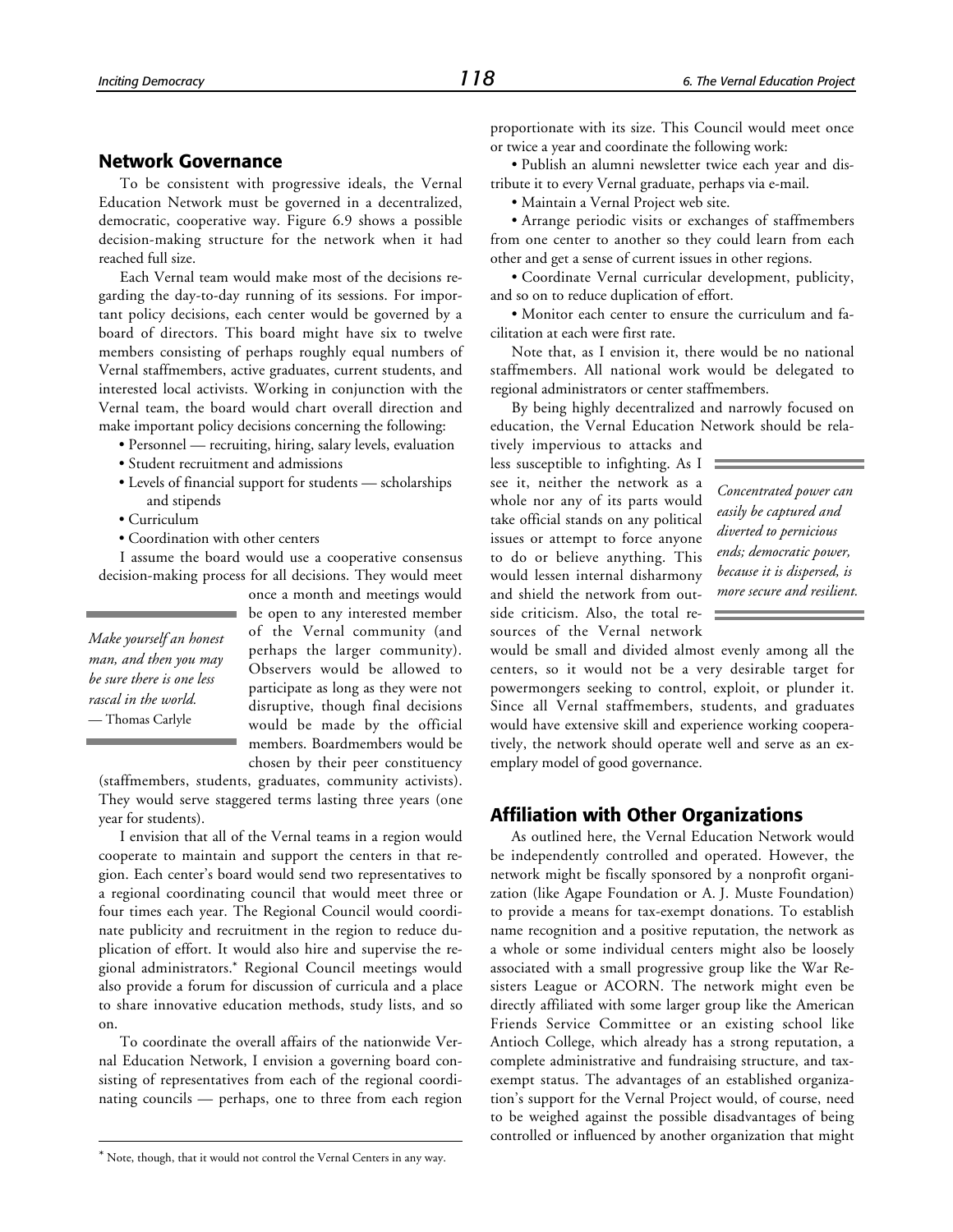seek to impose its own ideas regarding the curriculum or structure.

## *THE GROWTH OF THE VERNAL EDUCATION NETWORK*

#### **Three Steps**

The main goal of the Vernal Education Network would be to produce enough skilled and knowledgeable graduates in all parts of the United States to bring about fundamental progressive transformation of society in a few decades. To accomplish this goal, the network would eventually need to be quite large and extend across the country. To get from the current situation of no Vernal centers to this large network of fifty centers using a minimum of resources, I envision three distinct steps:

#### **(1) Set up the first center and determine the best way to conduct high-quality sessions**

This step would require hiring several staffmembers and having them learn to work together as a team. They would develop the curriculum and educational materials, identify progressive organizations that would be willing and able to offer internships, attract potential students, conduct a few sessions, and then adjust all the components until the whole process worked well. In this step, the emphasis would be on developing a quality educational process and developing a positive reputation in the progressive community so that it would then be easier to attract students and find internship organizations. Once the team was cohesive and had figured out how to conduct high-quality sessions, it would be time to:

#### **(2) Rapidly replicate the center to fifty locations around the country**

This would be a very energy-intensive process of hiring new staffmembers in other locations, imparting to them the necessary skills and knowledge to conduct high-quality sessions, identifying internship organizations in those distant locations, and recruiting students in all those locations. During this step, the emphasis on rapid growth would mean that the quality of the sessions would probably suffer somewhat. Existing centers would devote much of their resources to spawning new centers, which would likely detract from their efforts to conduct good sessions. Moreover, the new centers would be experiencing growing pains, so the quality of their sessions would probably not be the best.

When the network had reached full size, then it would be time to:

#### **(3) Conduct a large number of high-quality sessions steadily for many years**

In this third step, the network would not grow in size. Innovation would be limited. All energy would be devoted to conducting high-quality sessions and ensuring students were adequately prepared to work for fundamental change.

#### **Three Phases**

To implement these three steps, I assume the Vernal Project would have three main phases. The initial creation phase (Phase 1) would last five years, the expansion phase (Phase 2) would last fifteen years, and the steady phase (Phase 3) would last forty years. To prepare for the first main phase, there would also be two development phases (Phases D1 and D2). In Development Phase D1, the initiators of the Vernal Project would develop the curriculum and test it in several short workshops. In Development Phase D2, they would further develop and test the curriculum in a six-month pilot session. They would also publicize the program and recruit students in preparation for the first actual session.\*

At the end of the development phases, the initiators of the Project would become the first Vernal staffmembers and begin the first actual session in Vernal Year 1. Comprising three (full-time equivalent) people, these staffmembers would recruit students, arrange internships, facilitate workshops, research and prepare study group materials, counsel and support students, hire and teach any new staffmembers, and provide all the necessary administration for this session. They would probably make a number of mistakes and have to learn how to overcome them.

Over the next four years of Phase 1, the first center would grow from holding a single session to holding four sessions each year. During this phase the staffmembers would devote a great deal of time to developing procedures and methods, further refining the curriculum, and publicizing the center more widely. The number of staffmembers would grow to a complete team of four plus one more staffmember who would make preparations for a new center in another region. In Vernal Year 5, this additional staffmember would recruit and hire new staffmembers, arrange internships in the new location, and recruit students in the new location.

In the sixth year, at the start of Phase 2, staffmembers would start an additional center in another region. Some of the original staffmembers might move to the new location to provide guidance in establishing procedures and administration or they might rely completely on staffmembers hired at the new location. This style of growth would be repeated at a rapid pace throughout Phase 2 (Vernal Project Years 6 through 20) across the United States until there

l

<sup>\*</sup> The development phases are discussed in much more detail in Chapter 10. Appendix B provides more detail for Phases 1, 2, and 3.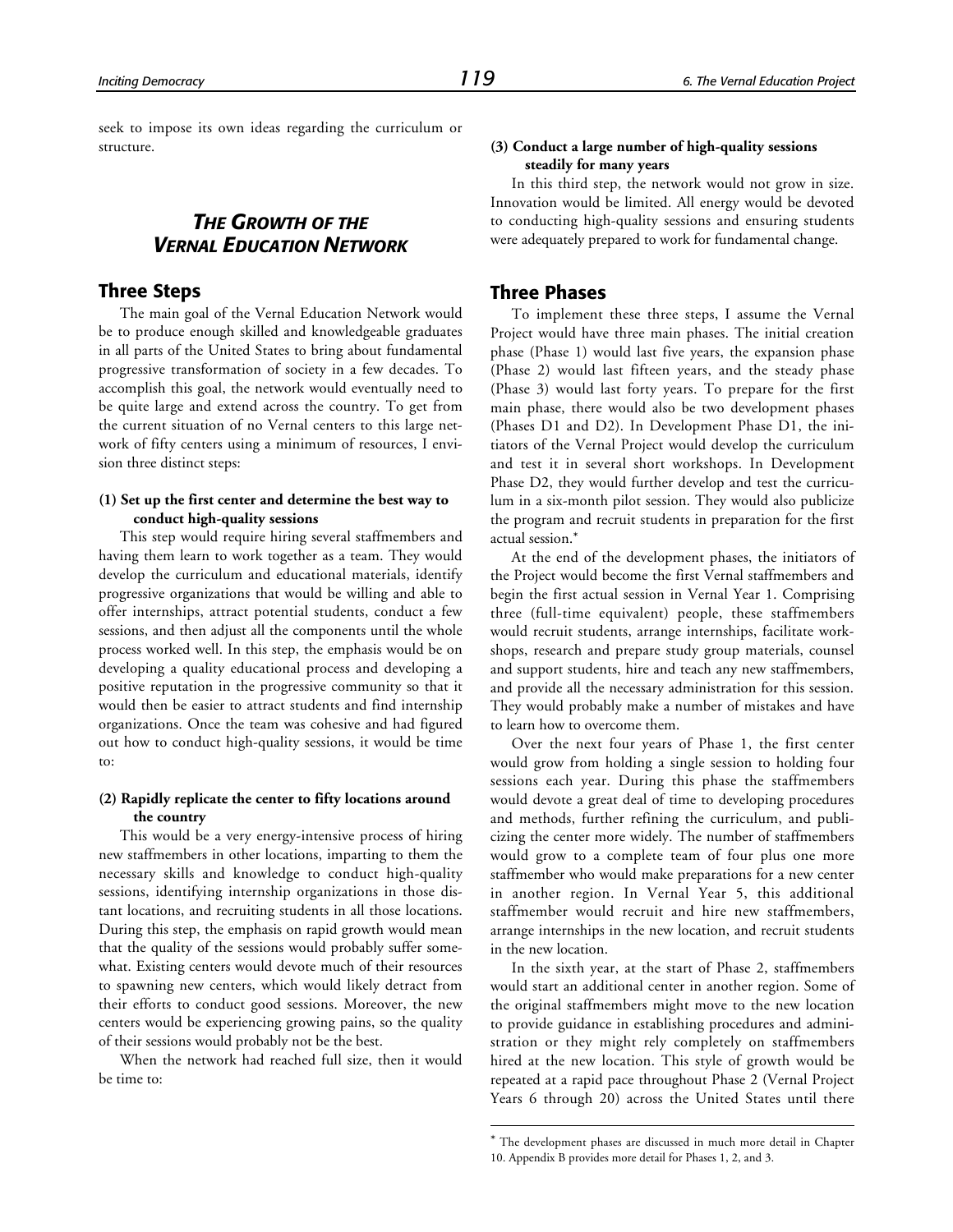were a total of fifty Vernal teams facilitating two hundred sessions each year. During this Phase, Vernal staffmembers would also set up regional administration offices.

Phase 3 would begin in Vernal Project Year 21 and continue for forty years. During this period, the network would remain the same size with all efforts devoted to educating students and supporting the graduates.

In Project Year 61 the Vernal Project would end. By this time, society might have been transformed enough that the Vernal program would no longer be needed. Or if the Vernal Project had not yet been successful, then it would be time to try a different approach.

#### **A Political Education Movement**

As stated earlier, the main goal of the Vernal Education Network would be to produce skilled and knowledgeable activists who could then work to bring about fundamental progressive transformation of society. The Vernal Project would be primarily oriented towards supporting various progressive social change movements.

Still, if the Vernal Education Project proceeded as described here, it would, by itself, form the backbone of a specific social change movement: a political education movement dedicated to informing people about the need for fundamental change, about the ways and means of working for positive change, about productive ways of wrestling with diverse ideas, and about gratifying ways to work together with other people. In convincing activists to attend a Vernal session, Vernal staffmembers would be building this movement. When these students graduated and then encouraged their friends and colleagues to attend a Vernal session, they would also be building this movement. Moreover, when Vernal graduates taught their fellow activists, they would be further building this movement.

Widespread political education is a crucial part of fundamental progressive social change, but it is not the only part. In the first twenty years of the Vernal Project, it would be essential that this political education movement grow and spread across the country. However, once it had reached a certain size, activists would need to put much more emphasis on challenging the power structure, challenging entrenched cultural and social norms, building alternative institutions, and providing support to those working for positive change. The political education movement would continue its important work, but other, larger movements to bring about specific societal changes would arise and the overall focus would shift to them. The Vernal Education Project would assume its proper place as a support project bolstering the work of other movements.

## **A Note on Overall Size**

Eventually, the number of Vernal centers must be large enough to ensure that graduates could transform society. However, the number of centers should not be so large that the Vernal network would pull resources away from other endeavors (such as the actual effort to transform society). The size of the Vernal network would also be constrained by the number of viable applicants for admission, that is, the total number of activists who were serious about long-term progressive social change and also eager and able to devote a year to study in a Vernal program.

I believe a network of fifty centers, educating 6,000 students each year, would be about the right size. As I show in Chapters 7 and 9, this should be large enough to ensure a reasonable chance of overall success. I also believe that Vernal staffmembers could, without excessive effort, attract 6,000 activists with the necessary interest and resources to attend a Vernal session each year once the Vernal network had established a positive reputation and demonstrated its value.

To provide some context for this figure of 6,000 Vernal students annually, consider that about 4,000 people have joined the Peace Corps every year since its inception in 1961. In the 1998–1999 school year, about 40,000 young people served in the AmeriCorps domestic volunteer program. In 1995, about 1,186,000 college students received bachelor's degrees, and in 1997, about 2,500,000 people turned 55 years old.<sup>8</sup>

#### *VERNAL PROJECT FINANCES*

#### **Expenses**

l

By relying mostly on study groups, self-study, and internships, the Vernal program would have relatively few

expenses. The greatest costs would be for staffmember support and retreat center rental. I assume that for the first few years, while the Vernal network was developing, full-time staffmembers would be paid just \$18,000 per year (in 1995 dollars and adjusted periodi-

*If you think education is expensive, try ignorance.* —Derek Bok, President, Harvard University

cally for inflation\*). As the centers became established, salaries would rise and finally stabilize at \$24,000. Assuming an additional cost of 33% to cover health care, pensions,

<sup>\*</sup> All these costs and salries are specified in 1995 dollars — they would be adjusted in the future to account for inflation. For example, in 2000 the cost of living is up about 13% from 1995, so \$18,000 in 1995 dollars would be adjusted to \$20,400 in 2000 dollars; \$24,000 (1995) would be adjusted to \$27,200 (2000).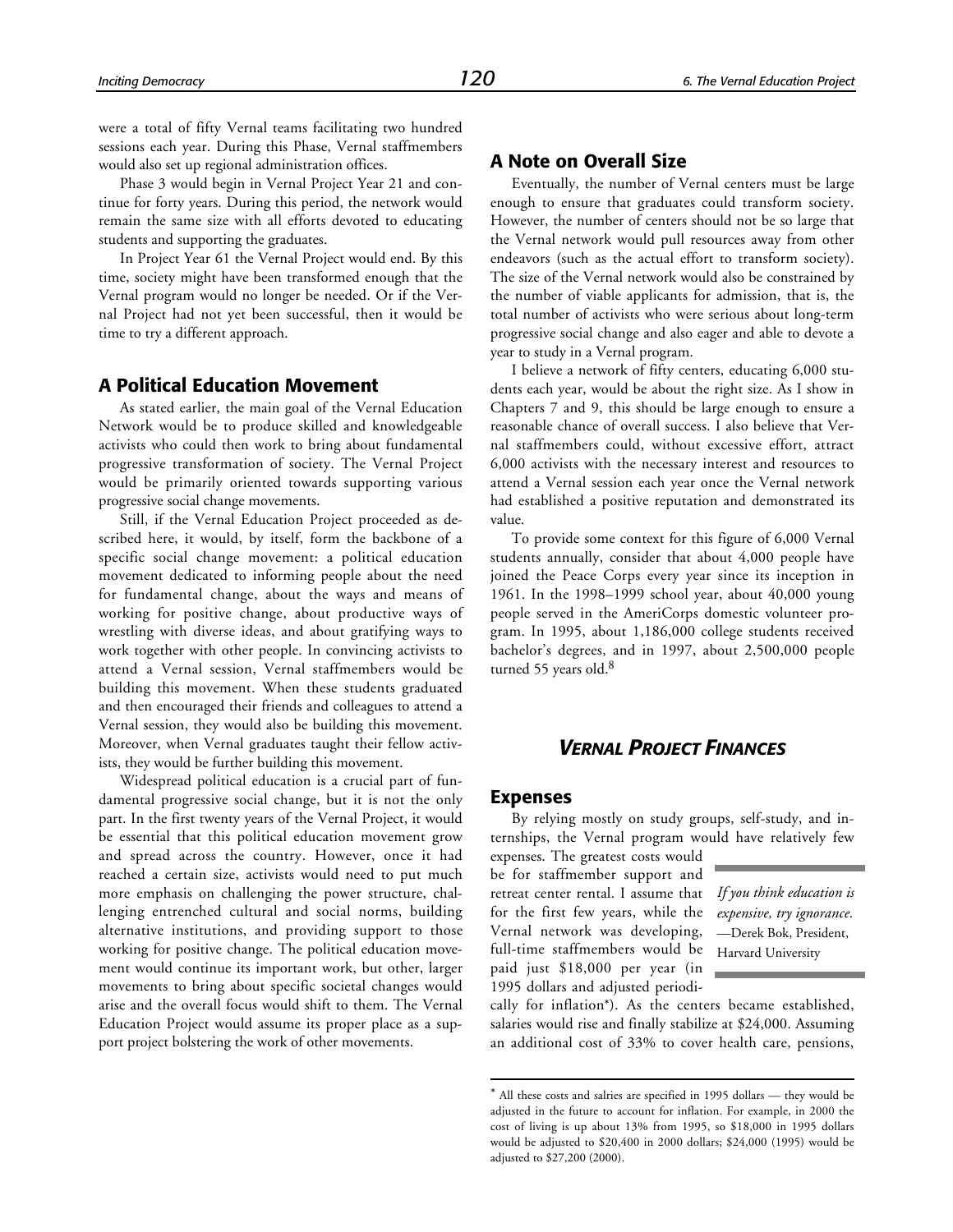# **Figure 6.10: Summary of Assumed Vernal Expenses**

|                                                                   | <b>Expenses</b><br><b>Per Student</b> | <b>Expenses</b><br><b>Per Session</b><br>(30 Students)<br>Per Session) | <b>Expenses</b><br><b>Per Center</b><br>Per Year<br>(4 Sessions<br>Per Center) |
|-------------------------------------------------------------------|---------------------------------------|------------------------------------------------------------------------|--------------------------------------------------------------------------------|
| Retreat center rental, cook's fee, food costs                     | \$1.000                               | \$30,000                                                               | \$120,000                                                                      |
| Salaries and benefits for Vernal team (4 FTE/center)              | 1.067                                 | 32,000                                                                 | 128,000                                                                        |
| Vernal center administrative expenses                             | 125                                   | 3,750                                                                  | 15,000                                                                         |
| Salaries and benefits for regional administrator (0.5 FTE/center) | 133                                   | 4.000                                                                  | 16,000                                                                         |
| Regional administration expenses                                  | 42                                    | 1,250                                                                  | 5,000                                                                          |
| Salaries and benefits for new staff preparers (0.08 FTE/center)   | 21                                    | 640                                                                    | 2.560                                                                          |
| New staff preparer expenses                                       | 12                                    | 360                                                                    | 1.440                                                                          |
| <b>Total</b>                                                      | \$2,400                               | \$72,000                                                               | \$288,000                                                                      |

**Assumptions**:

Retreat center expenses include rental of the retreat center, the cook's fee, and the cost of food. Assume this costs \$25/day/student for 40 days (35 full days, 10 half-days) = \$1,000/student.

Assume a salary of \$24,000/staffmember plus \$8,000 more to cover benefits and taxes = \$32,000/staffmember.

Administrative Expenses include office rental, office equipment (file cabinets, computers, office materials), phone, mailings (paper, printing, postage), and travel.

l

Assume center administrative expenses would be \$15,000/center (probably a tiny office or none).

Assume regional administrative offices would cost \$10,000/administrator.

Assume administrative costs for each new staff preparer would be \$18,000 (probably no office, but high phone and travel costs).

All figure are in 1995 dollars.

other benefits, and the employer share of taxes, total expenses would be \$32,000 for each staffmember.

I assume that each yearlong Vernal session would cost about \$30,000 to cover retreat center rental, the cook's fee and food costs at the retreat center. I assume each Vernal center would also require \$15,000 per year to pay for books, printing, postage, computers, travel, and so on. I have assumed that each regional administrator would spend \$10,000 per year for office rent, equipment, printing, mailing, and travel. I also assume each new staff preparer would spend \$18,000 per year, primarily for travel and long-distance phone calls. Figure 6.10 summarizes the cost of these items for each student, each session, and each center.

#### **Tuition**

For students to be able to attend a Vernal session, the cost cannot be too great. Most students attending a Vernal session would probably not be wealthy, and after graduating, most would probably have little earning potential. Also, because of the political nature of the Vernal program, it would probably be difficult to secure government accreditation, so students would most likely not be able to qualify for education grants or loans. Even if they could get loans, most graduates would probably find it difficult to pay them off.

So, tuition must be kept to a minimum, and there must be scholarships and stipends available to cover living expenses for the least well-off students.

Still, all the expenses must be paid somehow. Since students would be the primary beneficiaries of the Vernal program, it makes sense to charge a reasonable amount for what they are receiving (rather than, for example, reducing the salaries and benefits of staffmembers). Moreover, many students from wealthy or middle-class backgrounds would be able to pay relatively high tuition.

Aiming for a prudent balance, I have assumed a moderate tuition with substantial scholarships and stipends for those who could not afford it. I assume that tuition for a Vernal session would be \$5,000 (in 1995 dollars and adjusted periodically for inflation).\* For comparison purposes, the average tuition and required fees for public, four-year colleges in the United States in 1995 was about \$3,000 for an academic school year (two semesters or three quarters) and about \$14,500 for private colleges.<sup>9</sup>

<sup>\*</sup> For example, adjusting for 13.3% inflation from 1995 to 2000, tuition would be \$5,650 in year 2000.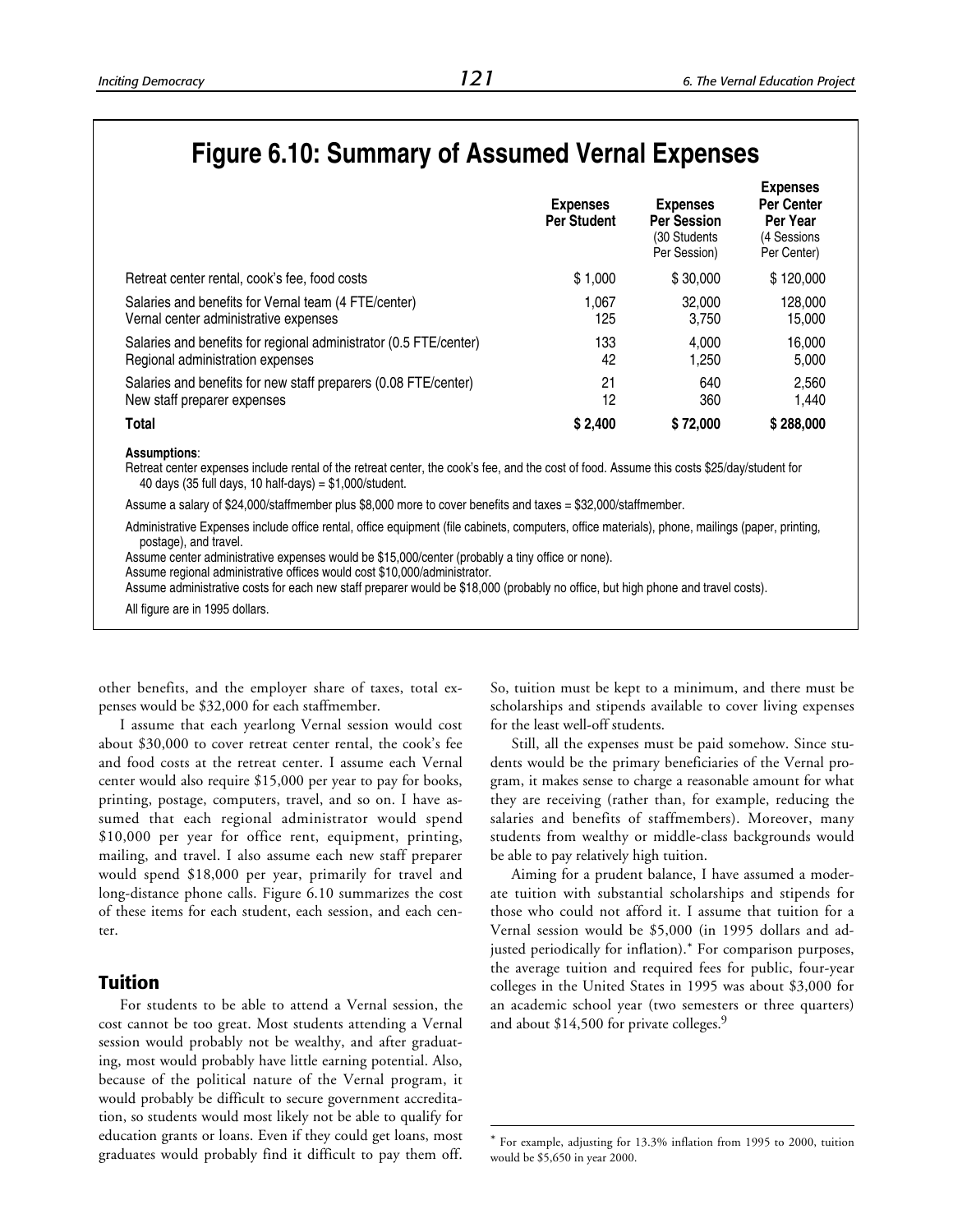## **Tuition Income**

At the beginning of the Vernal Project when expenses would be higher and income lower, I assume that scholarships would be smaller and students would pay closer to the full amount of tuition, averaging about \$3,600 per student per year. The fourth column of Figure 6.11 shows a possible distribution of tuition, scholarships, and stipends that would produce an average of \$3,600 income to the Veral Project per student. In this distribution, fifty percent of the students (fifteen students) would pay full tuition, twenty percent (six students) would pay \$3,500, twenty percent (six students) would pay \$2,500, and ten percent (three students) would pay no tuition and receive a \$1,000 stipend to help with their living expenses.

## **Figure 6.11: A Typical Distribution of Tuition in Phases 1 and 3**

|                                     | Annual          |                            |         | <b>Percentage of Students</b> |
|-------------------------------------|-----------------|----------------------------|---------|-------------------------------|
| <b>Situation</b>                    | Tuition<br>Paid | <b>Stipend</b><br>Received | Phase 1 | Phase 3                       |
| <b>Full Tuition</b>                 | \$5,000         |                            | 50%     | 30%                           |
| <b>Partial Tuition</b>              | \$3,500         |                            | 20%     | 20%                           |
| <b>Half Scholarship</b>             | \$2,500         |                            | 20%     | 15%                           |
| Large Scholarship                   | \$500           |                            |         | 5%                            |
| <b>Full Scholarship</b>             | \$0             |                            |         | 10%                           |
| Full Scholarship + Stipend          | \$0             | \$1,000                    | 10%     | 20%                           |
|                                     | 100%            | 100%                       |         |                               |
| Avg. Income Collected Per Student = |                 |                            | \$3,600 | \$2,400                       |

As the Vernal network grew and expenses declined, more scholarships and stipends could be offered. I calculate that the average income to the Project per student per year could drop to \$2,400 by Vernal Project Year 21. The last column of Figure 6.11 shows a distribution of tuition, scholarships, and stipends that would bring in an average of \$2,400. In this distribution, thirty percent of students would pay full tuition, twenty percent would pay \$3,500, fifteen percent would pay \$2,500, five percent would pay \$500, ten percent would receive full scholarships, and twenty percent would receive full scholarships and also receive a \$1,000 stipend for expenses.

Figures B.8 and B.9 in Appendix B show other distributions that also deliver an average of \$3,600 and \$2,400 per student.

The initial tuition amount that each student would pay would be determined by the Vernal team and the board of directors for the center. But this amount might later be adjusted by a collective decision of all the students attending

one session. After students had learned about and discussed economic class and money issues and after they had gotten to know and trust each other well, staffmembers could facilitate a special meeting at one of the retreat center workshops. At this meeting, each student could present her own personal money situation. Then the group could collectively and consensually decide how much each student would pay.

This group process would allow much more flexibility of outcome and compel students to honestly address real money issues in a practical way. Some wealthy students might find themselves offering to pay even more than \$5,000 while those who were especially poor might receive a larger stipend. Every student would likely learn a great deal about money and economic class in our society and how these important issues affected her personally.

#### **Net Finances**

Using these expense and tuition assumptions, it is simple to calculate the finances of the Vernal Project. As shown in Figure 6.12, tuition income and overall expenses would each be about \$100,000 in Vernal Year 1 and would grow to a steady \$14.4 million in Phase 3. After the development phases, the Vernal network would bring in more income than it would cost in every year except one: only in Year 9, when a relatively large number of centers would be starting up, would expenses exceed income, and then only by \$5,000.\*

In the development phases, startup costs not matched by income would result in a deficit of \$103,000.† However, if this amount were borrowed, the loan could be

paid back from subsequent tuition income by Vernal Year 5. Figure 6.13 shows the projected net income for each of the first thirty years of the Vernal Project. Note that in Years 21 and beyond, the net is exactly zero.

 $\overline{a}$ 

See Figures B.13, B.15, B.16, B.17, and B.18 in Appendix B for details on the number of sessions, students, and paid staffmembers that underlie this summary.

<sup>†</sup> I assume the average tuition collected for the two ten-day test workshops in Development Phase 2 would be \$300, and I assume expenses (other than staffmember salary) would be one-fifth of a regular session. For the six-month pilot session, I assume an average of \$1,800 tuition collected per student and expenses of one-half of a regular session.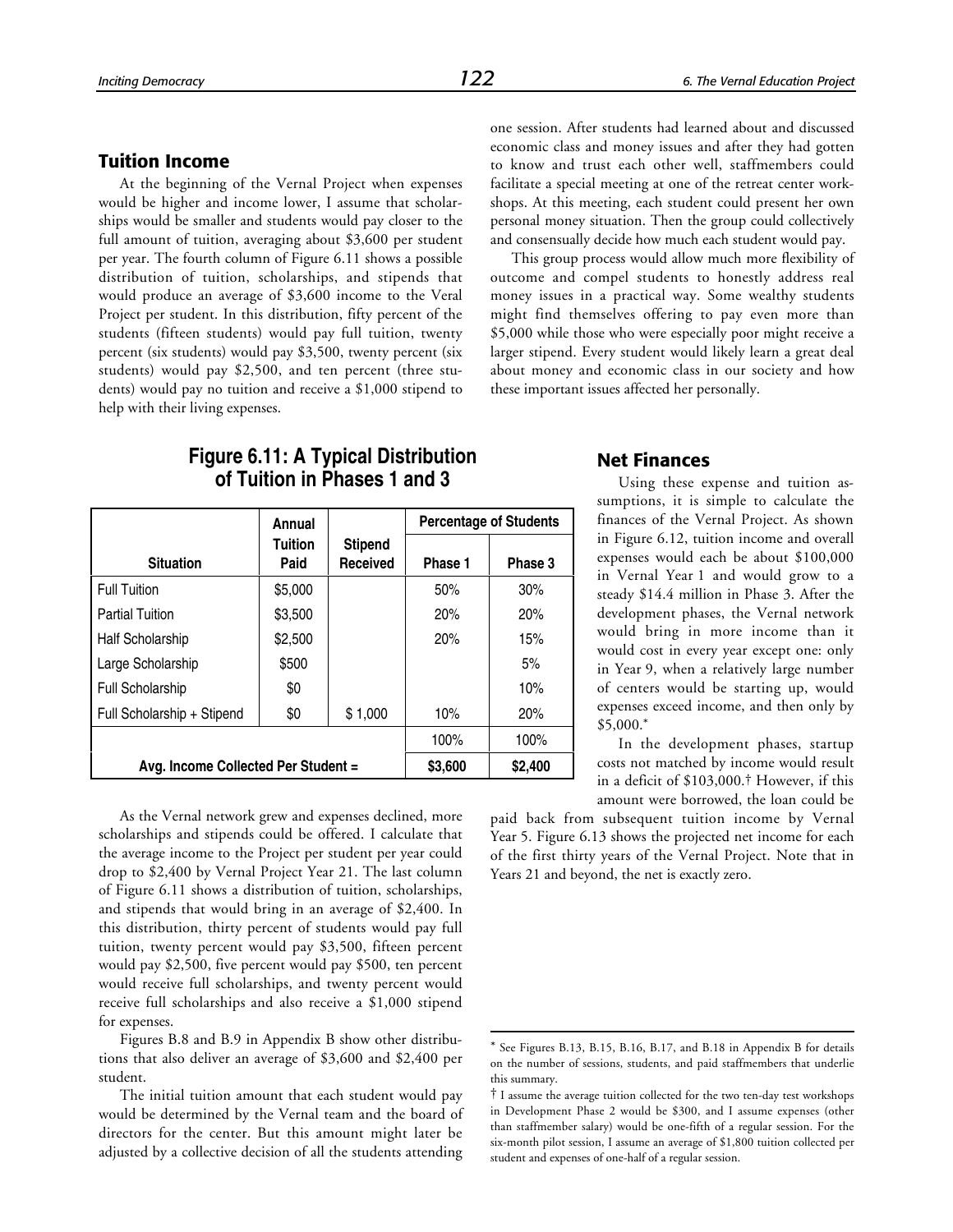# **Figure 6.12: Summary of Vernal Project Characteristics and Finances**

|                                    |                         | Number          | Average<br><b>Tuition</b> | <b>Total</b> |               | <b>Total</b><br>Yearly | <b>Total</b>    | <b>Total</b>            | Running<br><b>Total</b> |
|------------------------------------|-------------------------|-----------------|---------------------------|--------------|---------------|------------------------|-----------------|-------------------------|-------------------------|
|                                    |                         | of              | Income                    | Number       | <b>Staff</b>  | <b>Tuition</b>         | Yearly          | <b>Net</b>              | <b>Net</b>              |
|                                    |                         | <b>Students</b> | /Student                  | of Paid      | <b>Salary</b> | Income                 | <b>Expenses</b> | Income                  | Income                  |
| <b>Phase</b>                       | Year                    | <b>Enrolled</b> | $($ \$)                   | <b>Staff</b> | $($ \$)       | (\$ in 1,000s)         | (\$ in 1,000s)  | (\$ in 1,000s)          | (\$ in 1,000s)          |
| D1                                 |                         | 0               | 0                         | 0.5          | 18,000        | 0                      | 12              | $-12$                   | $-12$                   |
| D <sub>2</sub>                     | Prep-1                  | 30              | 300                       | 1.0          | 18,000        | 9                      | 31              | $-22$                   | $-34$                   |
|                                    | Prep-2                  | 30              | 300                       | 2.0          | 18,000        | 9                      | 55              | $-46$                   | $-80$                   |
|                                    | Prep-3                  | 30              | 1,800                     | 2.5          | 18,000        | 54                     | 77              | $-23$                   | $-103$                  |
| 1                                  | 1                       | 30              | 3,600                     | 3.0          | 18,000        | 108                    | 106             | $\bf 2$                 | $-101$                  |
|                                    | $\overline{\mathbf{c}}$ | 30              | 3,600                     | 3.0          | 18,000        | 108                    | 106             | $\overline{\mathbf{c}}$ | $-99$                   |
|                                    | 3                       | 60              | 3,200                     | 3.0          | 24,000        | 192                    | 163             | 29                      | $-70$                   |
|                                    | 4                       | 90              | 3,200                     | 4.0          | 24,000        | 288                    | 229             | 59                      | $-11$                   |
|                                    | 5                       | 120             | 3,200                     | 5.0          | 24,000        | 384                    | 313             | 71                      | 60                      |
| $\overline{2}$                     | $\overline{\mathbf{6}}$ | 150             | 3,200                     | 8.0          | 24,000        | 480                    | 443             | $\overline{37}$         | 97                      |
|                                    | 7                       | 180             | 3,200                     | 11.0         | 24,000        | 576                    | 572             | 4                       | 101                     |
|                                    | 8                       | 240             | 3,200                     | 14.0         | 24,000        | 768                    | 736             | 32                      | 133                     |
|                                    | 9                       | 390             | 3,200                     | 24.0         | 24,000        | 1,248                  | 1,253           | $-5$                    | 128                     |
|                                    | 10                      | 630             | 2,900                     | 32.5         | 24,000        | 1,827                  | 1,800           | 27                      | 155                     |
|                                    | 11                      | 870             | 2,800                     | 41.0         | 24,000        | 2,436                  | 2,347           | 89                      | 244                     |
|                                    | 12                      | 1,110           | 2,650                     | 49.5         | 24,000        | 2,942                  | 2,894           | 48                      | 292                     |
|                                    | 13                      | 1,440           | 2,650                     | 64.0         | 24,000        | 3,816                  | 3,762           | 54                      | 346                     |
|                                    | 14                      | 1,950           | 2,650                     | 88.0         | 24,000        | 5,168                  | 5,134           | 34                      | 379                     |
|                                    | 15                      | 2,550           | 2,550                     | 107.5        | 24,000        | 6,503                  | 6,458           | 45                      | 424                     |
|                                    | 16                      | 3,150           | 2,550                     | 132.5        | 24,000        | 8,033                  | 7,981           | 52                      | 475                     |
|                                    | 17                      | 3,840           | 2,550                     | 161.5        | 24,000        | 9,792                  | 9,743           | 49                      | 524                     |
|                                    | 18                      | 4,620           | 2,550                     | 193.5        | 24,000        | 11,781                 | 11,684          | 97                      | 621                     |
|                                    | 19                      | 5,340           | 2,500                     | 216.5        | 24,000        | 13,350                 | 13,260          | 90                      | 711                     |
|                                    | 20                      | 5,820           | 2,450                     | 229.0        | 24,000        | 14,259                 | 14,197          | 62                      | 773                     |
| $\overline{\mathbf{3}}$            | $\overline{21}$         | 6,000           | 2,400                     | 229.0        | 24,000        | 14,400                 | 14,400          | $\pmb{0}$               | 773                     |
|                                    | 22                      | 6,000           | 2,400                     | 229.0        | 24,000        | 14,400                 | 14,400          | 0                       | 773                     |
|                                    | 23                      | 6,000           | 2,400                     | 229.0        | 24,000        | 14,400                 | 14,400          | 0                       | 773                     |
|                                    | 24                      | 6,000           | 2,400                     | 229.0        | 24,000        | 14,400                 | 14,400          | 0                       | 773                     |
|                                    | 25                      | 6,000           | 2,400                     | 229.0        | 24,000        | 14,400                 | 14,400          | 0                       | <u>773</u>              |
|                                    | 26                      | 6,000           | 2,400                     | 229.0        | 24,000        | 14,400                 | 14,400          | $\overline{\textbf{0}}$ | $\frac{1}{773}$         |
|                                    | 27                      | 6,000           | 2,400                     | 229.0        | 24,000        | 14,400                 | 14,400          | $\pmb{0}$               | 773                     |
|                                    | 28                      | 6,000           | 2,400                     | 229.0        | 24,000        | 14,400                 | 14,400          | $\pmb{0}$               | 773                     |
|                                    | 29                      | 6,000           | 2,400                     | 229.0        | 24,000        | 14,400                 | 14,400          | $\mathbf{0}$            | 773                     |
|                                    | 30                      | 6,000           | 2,400                     | 229.0        | 24,000        | 14,400                 | 14,400          | 0                       | 773                     |
| <b>Total for</b><br>first 30 years |                         | 92,610          |                           |              |               | 228,057                | 227,181         | 876                     | 830                     |
|                                    | Phase Years             | <b>Students</b> |                           |              |               | Income                 | <b>Expenses</b> | <b>Net</b>              |                         |
| D1                                 |                         | 0               |                           |              |               | 0                      | 12              | $-12$                   |                         |
| D <sub>2</sub>                     | $P-1-P-3$               | 90              |                           |              |               | 72                     | 163             | $-91$                   |                         |
| 1                                  | $1 - 5$                 | 330             |                           |              |               | 1,080                  | 917             | 163                     |                         |
| $\bf 2$                            | $6 - > 20$              | 32,280          |                           |              |               | 82,977                 | 82,264          | 713                     |                         |
| 3                                  | $21 - 30$               | 60,000          |                           |              |               | 144,000                | 144,000         | $\pmb{0}$               |                         |

**Total = 92,700 228,129 227,356 773** 

 **including Phases D1 & D2** All figures are in 1995 dollars.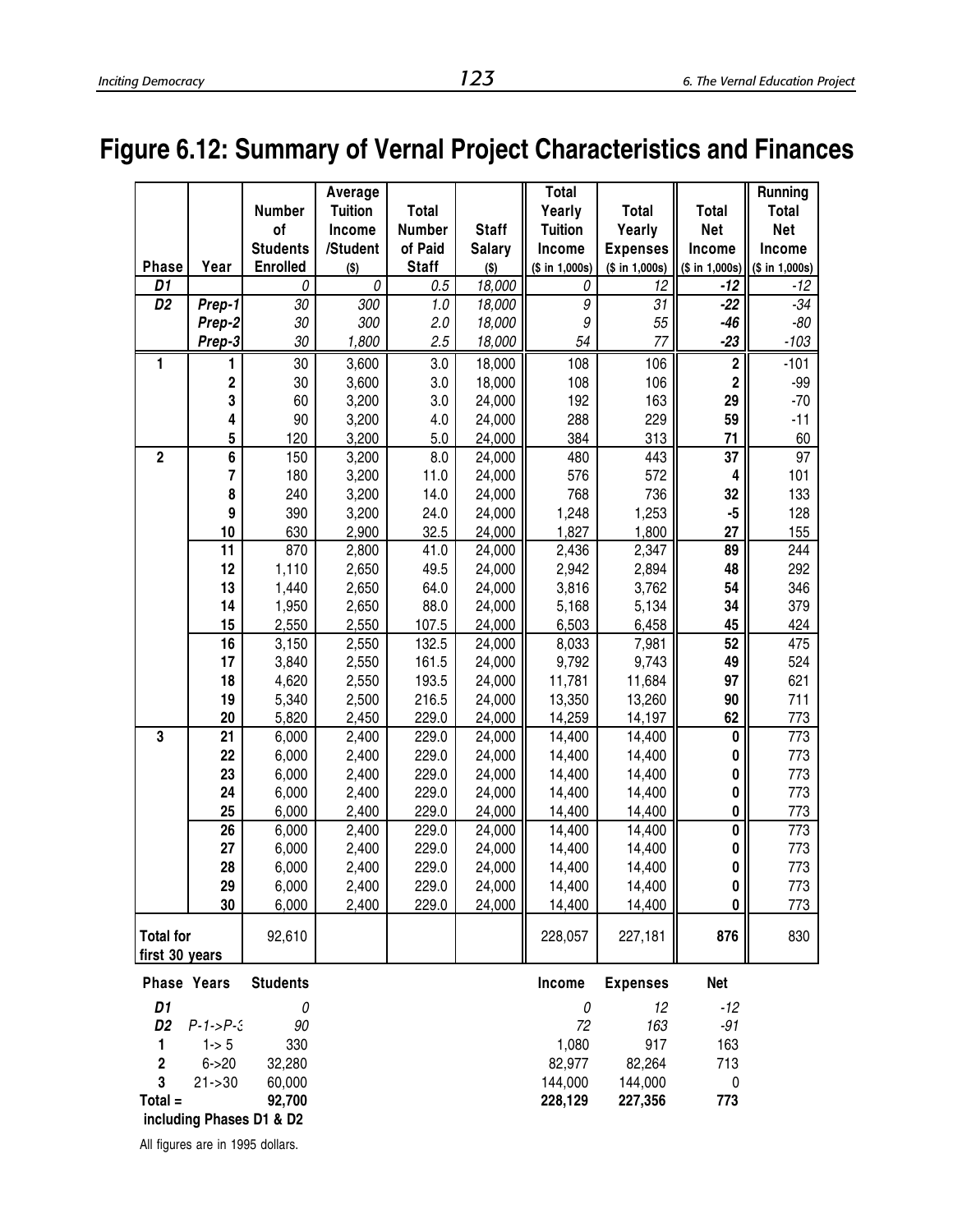## **Figure 6.13: Vernal Project Projected Net Income**



l

**(thousands of 1995 dollars)**

## *MEETING THE DESIGN CRITERIA*

The beginning of this chapter listed eight design criteria that the Vernal Education Project must meet to effectively transform society. Here is how its design specifically meets each of these criteria:

#### **• Offer a Wide-Ranging Education to Progressive Social Change Activists**

• The Vernal program would have ten diverse components that address different aspects of an activist's life and involve different kinds of learning (lectures, readings, discussion, experiential role-plays, internships, direct "on-thejob" experience, personal mentoring, counseling).

• The program would cover both abstract theory and actual practice. Students would immediately practice what they learn in their internships, their change work, and the governance of their study group.

• The curriculum would cover a wide diversity of topics including social change history, current affairs, current change efforts, visions of the future, barriers to change, and personal aspects of becoming and being an activist. It would cover all aspects of political, economic, social, and cultural change.

• Students would have three internships with different change organizations. They would also work with a social service agency and with their own change group. Working with these many organizations, they would meet a variety of people with a variety of perspectives and styles.

• Students would learn together with thirty other activists from their metropolitan area. These activists would likely be a diverse group — including men and women, poor residents of the city and richer residents of the surrounding suburbs, and people from a variety of cultural backgrounds.\*

#### **• Vastly Increase the Skills, Strength, and Endurance of Activists**

• The program's yearlong session would provide enough time for students to learn the skills they needed to do effective social change work.

• The program's emphasis on practical skills and direct learning (in internships and social change work) would ensure students learned information useful to their future change work.

• The program would offer practical skills to thousands of progressive activists every year. After graduating, they would immediately be part of a vast network of skilled

Admittedly, Vernal students would connect only with other students from similar *geographic* backgrounds since they would continue to live in their home communities while attending a Vernal session.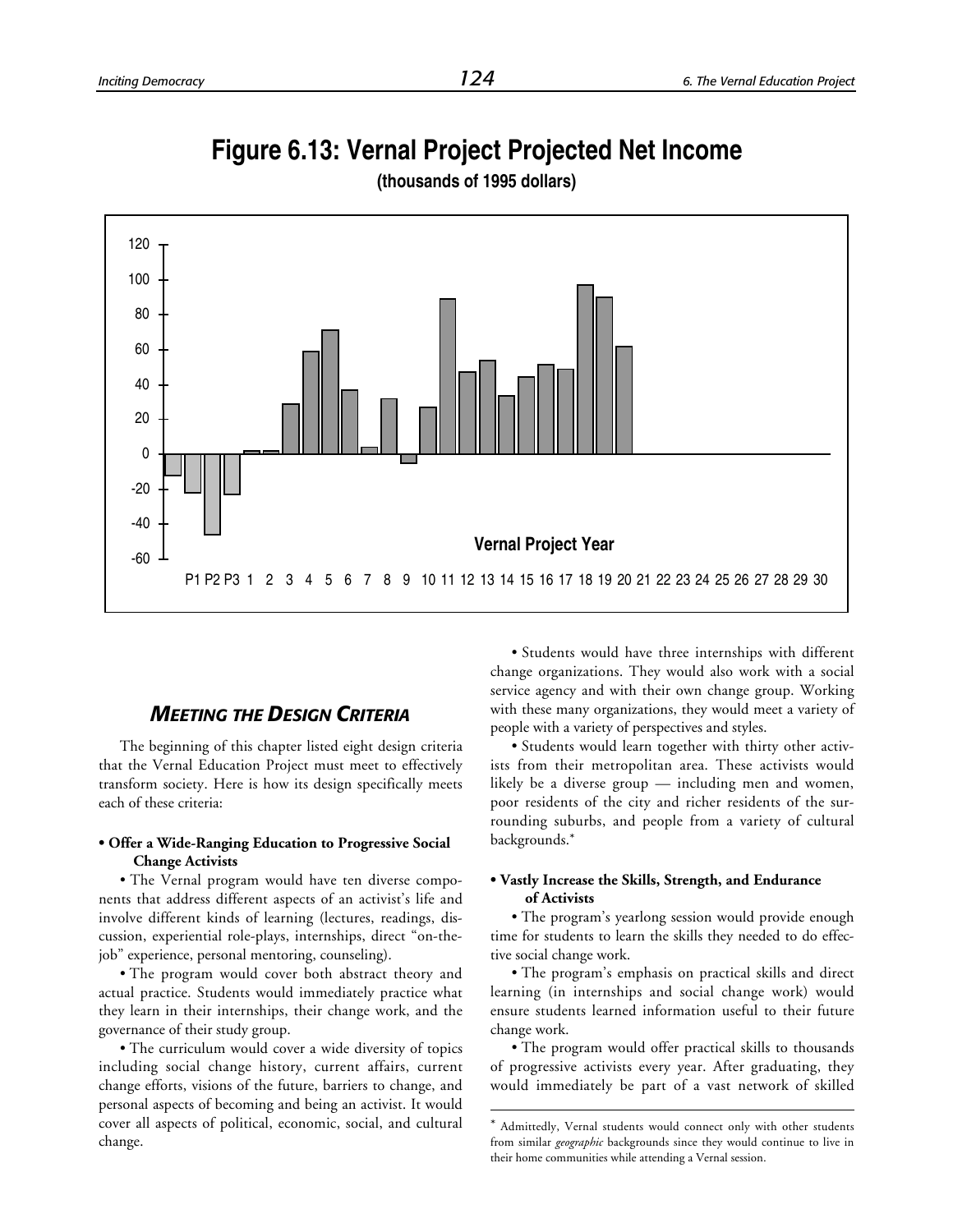*They may forget what you said, but they will never forget how you made them feel.* — Carl W. Buechner

activists all working simultaneously for fundamental progressive change (see Chapters 7 and 9).

• The program would provide strong personal support for every student from many sources. Students would learn how to develop a personal support network for themselves and how to effectively support others.

• The program would facilitate strong bonding between

students so they could continue to provide solid support to one another for many years after graduating.

#### **• Facilitate the Development of a Cooperative Community**

• The program would teach

cooperative skills and demonstrate them in the operation and governance of the Vernal program.

• The students in a session would have many opportunities to develop strong connections and to practice working cooperatively with each other. The program would bring the six (or so) students in a study group together on an almost daily basis for a year. It would bring them together with the other twenty-four (or so) students in their session for a total of forty-five days at retreat center workshops. Students would be cooperatively learning, discussing ideas, working, and making decisions together for the whole year.

#### **• Operate Efficiently**

• The program would be limited to those activists who could make the most of it and could best support and educate other activists.

• By encouraging Vernal graduates to educate and support other activists, the program would greatly multiply the number of activists it could reach, educate, and support (see Chapter 7).

• The program would require little capital by relying on existing infrastructure: student's homes, existing change groups, and established retreat centers.

• The program would require relatively few staffmembers by relying heavily on peer education and internships with existing change groups.

• The program would pay the staffmembers a relatively small salary (but still enough to attract skilled activistteachers).

• The whole Vernal Project would be self-supporting. After receiving a small start-up loan, it would rely completely on tuition income for funding. It should also be a net provider of activist energy: students would contribute to their internship group as much as or more than they would require in support.

#### **• Span the Country**

• Vernal centers would be located in fifty locations across the country and each one would reach out to students in a wide area. Students from almost every part of the country could attend while continuing to live at home.

• As soon as they graduated, Vernal graduates could immediately start working for change all across the country since they would already be living in the communities where they intended to work.

#### **• Integrate with Activists' Lives**

• Students' activities in the Vernal program would be similar to their normal activities as activists. In particular, the mode of working and living in the last three months of the program would guide students towards sustainable social change activism.

#### **• Grow Rapidly and Continue for Decades**

• The Project's three phases would allow the first center to develop a quality program, then encourage rapid growth to full size with fifty centers, and finally continue providing a quality education at this level for forty years. Once developed, the curriculum, methods, and materials of the Vernal program could be easily transported and adapted to other places or situations (including other countries).

#### **• Conform to Progressive Ideals**

• The Project would encourage and practice honesty, compassion, cooperation, democracy, support, respect for each person, and nonviolent methods of resolving conflict. No student would be forced or coerced to think or do anything.

• By being decentralized and focused exclusively on progressive education, the program would not be particularly attractive to those who wanted to dominate or control others. This would make it easier to implement and sustain practices that adhere to high ideals.

• The size of the Project would ensure that graduates, working in conjunction with hundreds of thousands of other progressive activists, would have enough strength to bring about fundamental change without having to sacrifice their ethics for expediency (see Chapters 7 and 9).

*The greatest sign of success for a teacher is to be able to say, "The children are now working as if I did not exist."*

— Maria Montessori

## *OTHER EDUCATIONAL PROGRAMS*

The idea of an educational program for progressive activists is not new. The Vernal program was inspired in part by the many schools and training programs across the United States that have contributed so much to progressive change. Below, listed roughly in chronological order, are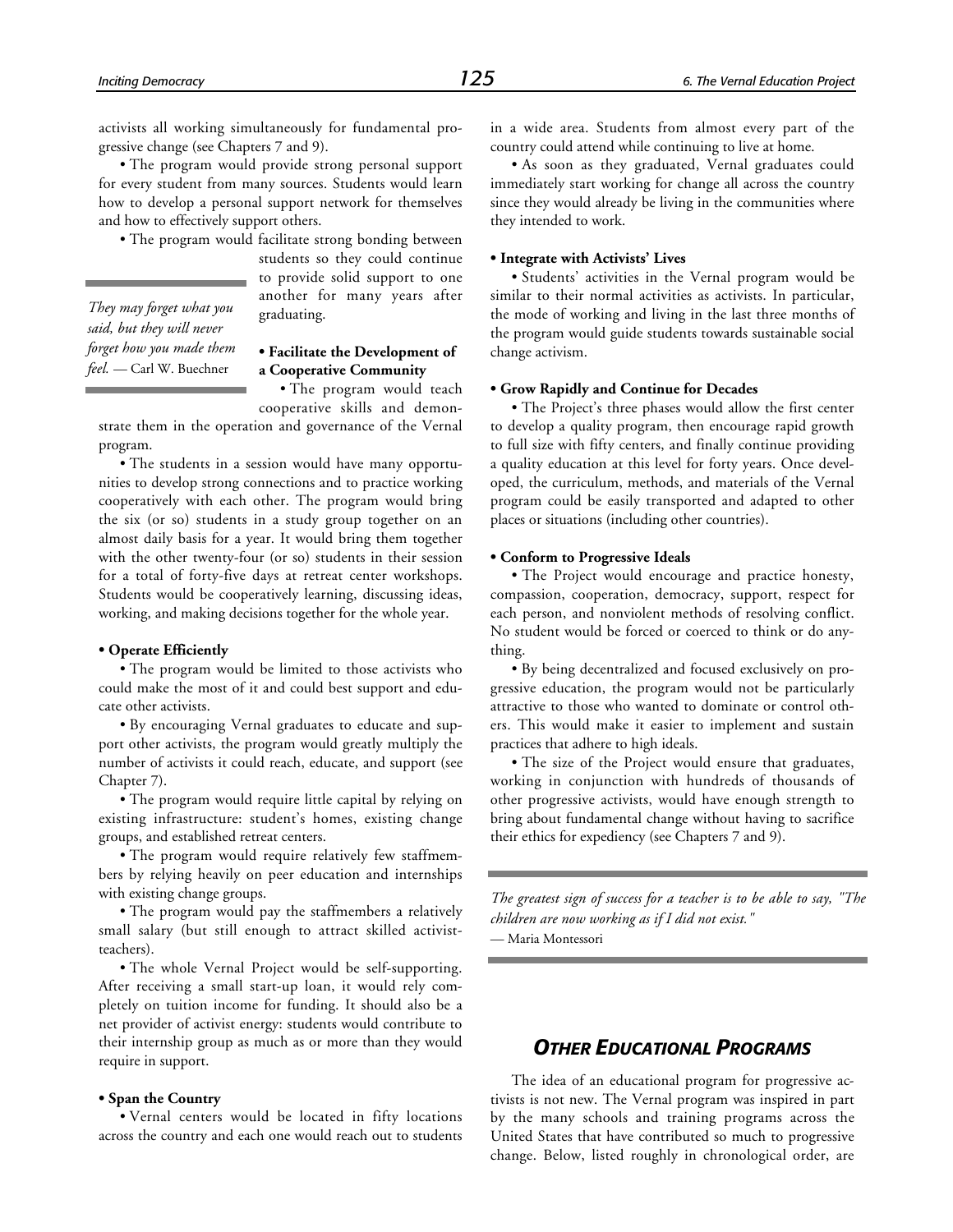brief descriptions of some of the recent ones that have influenced the design of the Vernal program.

• From 1921–1936, the Brookwood Labor College in Westchester County, New York, with A.J. Muste as director, taught a two-year program in labor organizing for about twenty or thirty students. Students lived on campus, but also attended meetings of their labor unions and participated in labor activities. The college was quite successful for several years. In 1928, the American Federation of Labor attacked it, and during the Depression, it suffered from money troubles. In 1933, Muste left after an internal conflict.<sup>10</sup>

• Myles Horton set up the Highlander Folk School in Tennessee in the 1930s to teach and empower the poor rural people of Appalachia and the South. Highlander has played an extremely important role in stimulating and supporting the labor movement, the civil rights movement, and almost every other progressive social change effort in the South since then.

• After organizing the Back of the Yards area of Chicago, Saul Alinsky founded the Industrial Areas Foundation in 1940 which organized and taught organizers across the country. In 1969, Alinsky began a training school for organizers with a fifteen-month full-time program.

• Conscientious objector prison camps for those refusing to fight in World War II served as a fertile breeding ground for radical pacifists. "Internment in the Civilian Public Service camps or in federal prison was a formative experience for a new generation of pacifist leaders, providing them with the equivalent of a postgraduate education in applied Gandhianism. . . . Outside they would have found themselves a tiny minority committed to unpopular beliefs and unable to have any measurable effect on national policy. Inside they found themselves surrounded by political comrades, with their opponents equally close at hand."11

• As part of the Civil Rights movement in the South, activists established "Citizenship Schools" that taught literacy and the basic concepts of democratic government.

• In the 1960s, the New England Committee for Nonviolent Action had a school/community in Voluntown, Connecticut. Here activists shared their experiences and organized peace walks, civil disobedience, and anti-war and draft resistance speaking tours. They also learned how to live nonviolently with other people by actually doing it.

• In the late 1960s, a plethora of alternative education programs for adults sprang up across the nation. In the area where I now live, the Free U provided a way for students to connect with those willing to teach them. Classes ranged from guitar lessons to Marxist economics. Some of these classes were eventually formalized and absorbed by community adult education programs.

• The "consciousness raising groups" or "rap groups" of the early women's liberation movement allowed women to understand their oppression. By sharing their personal experiences and noting the similarities in their stories, they were able to formulate a more general analysis of patriarchal oppression and develop political strategies for ending it.

• The Movement for a New Society (MNS) taught activists the skills of nonviolent action and cooperative organization and living from 1970 until about 1985. Their Life Center in Philadelphia had weekend workshops, two-week long workshops, and a two-year long training program. MNS trainers traveled around the country offering nonviolence trainings for a variety of activists. Activists trained by MNS constituted the core of the nonviolent direct action anti-nuclear power and weapons movements. In December 1977, I attended a five-day workshop conducted by MNS activists and held at the Quaker Center in Ben Lomond, California. Many of my ideas about the staffmemberfacilitated workshops come from this workshop.

• MNS activists also developed a formal study group model (called a "Macro-Analysis Seminar") with an extensive reading list and recommendations for ways people could read the materials and study together. Thousands of people organized these seminars across the country.

• In the mid-1970s, Heather Booth and other New Left activists formed the Midwest Academy to teach people how to organize grassroots groups to fight for progressive change in their communities. The Midwest Academy has been instrumental in developing a network of progressive "citizen action" organizations in several states, primarily in the Midwest and Northeast.

• Nonviolence training/preparations conducted for most civil disobedience and direct actions since the civil rights movement have given hundreds of thousands of activists their first deep exposure to the lore and practice of nonviolent social change. Knowing they will soon be at a demonstration with the potential for violent repression, attendees often learn an incredible amount in these brief workshops.

• Political education classes conducted by arrestees in jail during almost every large progressive demonstration in the last few decades have also been instrumental in expanding the knowledge base of activists. In jail, seasoned activists have often been able to share their experiences and philosophies with an interested and "captive" audience. For example, during the two weeks that Clamshell Alliance activists were held in National Guard armories in 1977, experienced activists conducted numerous workshops on nuclear energy, alternative energy, and all aspects of organizing.

• The War Resisters League offers a ten-day workshop for about twenty activists every August in western Massachusetts. Many pacifists and war tax resisters attend these workshops and go on to organize for peace.

• The Fellowship of Reconciliation, in its Peacemaker Training Institute, offers several week-long training programs around the country for young people. These workshops focus on nonviolence and cultural diversity.

• Greenpeace has a week-long training class for its employees who engage in nonviolent direct action demonstrations (such as hanging banners from polluting factories and intercepting whaling ships).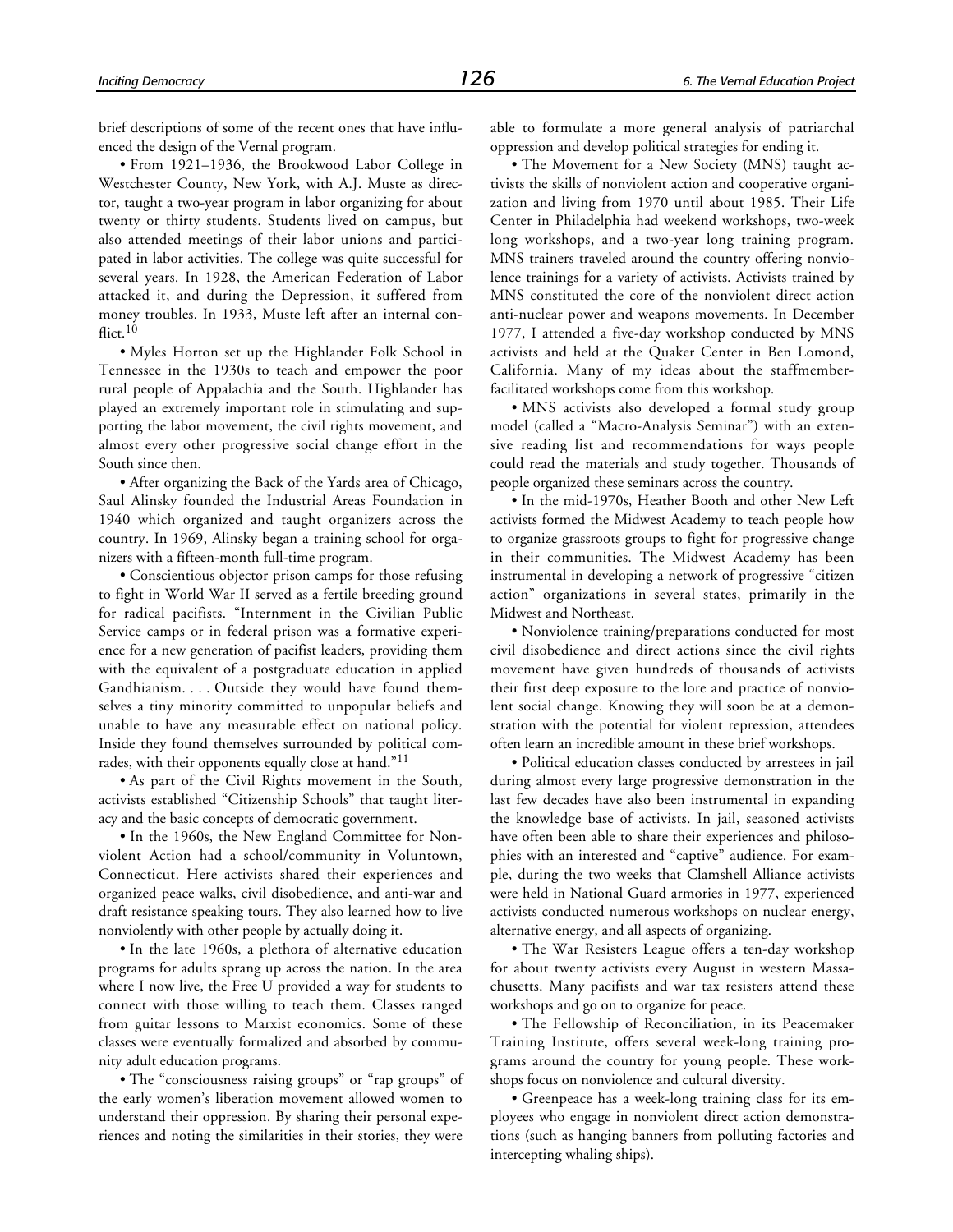• The Ruckus Society conducts weeklong Action Training Camps for activists who engage in nonviolent direct action demonstrations, especially hanging banners and sitting in the top of endangered old-growth trees.

• The Center for Third World Organizing in Oakland, California, offers three-day workshops and a five-week apprenticeship program primarily for community activists of color.

• The Green Corps offers internships to young activists working on environmental issues. The yearlong program begins with one month of classroom training. For the rest of the year, students work on a series of five different environmental campaigns separated by four week-long trainings.

• The two-year long Community Studies program at the University of California at Santa Cruz is an experiential program oriented toward social change. In addition to extensive classroom education, students complete two internships — one three months long and one six months long. They then write a thesis or carry out a large project.

There are also currently a variety of other training centers for community organizers.<sup>12</sup>

Though inspired by these educational programs, the Vernal program would have a different focus and scope than any of them. Being a full-time program for a full year and addressing a wide variety of issues, the Vernal program would be much broader and deeper than most of the currently operating programs. It would also be directed toward more experienced activists and toward those who could devote years of their lives to fundamental progressive change. Therefore, the Vernal program should generally complement, rather than compete with, these other programs.

## *CARRYING OUT STAGE 1 OF THE STRATEGIC PROGRAM*

The previous chapter described a four-stage program for fundamentally transforming society. In the first stage, a large number of progressives would find each other, would learn how society functions, would learn and practice the change skills they needed to transform society, and would form supportive communities. I believe the Vernal Education Project, as described in this chapter, could successfully accomplish the goals of Stage 1. If carried out as described here, the Project would result in a large number of progressive activists, willing and able to work for fundamental change.

The next chapter describes how these activists could develop powerful communities of support and build powerful social change movements. Then Chapter 8 tells a story that illustrates what this might look like in a single community.

## *NOTES FOR CHAPTER 6*

<sup>1</sup> I have outlined a specific format to give a feel for what is possible, but it is merely illustrative. As the Vernal Project develops over time and more centers are formed, the best way to educate activists in these skills will surely evolve. Here are a few examples of some possible alternatives we might consider:

• Some Vernal centers might create a stretched out two-year program. Such a program could be more compatible with parttime employment, thus opening the program to students of more limited financial means.

• Some Vernal centers might affiliate with local colleges, community colleges, or alternative institutions of higher education to offer more widely recognized certifications (perhaps, a masters degree in Applied Social Change).

• While the live-at-home model described here minimizes costs and ensures that graduates understand their community, some Vernal centers might encourage activists to move nearby for the duration of the program. Such residential programs could be particularly important for activists from rural areas.

• As new technologies develop and the costs of using older technologies declines, the centers will probably develop a number of tools for distance learning. These efforts start with the already existing web site [<http://www.vernalproject.org>](http://www.vernalproject.org) and the resources posted there. In the future, tools for distance learning might include such items as video games that help teach nonviolent action and online tools that facilitate online meetings and group problemsolving processes.

• Some centers might combine distance learning with intense three-week onsite programs twice a year. There are several innovative MBA programs for fully employed managers that follow this model.

• Some centers might focus on global issues and bring in multinational students (or locate classes on several continents).

• Some centers might try to build a stronger connection between alumni and students, perhaps relying on alumni to do much of the teaching. Vernal staffmembers might then focus almost exclusively on administration, and it might be possible to have fewer staffmembers.

• Centers might also do more to support the alumni community, perhaps sponsoring annual retreats that would encourage mutual support and sharing of experiences.

• There might be a regional follow-on program geared to a small subset of the graduates of Vernal sessions, especially those graduates who might eventually become Vernal staffmembers. This second tier program might consist of three-week-long workshops held twice a year for two years and be facilitated primarily by a new staff preparer. The program might focus on advanced topics in social change and methods for teaching social change skills. This would provide opportunities for continued learning and community building even if these activists did not become Vernal staffmembers.